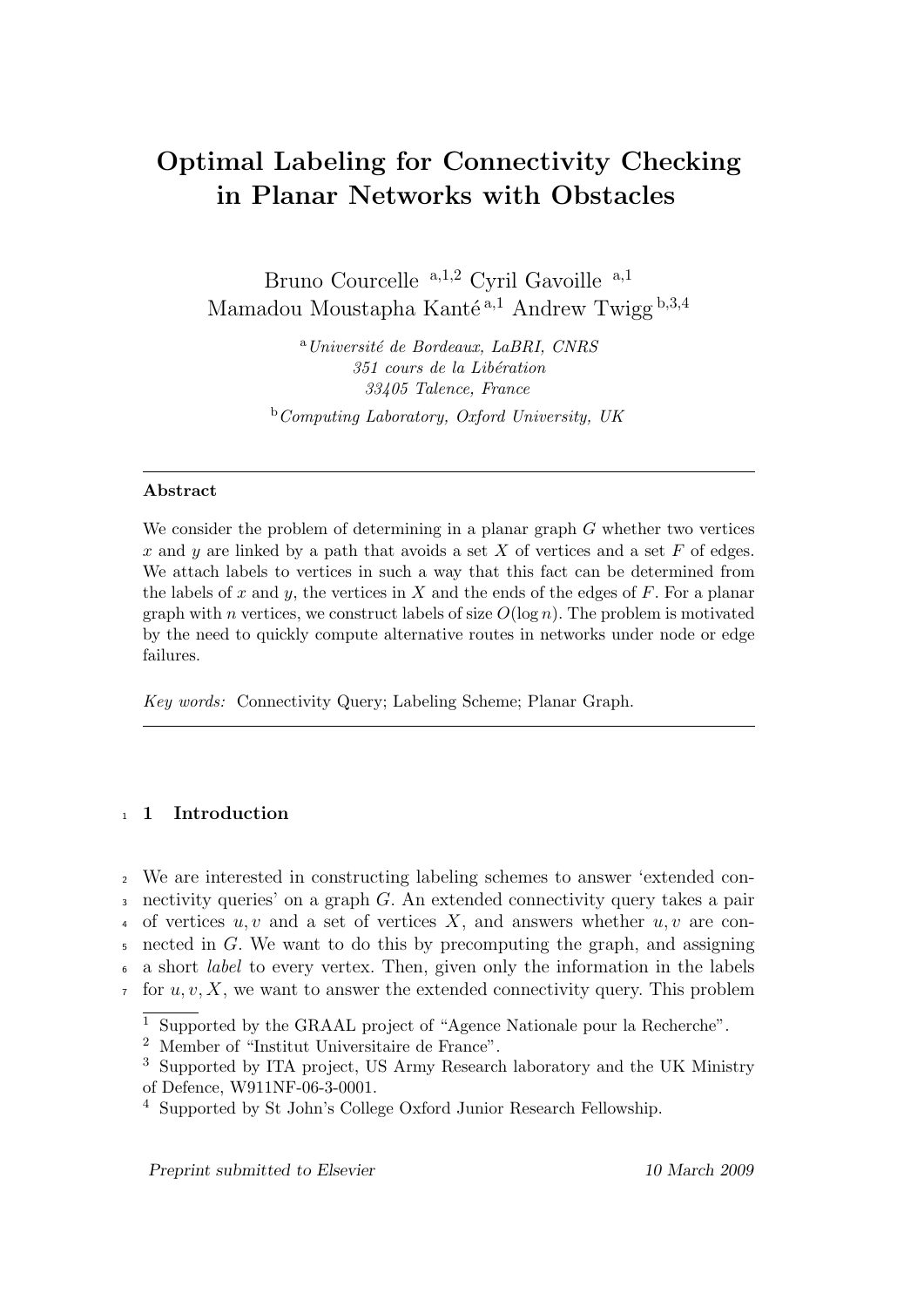<sup>1</sup> is motivated by the need to make repeated and fast connectivity queries on

<sup>2</sup> networks that may suffer failures, or in emergency planning situations, where

<sup>3</sup> there is no time to recompute data structures when the network changes.

<sup>4</sup> We will show how to compute labels of size  $O(\log n)$  bits, so that we can <sup>5</sup> answer extended connectivity queries efficiently on general planar graphs. This <sup>6</sup> paper extends the result of Courcelle et al. [6], which showed how to solve the <sup>7</sup> problem on 3-connected planar graphs. Extending the result to general planar graphs requires some extra machinery and techniques.

9 A *labeling scheme* for a property  $P(x_1, ..., x_k)$  of vertices  $x_1, ..., x_k$  of a graph <sup>10</sup> G belonging to a class C consists of two algorithms: a labeling algorithm  $\mathcal A$ 11 and a query algorithm  $\beta$ . Algorithm  $\mathcal A$  takes as input a graph G in C and <sup>12</sup> computes a label  $L_G(x)$  for each vertex x of G. This label encodes, among <sup>13</sup> other information, the name or the index of x, hence determines it in a unique <sup>14</sup> way. Algorithm  $\beta$  takes a k-tuple t of bit sequences as input and reports, <sup>15</sup> either that t is not  $(L_G(x_1),..., L_G(x_k))$  for any graph G in C and any ver-<sup>16</sup> tices  $x_1, ..., x_k$  of such a graph, or determines the validity of  $P(x_1, ..., x_k)$  in 17 some graph G belonging to C, for vertices  $x_1, ..., x_k$  of this graph such that <sup>18</sup>  $t = (L_G(x_1), ..., L_G(x_k))$ . This algorithm has no other knowledge about G 19 than the tuple t, and that  $G \in \mathcal{C}$ . The scheme  $(\mathcal{A}, \mathcal{B})$  must be correct in 20 the sense that  $P(x_1, ..., x_k)$  must equal the output of  $\beta$  when given the labels  $L_G(x_1),..., L_G(x_k)$ . Clearly, with sufficiently large labels we can encode the en-<sup>22</sup> tire graph. So the aim is get short labels, ideally of size (measured in number 23 of bits) polylogarithmic in  $n$ .

<sup>24</sup> Answering connectivity queries is a fundamental problem in communication <sup>25</sup> networks. In this case, given the labels  $L_G(u)$ ,  $L_G(v)$ , one should be able to 26 determine quickly whether  $u, v$  are in the same connected component of  $G$ .  $27$  Clearly (for undirected graphs) this is easy-each label can store with  $O(\log n)$ <sup>28</sup> bits the number of the maximal connected component containing that vertex. <sup>29</sup> Our motivation in this article is to consider so-called *extended connectivity* 30 queries of the following form. The extended connectivity query  $Conn(u, v, X)$ 31 asks whether u, v are connected in the graph  $G \setminus X$ , where X is a set of <sup>32</sup> 'forbidden' vertices (the extension to consider forbidden edges will be easy). <sup>33</sup> The motivation for this is to allow connectivity queries even when the network  $34$  undergoes failures, and without recomputation of the labels. The set X is given 35 to the query algorithm  $\beta$  as the set of its labels, and the set F by the labels of <sup>36</sup> the endpoints of its edges, and given these labels, the query algorithm should  $37$  be able to decide if a path exists from u to v in G, avoiding edges in F and  $\frac{38}{100}$  vertices in X.

<sup>39</sup> We now give more technical details before stating the main result and describ-<sup>40</sup> ing the proof method.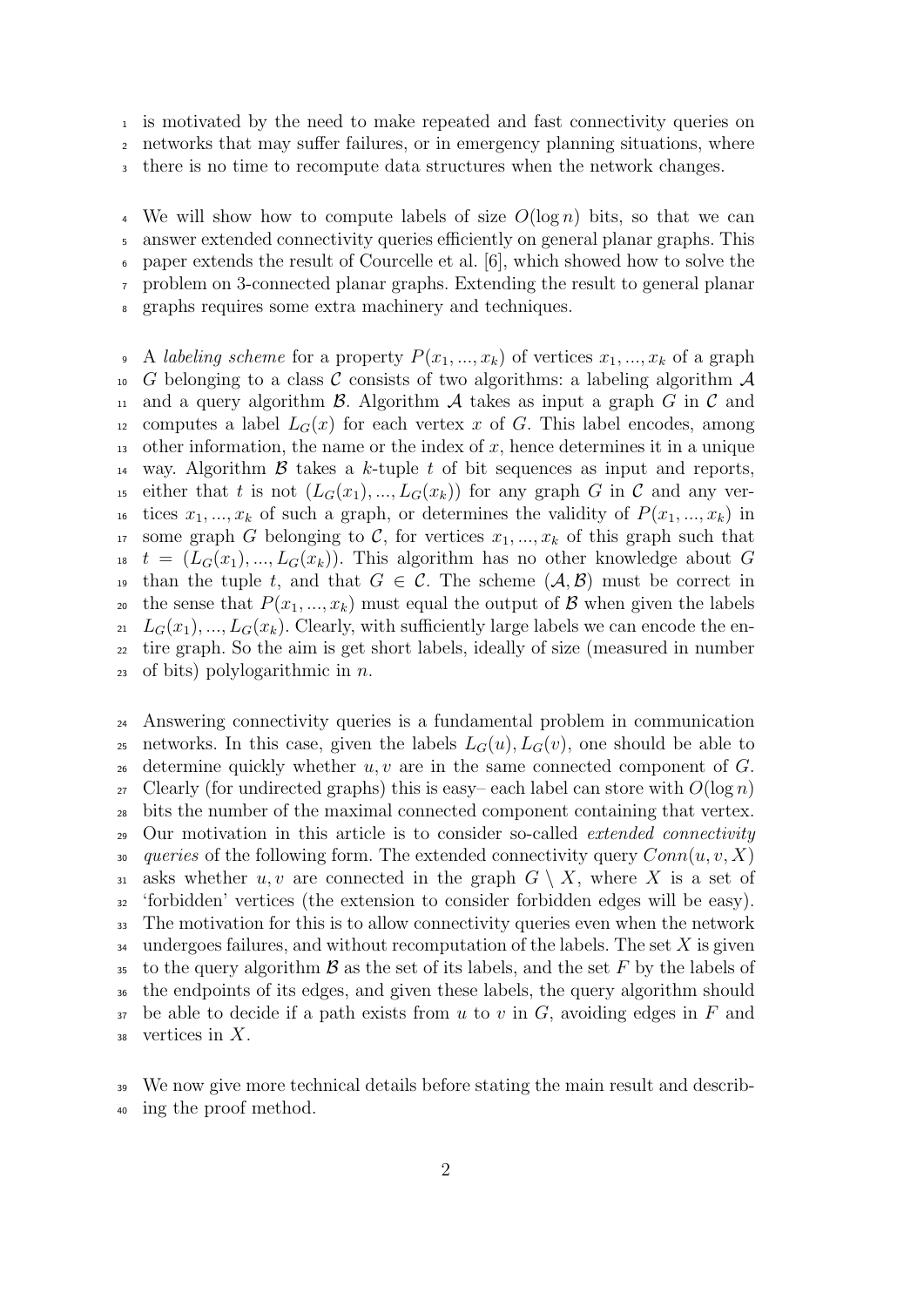<sup>1</sup> Notation. Most of the terminology is as in the book by Diestel [8]. We make <sup>2</sup> precise some notations. All graphs are finite and loop-free. A graph is simple <sup>3</sup> if it has no two edges with same ends, and same direction if the graph is 4 directed. We denote by  $V(G)$  (resp.  $E(G)$ ) the vertex set (resp. the edge set)  $\mathfrak s$  of a graph G, and by n its number of vertices.

6 For  $m \in \mathbb{N}$ , we let  $[m]$  denote the set  $\{1, 2, ..., m\}$ ; we let  $[0] = \emptyset$ . We denote  $7 \text{ by } G[U]$  the induced subgraph of G with vertex set  $U \subseteq V(G)$  and we let  $G\setminus U = G[V(G) - U]$ . We denote by  $G\setminus v$  the induced sub-graph  $G\setminus\{v\}$ .  $G[F]$ 9 is the sub-graph of G spanned by  $F \subseteq E(G)$  hence  $E(G[F]) = F$  and  $V(G[F])$ 10 is the set of ends of the edges in F. For  $Y \subseteq E(G)$  we let  $G - Y$  be the 11 subgraph of G with  $V(G - Y) = V(G)$  and  $E(G - Y) = E(G) - Y$ . Hence  $_{12}$  G[F]  $\subseteq G[V(G[F])]$  and  $G[E(G) - Y] \subseteq G - Y$ ; the inclusions may be strict.

13 The notation  $x - y$  (resp.  $x \to y$ ) indicates an undirected edge between x and <sup>14</sup> y (resp. a directed edge from x to y). We denote by  $E(x)$  the set of edges  $15$  incident with x.

<sup>16</sup> A directed tree is a tree with edges in any direction. A rooted tree is a directed tree with a unique node of indegree 0, called its root, from which every node is reachable by a (unique) directed path. A directed (resp. rooted) forest is a disjoint union of directed (resp. rooted) trees. Since we will discuss simulta- neously graphs and trees representing their structure, it will be convenient to call nodes the vertices of trees.

22 A partial order  $\leq_F$  on the nodes of a rooted forest F is defined as follows: 23 x  $\leq_F y$  if and only if every path from a root to x goes through y. Hence the <sup>24</sup> roots are the maximal elements.

<sup>25</sup> A vertex v of G is separating if  $G' \setminus v$  has at least two connected components  $26$  where  $G'$  is the connected component of v. A connected graph is biconnected <sup>27</sup> if it has no separating vertex. A maximal biconnected subgraph (maximal for <sup>28</sup> subgraph inclusion) is a biconnected component of the considered graph. We 29 denote by  $Bcc(G)$  the set of biconnected components of G. Two vertices u and 30 v are separated by  $X \subseteq V(G)$  if they are in different connected components 31 of  $G\backslash X$ .

 $\overline{32}$  Let E be a set. A *circular sequence over* E is a non-empty sequence  $s =$ 33  $(e_1, \ldots, e_n)$  of pairwise distinct elements of E. The term "circular" refers to <sup>34</sup> equality: we define  $(e_1, \ldots, e_n)$  and  $(e_i, \ldots, e_n, e_1, \ldots, e_{i-1})$  as equal circular 35 sequences. If  $s_1 = (e_1, \ldots, e_p)$  and  $s_2 = (f_1, \ldots, f_q)$  are sequences of pairwise 36 distinct elements of E, we will denote by  $s_1 \bullet s_2$  the concatenation of  $s_1$  and  $s_1$  s<sub>2</sub> and by  $s_1 \circ s_2$  the circular sequence, one representation of which is  $s_1 \bullet s_2 =$ 38  $(e_1, \ldots, e_p, f_1, \ldots, f_q).$ 

39 If G is a graph,  $u, v \in V(G)$ ,  $X \subseteq (V(G) - \{u, v\})$  and  $F \subseteq E(G)$ , we let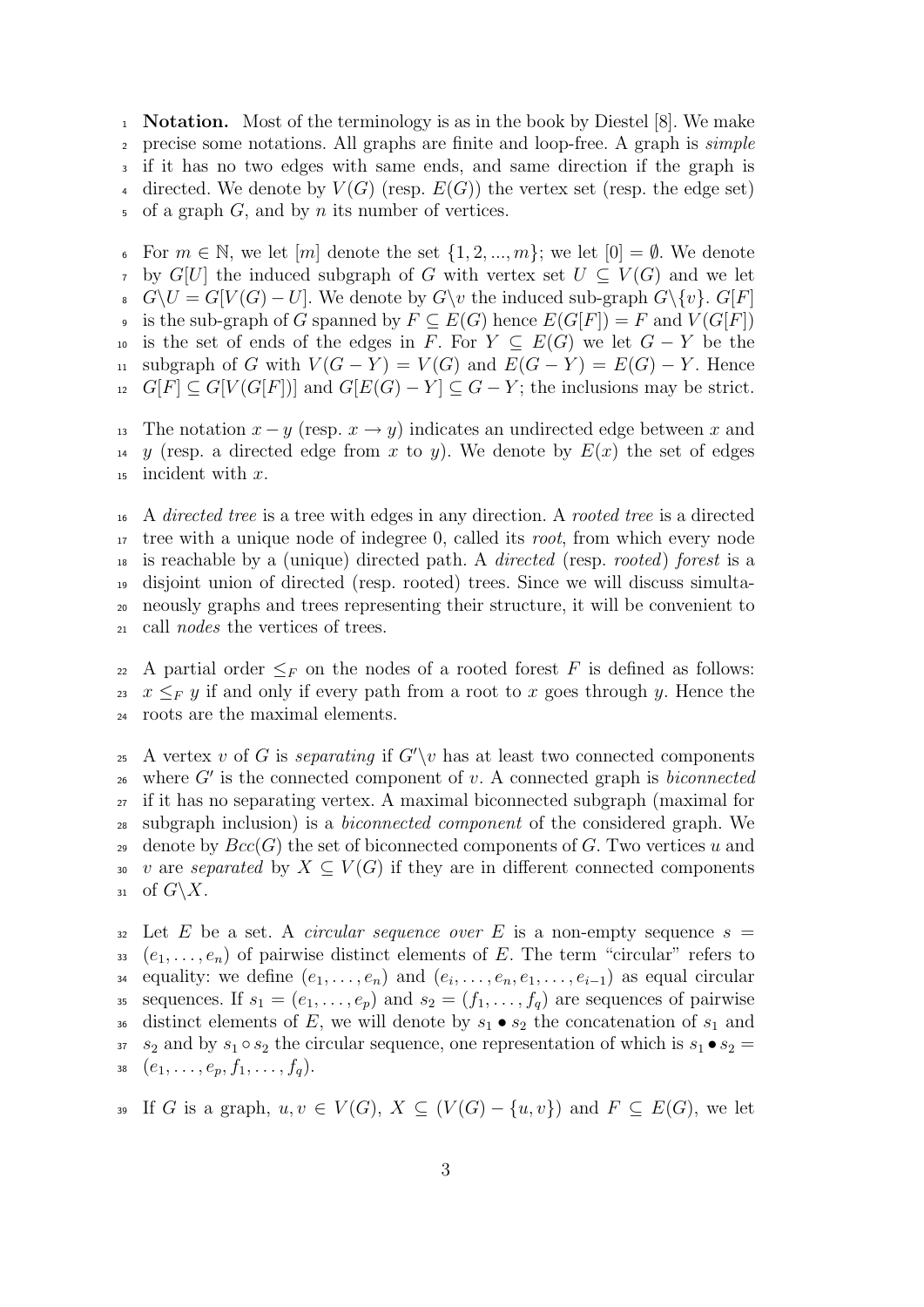$1$  Conn $(u, v, X, F)$  mean:

2  $Conn(u, v, X, F) \iff$  there exists a path between u and v that avoids 3 X and F, i.e, a path in the graph  $(G - F)\X$ .

We call this an *extended connectivity query* (implicitly in the subgraph of  $G$ 

5 defined by excluding X and F). We write it  $Conn(u, v, X)$  if  $F = \emptyset$ . We call

 $( X, F)$  the *data* of the query; its *size* is defined as  $|X| + |F|$ .

<sup>7</sup> Let  $P(x_1, \ldots, x_m, X_1, \ldots, X_m)$  be a graph property that depends on vertices

8  $x_1, \ldots, x_m$  and sets of vertices  $X_1, \ldots, X_q$ . For a mapping  $f : \mathbb{N} \to \mathbb{N}$ , an  $f(n)$ -

• labeling supporting P on a class C of n-vertex graphs is a pair of algorithms  $10 \ (\mathcal{A}, \mathcal{B})$  such that:

11 (1) For all  $G \in \mathcal{C}$ , A constructs a labeling  $J: V(G) \to \{0,1\}^*$  that is injective 12 and is such that  $|J(x)| \le f(n)$  for each  $x \in V(G)$ .

13 (2) B checks whether G satisfies  $P(a_1, \ldots, a_p, U_1, \ldots, U_q)$  by using  $J(a_1), \ldots, J(a_p)$ 14 and  $J(U_1), \ldots, J(U_q)$  where  $J(U) = \{J(x) \mid x \in U\}.$ 

<sup>15</sup> We now state our main theorem.

<sup>16</sup> Theorem 1.1 (Main Theorem) For every simple undirected planar graph 17 with n vertices, we can construct in time  $O(n \cdot \log(n))$  an  $O(\log(n))$ -labeling  $_{18}$  supporting extended connectivity queries. Queries are answered in time  $O(m^2)$ 19 where  $m = |X| + |F|$ .

<sup>20</sup> We now sketch the main ideas of the proof. For a plane graph  $G$ , we let  $G^+$  be the plane graph obtained by the addition of one new vertex in the middle of each face and of edges between this vertex and those vertices of G incident with that face.

<sup>24</sup> If G is biconnected, the graph  $G^+$  is simple and can be embedded in the plane <sup>25</sup> with integer coordinates and edges represented by straight-line segments by <sup>26</sup> using Schnyder's algorithm [15]; we fix such an embedding.

 $\chi$  For  $X \subseteq V(G)$ , we define its *barrier Bar(X)* as a set of edges of  $G^+$  such 28 that u and v in  $V(G) - X$  are separated by X in G if and only if they are separated in  $\mathbb{R}^2$  by  $Bar(X)$  (Section 2).

 $\overline{\mathcal{A}}$  If, from labels attached to the vertices of X we can deduce the set of straight- $31$  line segments forming  $Bar(X)$ , and if we also know the coordinates of u and v, we can test whether u and v are separated in  $\mathbb{R}^2$  by  $Bar(X)$  in time  $O(p \cdot \log(p))$ 33 where p is the number of segments forming  $Bar(X)$ . We show that  $p \leq 3 \cdot |X|$ <sup>34</sup> (Section 4).

 $35$  To form the label  $L(x)$  for each vertex x of G, we attach its coordinates in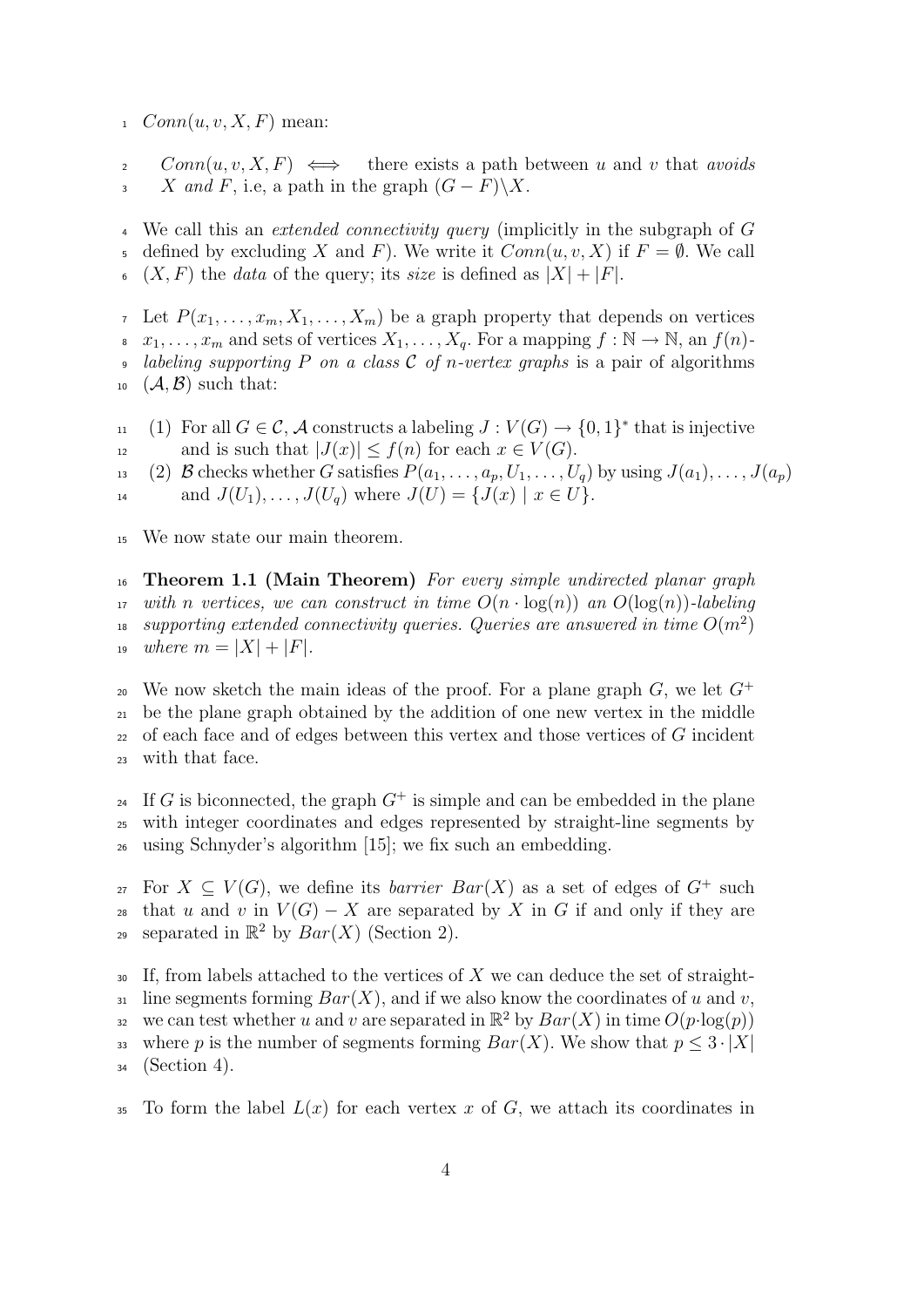<sup>1</sup> the fixed embedding and those of a bounded number of neighbor vertices of  $G$ 2 and of vertices of  $G^+$  representing faces of G. This can be done because every <sup>3</sup> planar graph is the union of three edge disjoint forests (Section 3). However,  $\frac{4}{4}$  this proof only works for 3-connected graphs G, or rather for graphs such that every two vertices are incident with a bounded number of faces.

We use an additional treatment, first for biconnected graphs decomposed into 3-connected components (Section 6), and then for connected graphs decom- posed into biconnected components, which gives the main theorem (Section 7). These decompositions are expressed as trees. By using a labeling scheme due to Courcelle and Vanicat [4], we can recognize certain cases where u and v are separated by exactly one or two vertices of the given set X. If those separation criteria do not apply, then we are reduced to connectivity queries in 3-connected components, and the geometric method described aboev can be applied.

<sup>15</sup> The proofs are done for the particular case where  $F = \emptyset$ , i.e., where only vertices are forbidden. However, by subdividing each edge by a single vertex the problem with forbidden edges reduces to the case of only forbidden vertices. This reduction is done at the end of Section 7.

<sup>19</sup> The main theorem extends to queries  $Conn(u, v, X, F, H)$  where H is a set of <sup>20</sup> edges inserted between vertices in  $V(G) - X$  (we do not require that  $((G 21 \tF(\X) + H$  is planar, only that G is planar). The query  $Conn(u, v, X, F, H)$ <sup>22</sup> means

 $\text{Conn}(u, v, X, F, H) \iff$  there exists a path between u and v in the graph  $( (G - F) \setminus X ) + H$  defined as  $(G - F) \setminus X$  augmented with edges defined by  $25$   $H.$ 

<sup>26</sup> The labeling defined by Theorem 1.1 supports these queries, but the answers <sup>27</sup> take time  $O(|H|^2 \cdot \log(m))$  with help of a data structure built for fixed  $(X, F)$ 28 in expected time  $O(m \cdot \log(m))$  where  $m = |X| + |F|$ .

<sup>29</sup> The following is a second extension and is left as an open question.

<sup>30</sup> Open Question 1 Can we label the vertices of a planar graph with labels of 31 size  $O(\log(n))$  and for  $(X, F, H)$  and  $u \in V(G) - X$  in order to decide the 32 number of connected components of  $G' = ((G - F)\X) + H$  and the number 33 of vertices of the connected component of  $G'$  that contains u ? The answer 34 should be obtained in polynomial-time in  $|X| + |F| + |H|$ .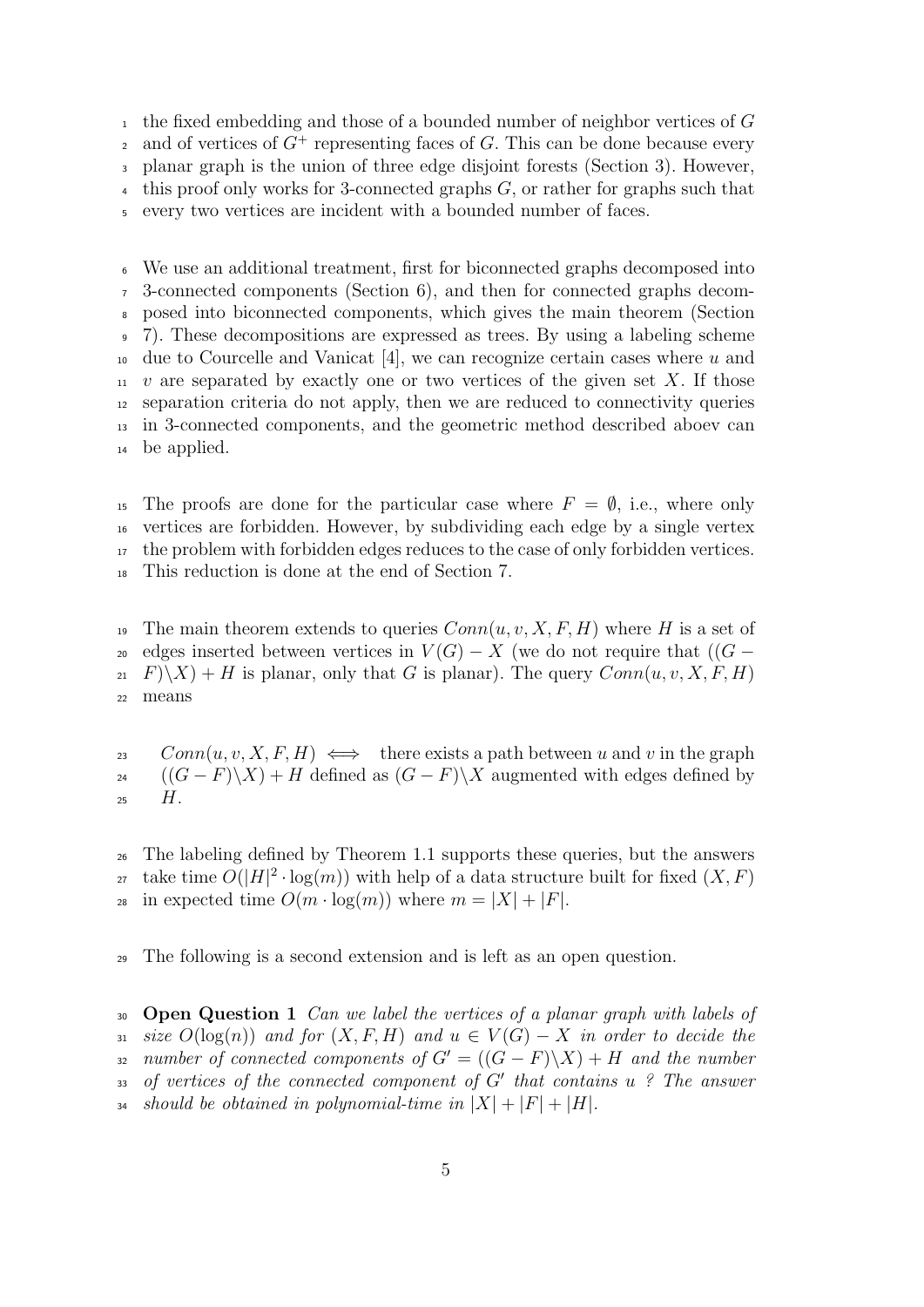#### <sup>1</sup> 2 Plane Graphs

<sup>2</sup> We review definitions and basic facts about plane graphs. Our main references <sup>3</sup> are the books by Diestel [8] and by Mohar and Thomassen [12].

4 Definition 2.1 (Embeddings in the Plane) A planar embedding (or from 5 now, embedding) of a graph  $G = \langle V, E \rangle$  is a pair of mappings  $\mathcal{E} = (p, s)$  such 6 that the mapping  $p: V \to \mathbb{R}^2$  associates with a vertex  $u \in V$  the point  $p(u)$ representing it in the plane, the mapping  $s: E \to \mathcal{P}(\mathbb{R}^2)$  associates with every  $\mathcal{B}$  edge e linking u and v a closed curve segment with ends  $p(u)$  and  $p(v)$ , such 9 that for e and  $f \neq e$  in E, we have  $x \in s(e) \cap s(f)$  if and only if  $x = p(u)$  and  $10 u$  is incident with e and with f. We call it a straight-line embedding if each  $11 \quad s(e)$  is a straight-line segment.

<sup>12</sup> A plane graph is the equivalence class of a planar embedding of a planar <sup>13</sup> graph with respect to homeomorphism. We will write a plane graph as a triple  $14 \quad (V, E, F)$  where F is the set of faces.

<sup>15</sup> The notion of a plane graph is thus combinatorial. It consists of a graph <sup>16</sup>  $G = \langle V, E \rangle$  and for each  $u \in V$  of the circular sequence  $E^0(u)$  of edges  $17$  incident with u, for the anti-clockwise orientation of the plane, and a *corner* <sup>18</sup> belonging to the external face (we call  $(e', u, e)$  a *corner at u* if e' follows e <sup>19</sup> in  $E^0(u)$ ; each corner belongs to a face; the notion of a corner is relative to <sup>20</sup> a plane graph). We only consider embeddings of graphs in the plane, not in <sup>21</sup> the sphere; for this reason we distinguish the external face with help of some <sup>22</sup> corner. Notice that several plane graphs may have the same underlying planar 23 graph G even if G is 3-connected. See [12] for more details about embeddings <sup>24</sup> of graphs in the plane.

<sup>25</sup> Let C be a cycle in a plane graph G and  $\mathcal{E} = (p, s)$  be an embedding of G. 26 Let u be a vertex of G not belonging to C. We say that u is inside C if  $p(u)$ 27 is in the bounded component of  $\mathbb{R}^2 - \mathcal{E}(C)$ , where  $\mathcal{E}(C)$  denotes the union of 28 the curve segments  $s(e)$  for the edges e in C. This property does not depend 29 on  $\mathcal{E}$ . It will be used for plane graphs, independently of embeddings. We say 30 that two vertices u and v are separated by C if exactly one of them is inside C. 31 This means that for every embedding  $\mathcal E$  of G, vertices u and v are in different 32 connected components of  $\mathbb{R}^2 - \mathcal{E}(C)$ .

33 Definition 2.2 (Augmented Graph) Let  $G = \langle V, E, F \rangle$  be a connected <sup>34</sup> plane graph. We associate with it a connected planar graph  $G^+$  called its aug-35 mented graph. The graph  $G^+$  is  $\langle V \cup F, E \cup E' \rangle$  where E' is a set of edges  $\lambda$ <sub>36</sub> linking each face f to its incident vertices. More precisely we have in E' an 37 edge  $u - f$  for each corner  $(e, u, e')$  of a face f. We may have several edges  $38$  between u and f because a face f may have several corners at vertex u if u is as a separating vertex. A face of G is called a face-vertex of  $G^+$ .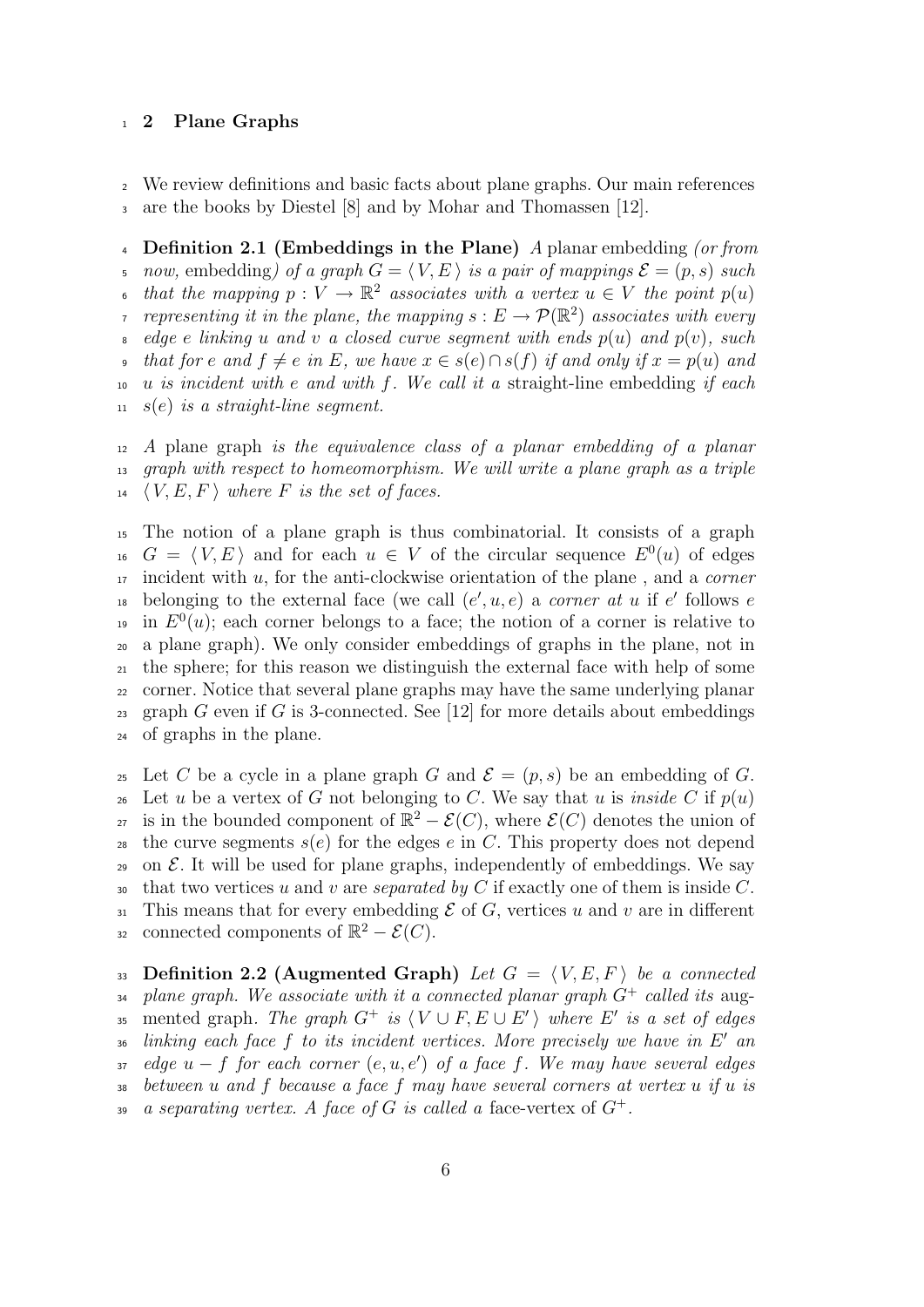<sup>1</sup> For a simple planar graph G with n vertices, the maximum number of faces  $m \in \mathbb{Z}$  m is obtained when G is triangulated and  $m = 2n - 4$ . Hence  $G^+$  has at most  $3n-4$  vertices. Every embedding  $\mathcal E$  of G can be extended into an embedding  $\epsilon$   $\mathcal{E}^+$  of  $G^+$  in the obvious way: one defines  $p(f)$  as any point in the open subset 5 of  $\mathbb{R}^2$  corresponding to face f and one draws lines between this point and the vertices adjacent to the vertex  $f$  of  $G^+$ . This is best explained by an example.

7 Example 2.3 Figure 1 shows a plane graph G with vertices  $t, x, w, u, y, z, v$ 

represented by black dots and continuous edges. It also shows the graph  $G^+$ . Its

<sup>9</sup> face-vertices are small circles. The one marked A represents the external face.

There are three parallel edges between A and x, because x is the separating

<sup>11</sup> vertex of three biconnected components.



Fig. 1. An augmented graph  $G^+$ 

<sup>12</sup> In general several non-homeomorphic embeddings  $\mathcal{E}^+$  can be associated with  $\mathcal E$  because the edges incident with the external face of G can be drawn in <sup>14</sup> different ways, even if G is 3-connected. Hence  $G^+$  is a planar graph (and <sup>15</sup> not a plane graph) associated with a plane graph G. The following lemma is <sup>16</sup> straightforward to establish.

17 **Lemma 2.4** If G is a plane connected graph then the planar graph  $G^+$  is  $18$  triangulated. It is simple if and only if G is 2-connected.

<sup>19</sup> Definition 2.5 (The Barrier of a Set of Vertices) As in Definition 2.2,  $\mathcal{L}_{20}$  we let  $G^+ = \langle V \cup F, E \cup E' \rangle$  be associated with a plane graph  $\langle V, E, F \rangle$ . For 21  $X \subseteq V$  we define the barrier of X as follows:

 $Bar(X)$  is the set of edges of  $G^+$  that link a face  $f \in F$  and a vertex  $x \in X$ and such that there is in  $G^+$  another edge linking f and some  $y \in X$ ,  $_{24}$  possibly equal to x.

<sup>25</sup> If a face f has several corners at a vertex  $x \in X$ , then all edges of  $G^+$  between <sup>26</sup> f and x are in  $Bar(X)$ . This can happen if and only if x is a separating vertex.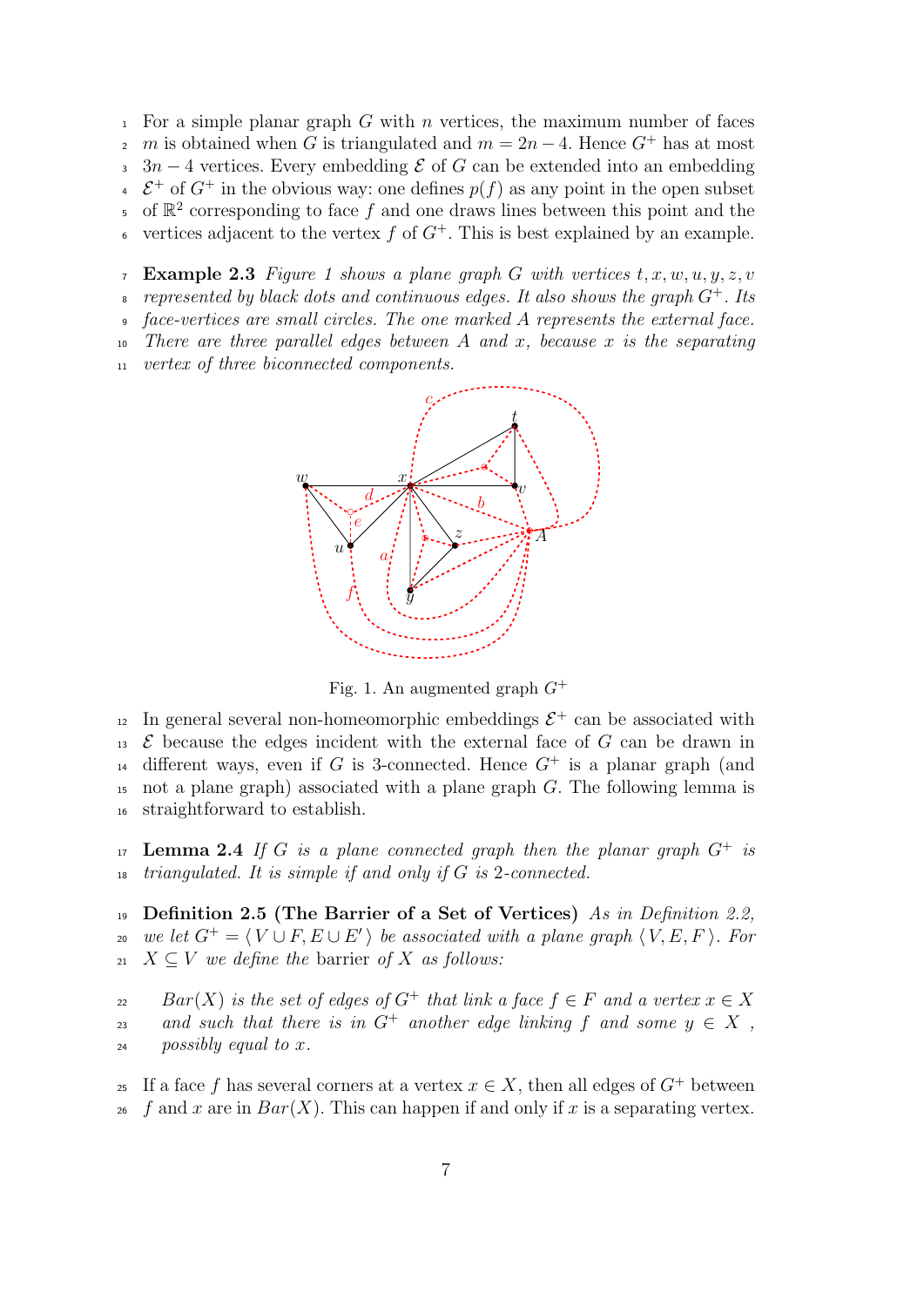1 A vertex of X may not be the end of any edge of  $Bar(X)$ . See Example 2.7.

If  $\mathcal{E}^+ = (p, s)$  is a planar embedding of  $G^+$  we define  $Bar(X, \mathcal{E}^+)$  as the union of the segments  $s(e)$  for  $e \in Bar(X)$ . Hence  $Bar(X, \mathcal{E}^+)$  is a closed compact 4 subset of  $\mathbb{R}^2$ . We say that  $x, y \in \mathbb{R}^2$  are separated by  $Bar(X, \mathcal{E}^+)$  if they are 5 in different connected components of  $\mathbb{R}^2 - Bar(X, \mathcal{E}^+)$ .

**Proposition 2.6** Let G be a connected plane graph and  $\mathcal{E}^+$  be a planar embedding of  $G^+$ . For every  $X \subseteq V(G)$  and  $u, v \in V(G) - X$  the vertices u and  $\upsilon$  are separated by X if and only if the corresponding points of the plane are *separated by*  $Bar(X, \mathcal{E}^+).$ 

<sup>10</sup> We first give examples.

11 **Example 2.7** We use the graph G of Figure 1. Then  $Bar(\lbrace x \rbrace) = \lbrace a, b, c \rbrace$ . 12 It separates u and w from y and z and, from t and v. The barrier  $Bar({y})$ 13 is empty. We have  $Bar({u, x}) = {a, b, c, d, e, f}.$ 

<sup>14</sup> Example 2.8 Figure 2 shows the augmented graph  $H^+$  of a graph H. It is <sup>15</sup> simple since H is biconnected. So we can draw it with straight-lines. The bar-16 rier of  $\{x, y\}$  consists of 6 (thick) dotted edges and separates u from v and  $17 \quad w$ .



Fig. 2. An augmented graph  $H^+$ 

18 **Proof of Proposition 2.6.** The "Only if direction". Assume u and v connected by a path in  $G\backslash X$ . They are connected by this path in  $G^+$  and this 20 path has no vertex in any edge of  $Bar(X)$ . Hence u and v are in the same connected component of  $\mathbb{R}^2 - Bar(X, \mathcal{E}^+).$ 

22 The "If direction". Let us assume that u and v are not connected in  $G\backslash X$ . 23 Since  $Y \subseteq X$  implies  $Bar(Y) \subseteq Bar(X)$ , it is enough to prove the result for a <sup>24</sup> minimal separator X of u and v. Let X be so. The set  $E(G)$  can be partitioned <sup>25</sup> into  $E(G) = E_u \cup E_v$  such that:

$$
\begin{array}{ll}\n\text{and} & \text{if } U(G[E_u]), \ v \in V(G[E_v]) \text{ and } V(G[E_u]) \cap V(G[E_v]) = X; \\
\text{(3) } & \text{if } E \text{ and } C[F] \text{ are connected.}\n\end{array}
$$

 $_{27}$  (2)  $G[E_u]$  and  $G[E_v]$  are connected;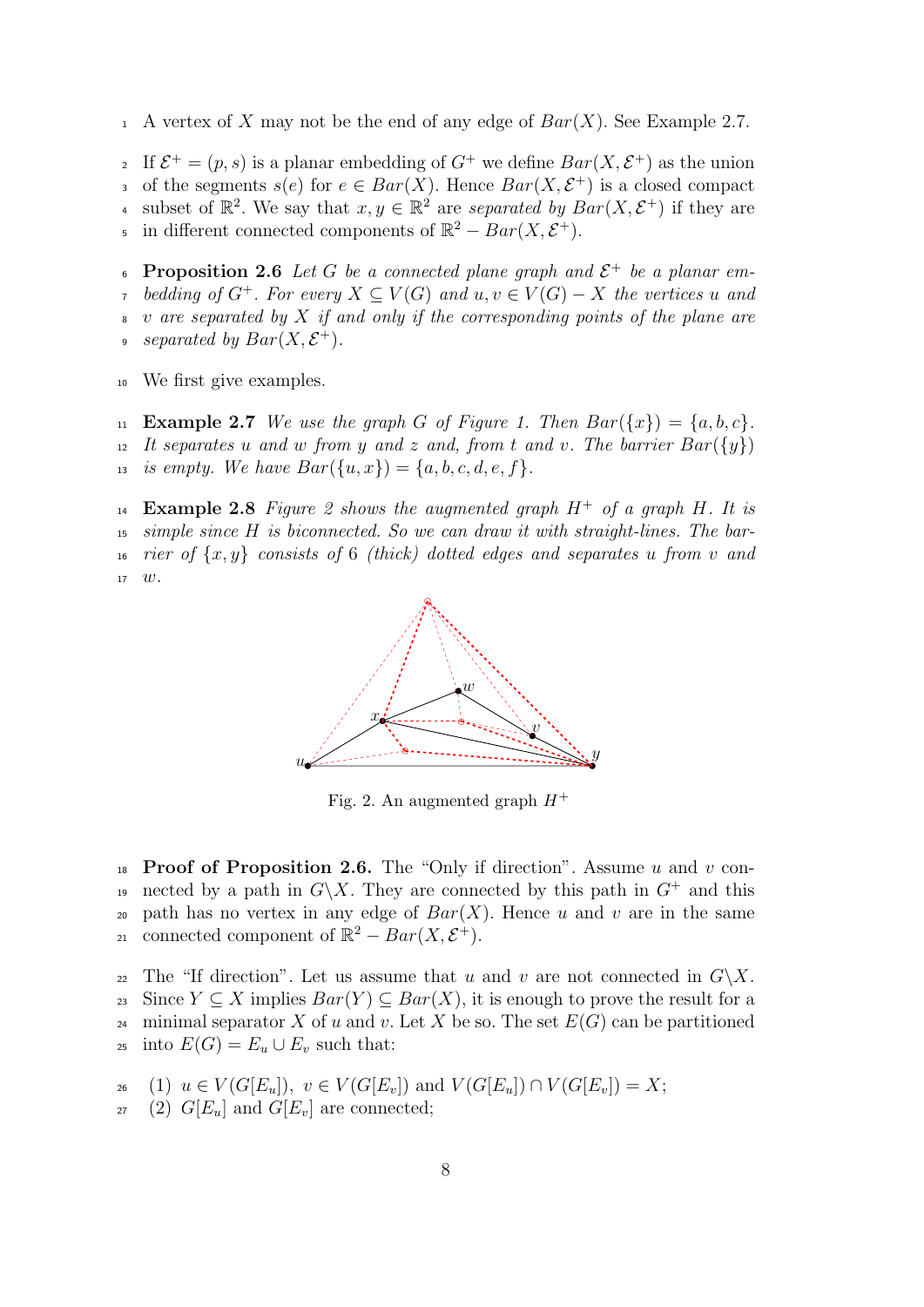(3) The circular sequence of edges incident with each  $x \in X$  can be written

$$
E^{\circ}(x) = E_1(x) \circ E_2(x)
$$

1 where  $E_1(x)$  is a sequence enumerating the set of edges  $E_u \cap E(x)$  and 2  $E_2(x)$  is similar for the set  $E_v \cap E(x)$ .

Let us split x; that is we add a new vertex  $x'$  linked to x by a new edge denoted by  $e_x$  and we link to x', as opposed to x, the edges of  $E_2(x)$ . We make G into a plane graph G' with vertex set  $V(G) \cup \{x' \mid x \in X\}$  and with circular sequences  $E'^0(w)$  for each  $w \in V(G')$  such that:

$$
\begin{cases}\nE'^{\circ}(x) = E_1(x) \circ (e_x), \\
E'^{\circ}(x') = E_2(x) \circ (e_x)\n\end{cases}
$$
 for every  $x \in X$ ,

and

$$
E'^{\circ}(x) = E^{\circ}(x) \qquad \text{if } x \in V(G) - X.
$$

<sup>3</sup> It is clear that G' is a plane graph, and that  $E(X) := \{e_x \mid x \in X\}$  is a minimal

4 edge-cut of G'. Hence  $E(X)$  is a cycle in the dual plane graph  $G'^*$  (see Diestel

5 [8, Proposition 4.6.1]) that separates u and v. (Notice that if  $X = \{x_1\}$  then

<sup>6</sup> this cycle consists of two parallel edges.)

This cycle can be written as a circular sequence of edges  $(e_{x_1}, \ldots, e_{x_p})$  for some

enumeration  $x_1, \ldots, x_p$  of X. Let  $f_1, \ldots, f_p$  be the faces of G' such that in  $G'^*$ 8 we have edge  $e_i = \{f_i, f_{i+1}\}\text{ for }1 \leq i < p \text{ and }e_p = \{f_p, f_1\}.$ 

<sup>10</sup> We denote by  $\overline{f_1}, \ldots, \overline{f_p}$  the faces of G, resulting respectively from  $f_1, \ldots, f_p$ <sup>11</sup> by the contraction of edges  $e_x$  for all  $x \in X$ . It is clear that  $\overline{f}_i$  is adjacent in <sup>12</sup> to  $x_i$  and  $x_{i+1}$  for  $i = 1, \ldots, p-1$  and that  $\overline{f_p}$  is adjacent to  $x_p$  and  $x_1$ .

<sup>13</sup> In any embedding  $\mathcal{E}^+$  of  $G^+$  the cycle formed by the circular sequence of 14 vertices  $(x_1, \overline{f_1}, x_2, \overline{f_2}, x_3, \ldots, x_p, \overline{f_p})$  separates u and v.  $\Box$ 

15 Example 2.9 A plane graph  $G$  is shown on Figure 3. Its vertices u and v are 16 separated by  $X = \{x, y, z\}$ . Figure 4 shows the result of splitting x, y, z (edges  $17$  e<sub>x</sub>, e<sub>y</sub> and e<sub>z</sub> are dotted) together with the edges of the cycle  $E(X)$  in the dual 18 graph  $G^*$ . The contraction of the dotted edges gives the desired cycle in  $G^+$  $19$  (see Figure 5).

#### <sup>20</sup> 3 Representation of Properties and Functions by Unary Functions

 $_{21}$  This section introduces the general notion of representation of an *n*-ary prop-

 $_{22}$  erty and of an *n*-ary partial function by a fixed number of unary functions.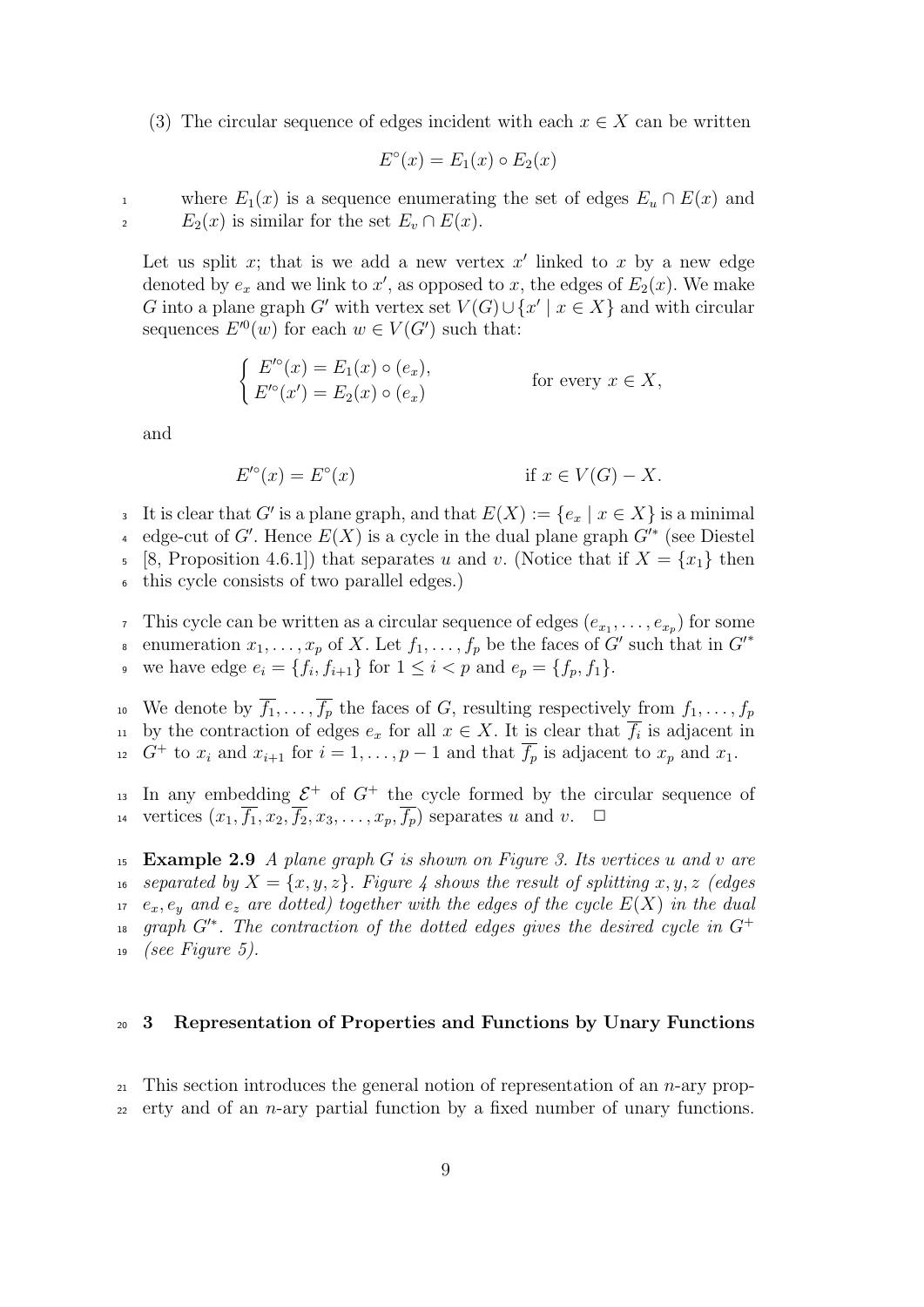

Fig. 3. A plane graph  $G; X = \{x, y, z\}$ 



Fig. 4. The plane graph  $G'$  and the cycle  $E(X)$  in its dual



Fig. 5. The plane graph obtained by contracting the edges  $e_x, x \in X$ 

<sup>1</sup> This notion is then used for plane graphs.

2 Definition 3.1 (Representation by Unary Functions) If  $\mathcal F$  is a finite 3 set of unary function symbols and  $\mathcal X$  is a finite set of variables, we denote by  $\mathcal{B}(\mathcal{F}, \mathcal{X})$  the set of quantifier-free formulas that are Boolean combinations of 5 atomic formulas of the forms  $x = y$ ,  $x = f(y)$ ,  $f(x) = g(y)$  for  $x, y \in \mathcal{X}$  and 6 f,  $g \in \mathcal{F}$ . (We may have  $f = g$ .) We do not allow formulas like  $x = f(g(y))$ , 7 hence  $\mathcal{B}(\mathcal{F},\mathcal{X})$  is not the set of all quantifier-free formulas over  $\mathcal F$  and  $\mathcal X$ . Let V be a set and  $\bar{f} : V \to V$  be a total function for each  $f \in \mathcal{F}$ . We denote by  $\overline{\mathcal{F}}$  the family  $(\overline{f})_{f \in \mathcal{F}}$  and we let  $\mathcal{X} = \{x_1, \ldots, x_m\}$ . Every formula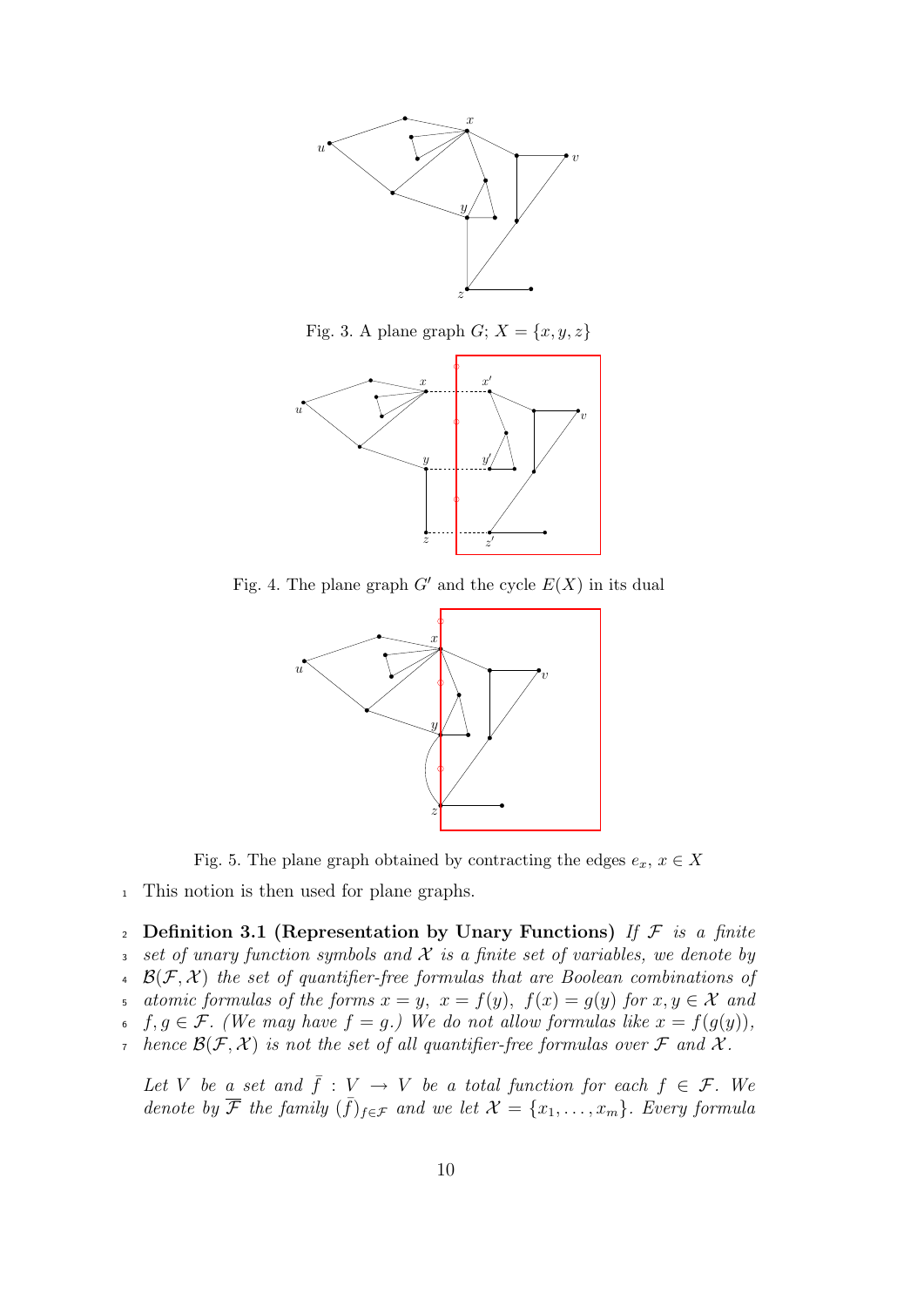$\varphi \in \mathcal{B}(\mathcal{F}, \mathcal{X})$  defines an m-ary relation  $R_{\varphi} \subseteq V^m$  by:

$$
R_{\varphi} = \{ (a_1, \ldots, a_m) \in V^m \mid \varphi(a_1, \ldots, a_m) \text{ is true} \}.
$$

<sup>1</sup> We say that  $R_{\varphi}$  is represented by the functions of  $\overline{\mathcal{F}}$  and the formula  $\varphi$ .

- We say that an m-ary multivalued function, *i.e.*, a function  $g: V^m \to \mathcal{P}(V)$ ,
- is represented by the functions of  $\overline{\mathcal{F}}$  and a formula  $\varphi$  if the  $(m+1)$ -ary relation
- $y \in g(x_1, \ldots, x_m)$  is represented by  $\overline{\mathcal{F}}$  and  $\varphi$ , where  $\varphi$  is a disjunction of for-
- mulas of the form  $\psi \wedge (y = f(x_i))$  or  $\psi \wedge (y = x_i)$  with  $\psi \in \mathcal{B}(\mathcal{F}, \{x_1, \ldots, x_m\})$ .

If an m-ary multivalued function is represented by  $\overline{\mathcal{F}}$  and  $\varphi$  where  $\mathcal F$  is a finite set of functions, then  $\varphi \in \mathcal{B}(\mathcal{F}, \{x_1, \ldots, x_m, y\})$ . Thus  $|g(x_1, \ldots, x_m)| \leq$ 8  $m \cdot (|\mathcal{F}|+1)$  for all  $x_1, \ldots, x_m \in V$ . Definition 3.1 also covers the case of partial 9 functions g for which  $|g(x_1, \ldots, x_m)| \leq 1$ .

<sup>10</sup> We will use properties and functions, associated with graphs of specific classes 11 (e.g. planar graphs) that are representable as defined above, for m and  $\psi$  fixed. <sup>12</sup> We will also use the simultaneous representation of finitely many relations <sup>13</sup> P, Q,... and partial functions  $q, h, \ldots$  on a set V by a same set  $\overline{\mathcal{F}}$  of unary <sup>14</sup> functions and by formulas  $\varphi_P, \varphi_Q, \ldots, \varphi_g, \varphi_h, \ldots$ 

<sup>15</sup> These definitions will be used as follows. For a class  $\mathcal C$  of graphs (or of plane <sup>16</sup> graphs) G, we will consider relations  $P, Q, \ldots$ , and functions  $g, h, \ldots$  on  $X(G) =$  $17 V(G)$  (or on  $X(G) = V(G) \cup F(G)$ ), like adjacency, incidence to a same <sup>18</sup> face etc. We say that  $P, Q, \ldots, g, h, \ldots$  are representable by k functions in the 19 graphs of C if there exist formulas  $\varphi_P, \varphi_Q, \ldots, \varphi_q, \varphi_h, \ldots$  of appropriate forms 20 such that for every  $G \in \mathcal{C}$ , there exists a k-tuple  $\mathcal F$  of unary total functions 21 on  $X(G)$  that represent  $P, Q, \ldots, g, h, \ldots$  in G by means, respectively of the 22 formulas  $\varphi_P, \varphi_Q, \ldots, \varphi_g, \varphi_h$ .

<sup>23</sup> Convention 3.2 In all the constructions to be done below we will use partial <sup>24</sup> functions  $\bar{f}: X(G) \to X(G)$  such that  $\bar{f}(x) \neq x$  for every x. We make them total by letting  $\bar{f}(x) = x$  instead of " $\bar{f}(x)$  is undefined".

<sup>26</sup> This convention is useful to avoid the difficulty of defining the semantics of <sup>27</sup> formulas with undefined terms. It makes no more complicated the explicit <sup>28</sup> writing of formulas, as we will see in the next lemma. From now on we will <sup>29</sup> say that a property can be represented by  $k$  partial functions (implicitly, such 30 that  $\bar{f}(x) \neq x$ ).

 $31$  Lemma 3.3 The adjacency in planar graphs is representable by 3 partial func-<sup>32</sup> tions from vertices to vertices. The adjacency and edge directions in directed planar graphs are representable by 6 partial functions from vertices to vertices.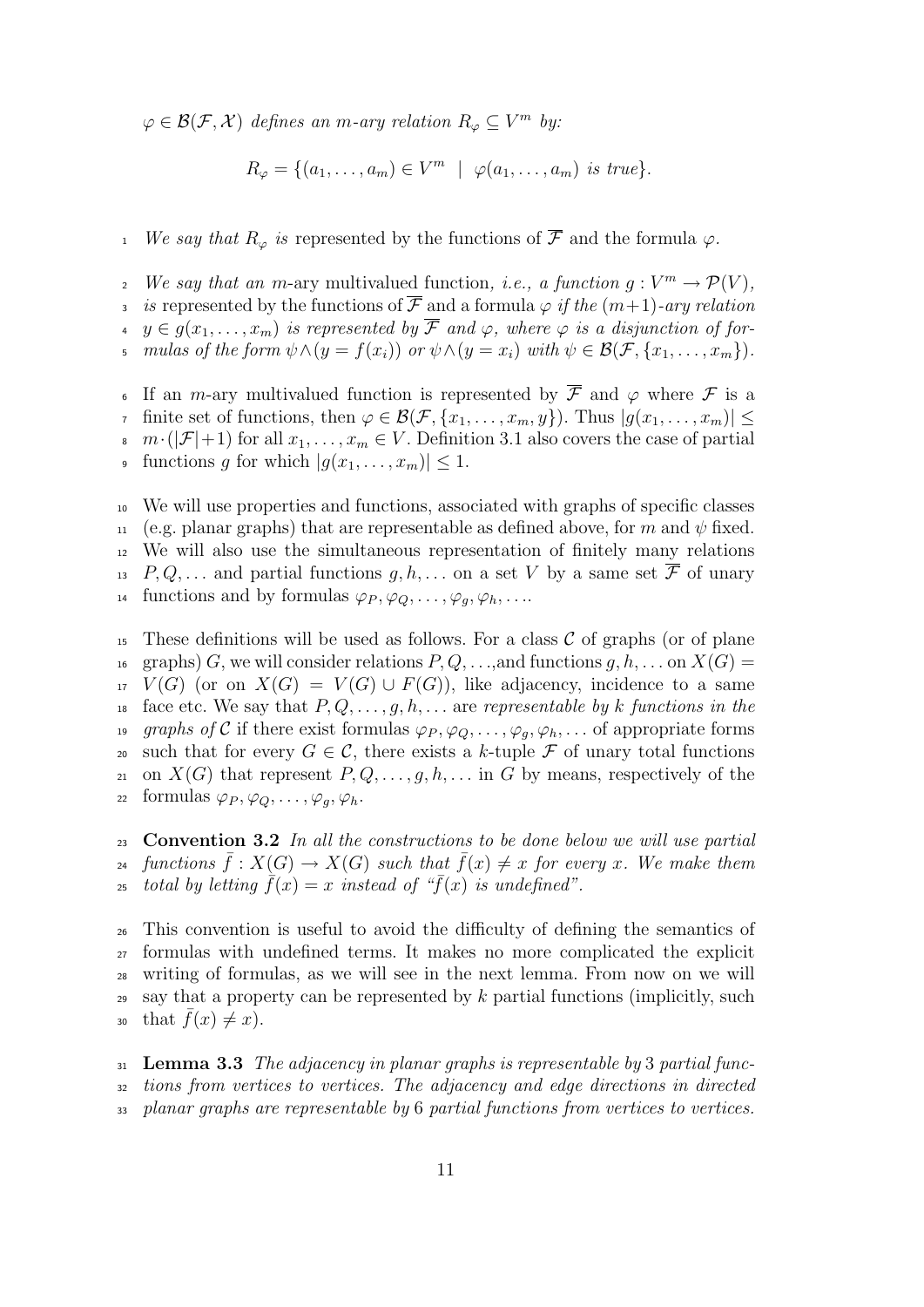- <sup>1</sup> Proof. We need only consider simple graphs (because we can replace a set of
- <sup>2</sup> parallel edges by a single edge without changing adjacency).

Let G be a simple planar graph. Its edge set  $E(G)$  can be partitioned into three sets  $E_1, E_2$  and  $E_3$  such that  $G[E_i]$  is a forest for each i, that we can assume to be rooted (we orient G in an appropriate way). For  $x, y \in V(G)$ , we let  $g_i(x) = y$  if and only if y is the father of x in  $G[E_i]$ . It is a partial function that we extend into a total one by Convention 3.2. Then  $x$  and  $y$  are adjacent if and only if:

$$
x \neq y \ \land \ \left( \bigvee_{1 \leq i \leq 3} x = g_i(y) \ \lor \ y = g_i(x) \right).
$$

- 3 The condition  $x \neq y$  guarantees that if  $x = g_i(y)$  then  $g_i(y) \neq y$  hence that x
- <sup>4</sup> is the father of y in  $G[E_i]$  because  $\overline{g_i}(y)$  is well-defined for the original partial
- $\frac{1}{g_i}$ .

For representing edge directions, we replace each function  $g_i$  by two functions  $g_i^+$  and  $g_i^-$  defined as follows:

$$
g_i^+(x) = y
$$
 if and only if  $g_i(x) = y$  and there is an edge from x to y.  
 $g_i^-(x) = y$  if and only if  $g_i(x) = y$  and there is an edge from y to x.

• Notice that we have  $g_i^+(x) = g_i^-(x) = y$  if there is a pair of directed opposite

- $\tau$  edges between x and y. Convention 3.2 is applicable to these functions.  $\Box$
- <sup>8</sup> Because of Convention 3.2, formulas should be written with conditions of the  $\varphi$  form  $q_i(x) \neq x$  conjuncted with each atomic formula containing the term  $q_i(x)$ .
- <sup>10</sup> However we will omit such conditions for the purpose of readability. In the
- 11 formula of Lemma 3.3 the clause  $x \neq y$  replaces the condition  $g_i(x) \neq x$ .

12 **Remark 3.4** Lemma 3.3 extends easily to graphs of arboricity at most  $k$ , i.e.,  $13$  that are the union of k edge disjoint forests as follows. With k functions (resp. <sup>14</sup> 2k functions) we represent adjacency (resp. adjacency and edge directions).

<sup>15</sup> For every pair of distinct vertices  $(x, y)$  in a plane graph, we let  $Faces(x, y)$ <sup>16</sup> denote the set of faces with which x and y are incident. We say that a plane 17 graph is m-face-bounded if  $|Faces(x, y)| \le m$  for every  $x, y \in V(G)$ ,  $x \ne y$ . In <sup>18</sup> particular, a biconnected graph obtained from a simple 3-connected graph by <sup>19</sup> edge subdivision, i.e., by the replacement of some edges by paths (such graphs <sup>20</sup> have unique embeddings in the sphere) is 2-face-bounded. In such a graph, two <sup>21</sup> vertices are incident with two distinct faces if and only if they are adjacent or <sup>22</sup> linked by a path with all intermediate vertices of degree two.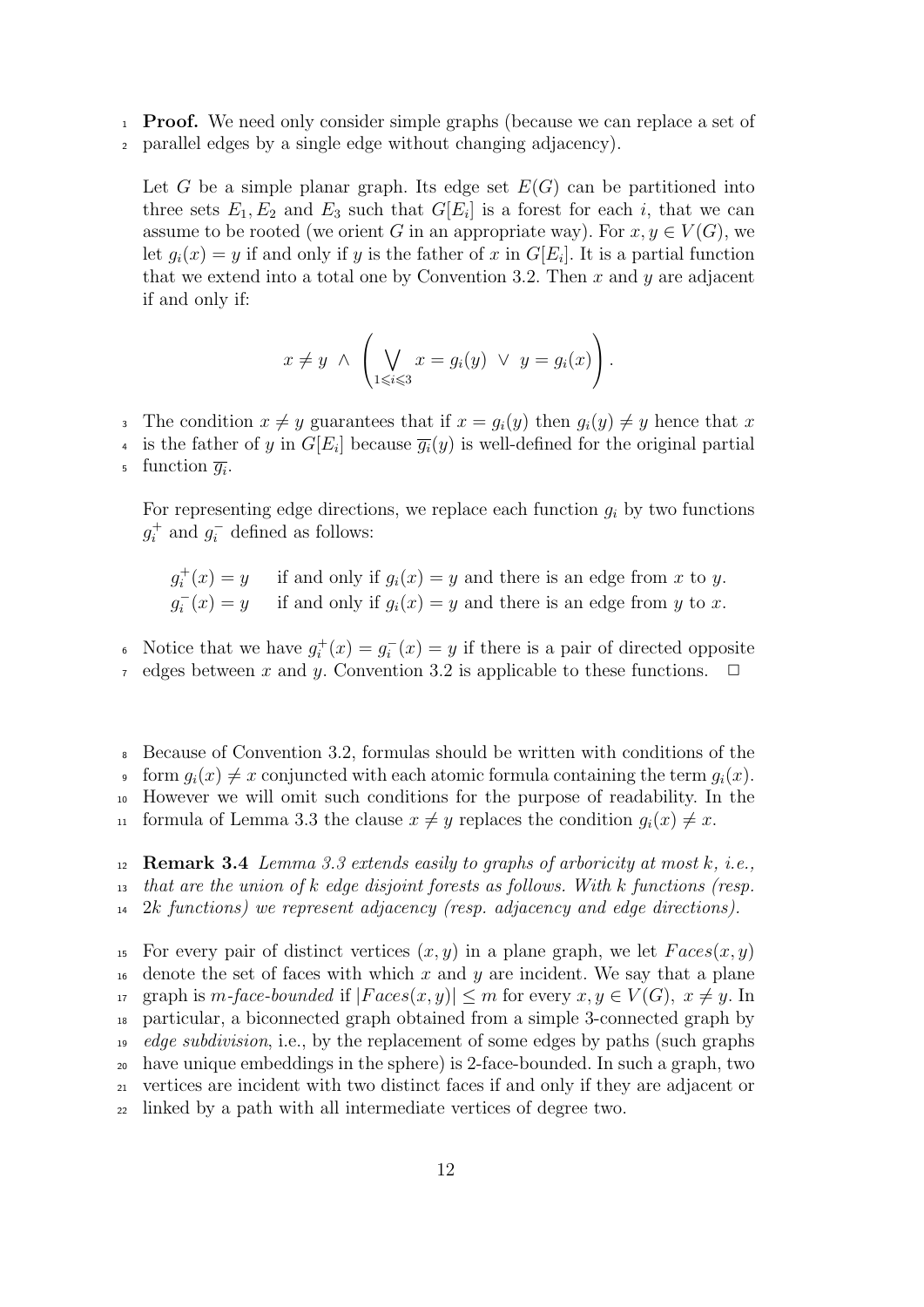For a plane graph G, we let for  $x, y \in V(G)$ ,  $x \neq y$ 

$$
sf(x, y) \Longleftrightarrow |Faces(x, y)| \ge 1
$$

which means that  $x$  and  $y$  are incident with a same face. This is the case of adjacent vertices. We let for  $m \geq 1$ :

$$
m\text{-}face(x, y) \Longleftrightarrow |Faces(x, y)| \leq m
$$

An *m*-tuple of face selection functions is an *m*-tuple  $(Select_i)_{i \in [m]}$  of partial functions:  $V(G) \times V(G) \rightarrow F(G)$  such that for all  $x, y \in V(G)$ :

 $Select_i(x, y) \neq Select_i(x, y)$  for  $i \neq j$ ,  $Select_i(x, y) \in Faces(x, y)$  for all i,  $Faces(x, y) = \{Select_1(x, y), \ldots, Select_m(x, y) \}$  if  $|Faces(x, y)| \leq m$ .

<sup>1</sup> Note that we do not require  $Select_i(x, y) = Select_i(y, x)$  for all *i*.

2 For adjacent vertices x and y, we let  $left(x, y)$  be the face to the left of the 3 edge  $x-y$  (traversed from x to y). Clearly,  $left(y, x)$  is the face to the right of  $\begin{bmatrix} 4 & x - y \end{bmatrix}$  and it can be equal to  $left(x, y)$  if  $x - y$  is an isthmus (or bridge edge).  $5$  We call *left* the *left-face function*.

<sup>6</sup> Proposition 3.5 For every simple connected plane graph, we can represent 7 the adjacency and the left-face function with 9 functions on  $V(G) \cup F(G)$ , the adjacency and the same-face property with  $18$  functions. For every m, we can define an m-tuple of face selection functions and represent it by  $18 + 3m$ <sup>10</sup> functions including the 18 functions used for the same-face property.

**Proof.** Let  $G = \langle V, E, F \rangle$  be a simple connected plane graph. Let  $g_1, g_2$ and  $g_3$  be the three partial functions constructed by Lemma 3.3. They can represent adjacency. We consider next the left-face function. We let  $g_i^{\alpha}$  be the six partial functions:  $V \to F$  such that:

$$
g_i^{left}(x) = left(x, g_i(x)),
$$
  

$$
g_i^{right}(x) = left(g_i(x), x)
$$

for  $i = 1, 2, 3$ , and  $\alpha = left$ , right (we let  $g_i^{\alpha}(x)$  be undefined if  $g_i(x)$  is). Hence the function  $left$  is represented by

$$
left(x, y) = f \quad \text{if and only if} \quad \bigvee_{i \in [3]} \left( y = g_i(x) \land f = g_i^{left}(x) \right) \right)
$$

$$
\lor \bigvee_{i \in [3]} \left( x = g_i(y) \land f = g_i^{right}(y) \right)
$$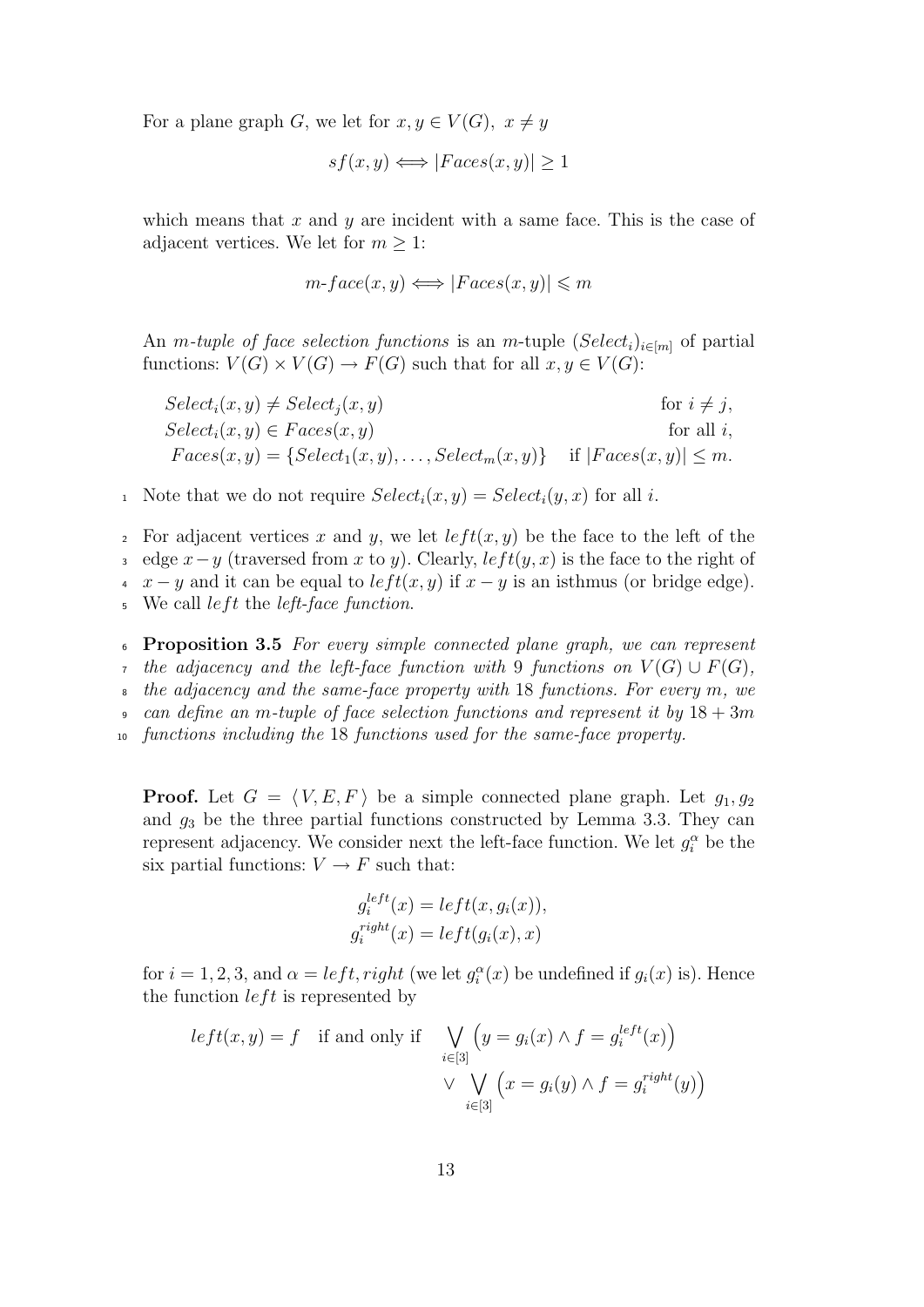<sup>1</sup> This representation uses 9 functions.

For the same-face property we will use the planar graph  $G^+ = \langle V \cup F, E \cup E' \rangle$ . Let  $g_i^+$  for  $i = 1, 2, 3$  be three partial functions  $V \cup F \to V \cup F$  representing the adjacency in  $G^+$  (by Lemma 3.3). The same-face property in G can be expressed as follows for  $x, y \in V$ ,  $x \neq y$ :

$$
\bigvee_{1 \le i,j \le 3} g_i^+(x) = g_j^+(y) \in F
$$
\n(1a)

$$
\vee \bigvee_{1 \le i,j \le 3} g_i^+(x) \in F \wedge g_j^+(g_i^+(x)) = y \tag{1b}
$$

$$
\vee \bigvee_{1 \le i,j \le 3} g_i^+(y) \in F \wedge g_j^+(g_i^+(y)) = x \tag{1c}
$$

$$
\vee \exists f \in F\bigg(\bigvee_{1 \le i,j \le 3} g_i^+(f) = x \wedge g_j^+(f) = y\bigg). \tag{1d}
$$

In order to handle the condition " $g_i^+(x) \in F$ " we use the partial function:  $V \rightarrow F$  defined by:

$$
g'_i(x)=\text{ if }g_i^+(x)\in F\text{ then }g_i^+(x)\text{ else undefined.}
$$

In order to handle the conditions " $g_i^+(x) \in F \wedge g_j^+(g_i^+(x)) = y$ " we will use the partial functions:  $g'_{i,j} : V \to V$  such that:

$$
g'_{i,j} = \text{if } g_i^+(x) \in F \text{ and } g_j^+(g_i^+(x)) \text{ is defined then } g_j^+(g_i^+(x))
$$
 else undefined.

It remains to eliminate the existential quantification  $\exists f \in F(\cdots)$  in formula (1d). We define an auxiliary planar graph H, with  $V(H) = V(G)$  and an edge  $x - y$  if and only if for some  $i, j \in [3]$  and  $f \in F$  we have  $g_i^+(f) = x$  and  $g_j^+(f) = y$ . Such an edge can be drawn inside the face f in an embedding  $\mathcal E$  of  $\check{G}$ . This shows that H is planar because one adds to each face at most 3 edges. Let  $h_1, h_2, h_3$  be the associated functions by Lemma 3.3. Condition (1d) can thus be replaced by:

$$
\bigvee_{1 \leq i \leq 3} h_i(x) = y \vee h_i(y) = x.
$$

<sup>2</sup> Hence with the 18 functions  $g_i, g'_i, g'_{i,j}, h_i$  for  $i, j \in [3]$  we can represent the <sup>3</sup> adjacency and the same face property.

 $\frac{4}{4}$  We now show how to define and represent an m-tuple of face selection func-

<sup>5</sup> tions. We will use cases (1a)-(1d) that characterize the same-face property.

We first observe that they are mutually exclusive in the sense that each face  $\tau$  of  $Faces(x, y)$  is specified by one and only one of them.

- 8 It is convenient to fix a linear order on  $F(G)$ . Let  $x, y \in V(G)$ ,  $x \neq y$  and
- $\mathfrak{g} \quad f \in F(G)$ . We say that f has  $(x, y)$ -type t if  $f \in Faces(x, y)$  and we have one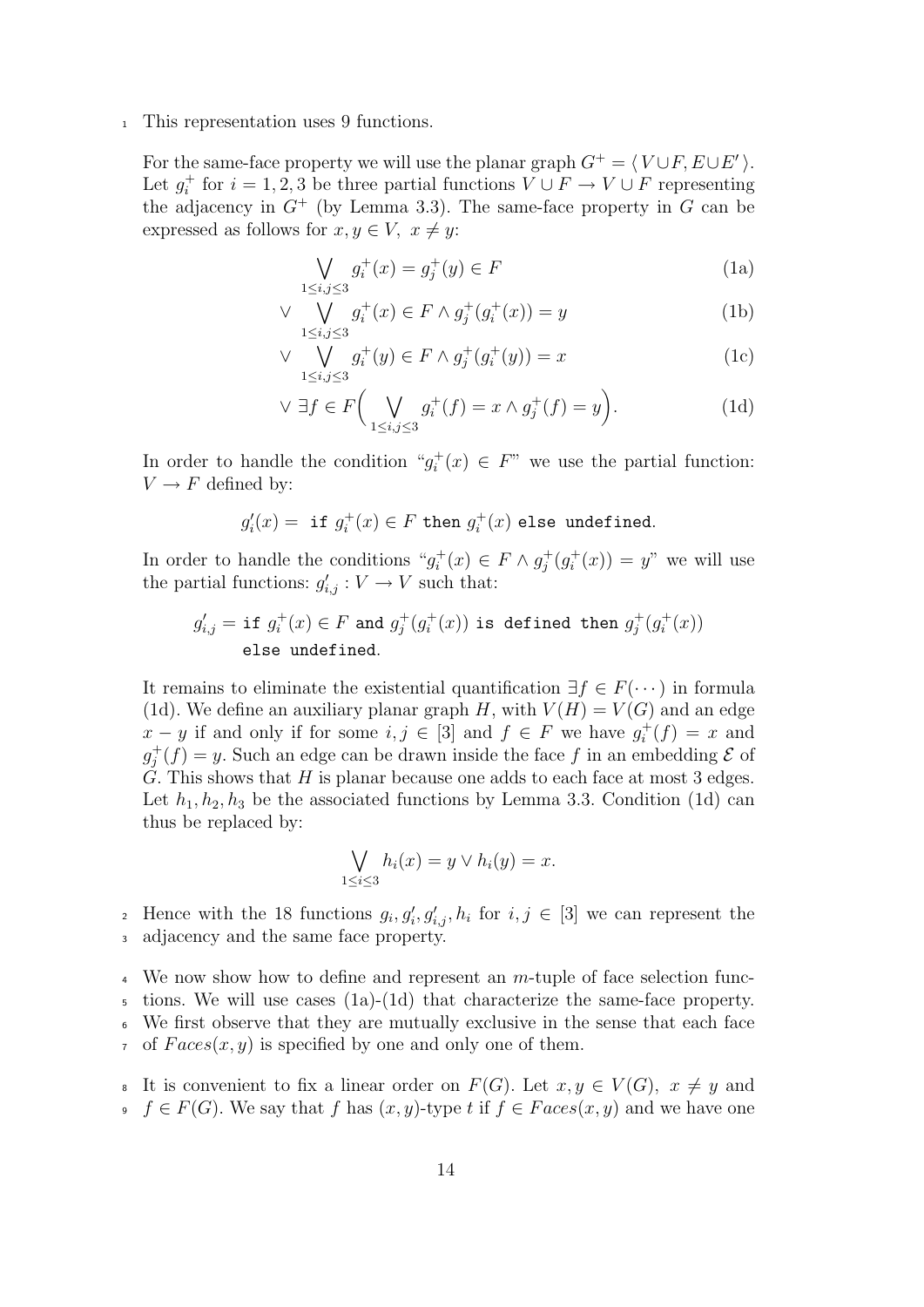<sup>1</sup> of the following conditions:

- 2 (a)  $f = g_i'(x) = g_j'(y)$  and  $t = (a, i, j)$ .
- 3 (b)  $f = g'_i(x)$ ,  $y = g'_{i,j}(x)$  and  $t = (b, i, j)$ .
- 4 (c)  $f = g_i'(y)$ ,  $x = g_{i,j}'(y)$  and  $t = (c, i, j)$ .
- 5 (d) f belongs to  $F(x, y)$  defined as the set of faces in  $Faces(x, y)$  that are not 6 of the above forms (a), (b) or (c); we fix an enumeration  $\{f_1, \ldots, f_p, \ldots\}$ of the set  $F(x, y)$  inherited from the fixed enumeration of  $F(G)$ , and we s let the  $(x, y)$ -type of f be  $t = (d, j)$ .

9 Note that the  $(y, x)$ -type of f is  $(a, j, i)$  or  $(c, i, j)$  or  $(b, i, j)$  or  $(d, j)$  if its 10  $(x, y)$ -type is respectively  $(a, i, j)$ ,  $(b, i, j)$ ,  $(c, i, j)$  or  $(d, j)$ . (We have  $F(x, y) =$  $F(y, x)$ .

We define as follows partial unary functions from  $V(G) \to F(G)$ , for  $i \in [3]$ and  $j \geq 1$ :

 $h_{i,j}(x) = f$  if  $h_i(x)$  is defined and f is the j-th element of  $F(x, h_i(x))$ .

For every  $x, y \in V(G)$ ,  $x \neq y$  and  $j \geq 1$ , there is at most one face f of  $(x, y)$ -type  $(d, j)$  and it is characterized by the condition:

$$
\bigvee_{1 \leq i \leq 3} \Big( \big(f = h_{i,j}(x) \land y = h_i(x)\big) \lor \big(f = h_{i,j}(y) \land x = h_i(y)\big)\Big). \tag{2}
$$

Similarly, for each  $t \in \{a, b, c\} \times [3] \times [3]$  there is at most one face f of  $(x, y)$ -type t and it is characterized by a similar condition. For an example, if  $t = (c, 1, 3)$ the corresponding condition is:

$$
f = g_1'(y) \ \wedge \ x = g_{1,3}'(y).
$$

Let us order types lexicographically. We get thus for each pair  $(x, y)$  of distinct vertices a linear order of the set  $Faces(x, y)$ . We let  $Select_i(x, y)$  be the *i-th* element of this set. It is clear that for each  $i \leq m$  one can express  $f =$  $Select_i(x, y)$  by a disjunction of formulas of the form:

$$
f = g(z) \ \land \ \psi \tag{3}
$$

 $\mathcal{L}_{12}$  where  $z \in \{x, y\}, \; \mathcal{F}_m = \{g_i, g'_i, g'_{i,j}, h_i, h_{i,\ell} \mid i,j \in [3], \; \ell \in [m]\}, \; \psi \in \mathcal{L}$ <sup>13</sup>  $\mathcal{B}(\mathcal{F}_m, \{x, y\})$  and  $g \in \mathcal{F}_m$ . The set  $\tilde{\mathcal{F}}_m$  consists of  $18 + 3m$  functions. Hence <sup>14</sup> we have specified an *m*-tuple of face-selection functions.  $\Box$ 

<sup>15</sup> Remark 3.6 With  $18 + 3(m + 1)$  functions one can represent the property <sup>16</sup> that two vertices x and y are incident with at most m faces. For doing so we 17 use the expression of  $f = Select_{m+1}(x, y)$  as a disjunction of formulas of the form of (3)  $(f = g(z) \land \psi$  for  $z \in \{x, y\}, g \in \mathcal{F}_{m+1}, \psi \in \mathcal{B}(\mathcal{F}_{m+1}, \{x, y\})$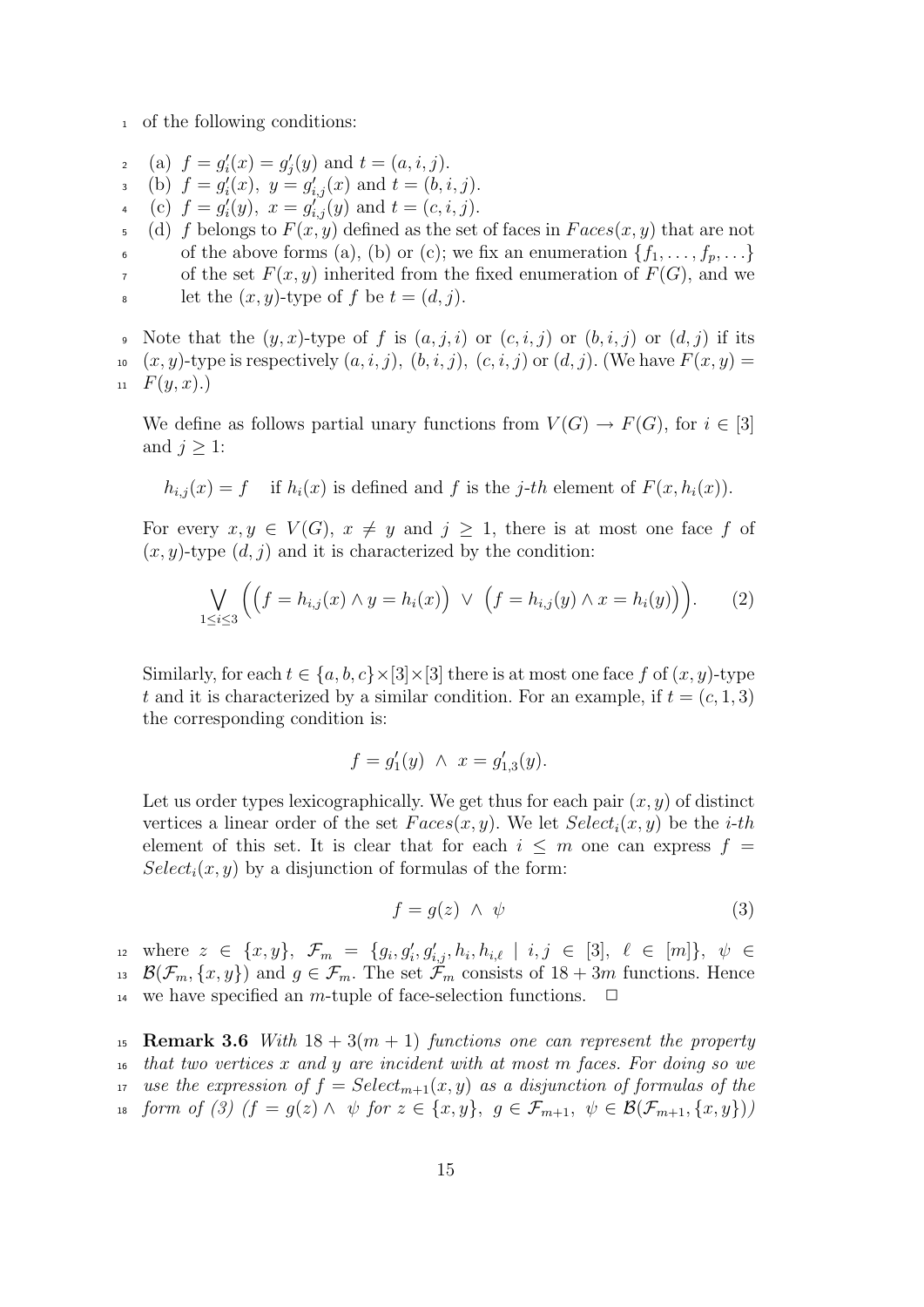<sup>1</sup> and of the form of (2) and, we take the conjunction of the negations of all <sup>2</sup> such formulas.

#### <sup>3</sup> 4 Tools from Computational Geometry

<sup>4</sup> In this section we discuss some tools from computational geometry that can  $\mathfrak s$  help us to decide whether two vertices of a planar graph G are separated by a subset of  $V(G)$ .

If  $x, y \in \mathbb{R}^2$ , we denote by  $[x, y] \subseteq \mathbb{R}^2$  the straight-line segment with ends x a and y. Two segments  $[x, y]$  and  $[x', y']$  are non-crossing if they only intersect at ∘ endpoints, i.e.  $[x, y] \cap [x', y'] \subseteq \{x, y\} \cap \{x', y'\}$ . A finite set Y of pairwise non-<sup>10</sup> crossing straight-line segments is called a subdivision of the plane. The union <sup>11</sup> UY of the segments in Y is a closed subset of  $\mathbb{R}^2$ . We need an algorithm for <sup>12</sup> the following problem:

13 **Input.** A subdivision Y of the plane by segments with ends in  $\mathbb{N}^2$  and  $u, v \in$ 14  $\mathbb{N}^2 - \bigcup Y$ .

<sup>15</sup> **Output.** Are u and v separated by  $\bigcup Y$ ? Equivalently are they in the same <sup>16</sup> connected component of  $\mathbb{R}^2 - \bigcup Y$ ?

 $_{17}$  The problem is called the *planar point location problem* [1,16].

18 **Theorem 4.1** [1, Theorem 6.8] Let Y be a subdivision of the plane consisting 19 of m segments. One can construct in expected time  $O(m \cdot \log(m))$  a data 20 structure of size  $O(m)$  from which one can test in time  $O(\log(m))$ , in the 21 worst case, whether two elements of  $\mathbb{N}^2 - \bigcup Y$  are separated by  $\bigcup Y$ .

#### <sup>22</sup> 5 The Labeling of 2-Connected Face-Bounded Plane Graphs

<sup>23</sup> In this section we prove the following particular case of the Main Theorem <sup>24</sup> (Theorem 1.1) stated in the introduction. We denote by  $\mathcal{C}_m$  the class of simple <sup>25</sup> m-face bounded 2-connected planar graphs. In particular, a planar graph of  $\alpha$  degree at most d is d-face bounded.

27 **Theorem 5.1** Every n-vertex graph in  $\mathcal{C}_m$  has an  $O(m \cdot \log(n))$ -labeling sup-<sup>28</sup> porting connectivity queries in induced subgraphs defined by excluded vertices. 29 Every subdivided 3-connected planar n-vertex graph has an  $O(\log(n))$ -labeling 30 supporting such queries. The labeling can be built in time  $O(n)$ . The answers 31 to queries can be obtained in time  $O(|X|^2)$  where X is a set of at least two <sup>32</sup> excluded vertices.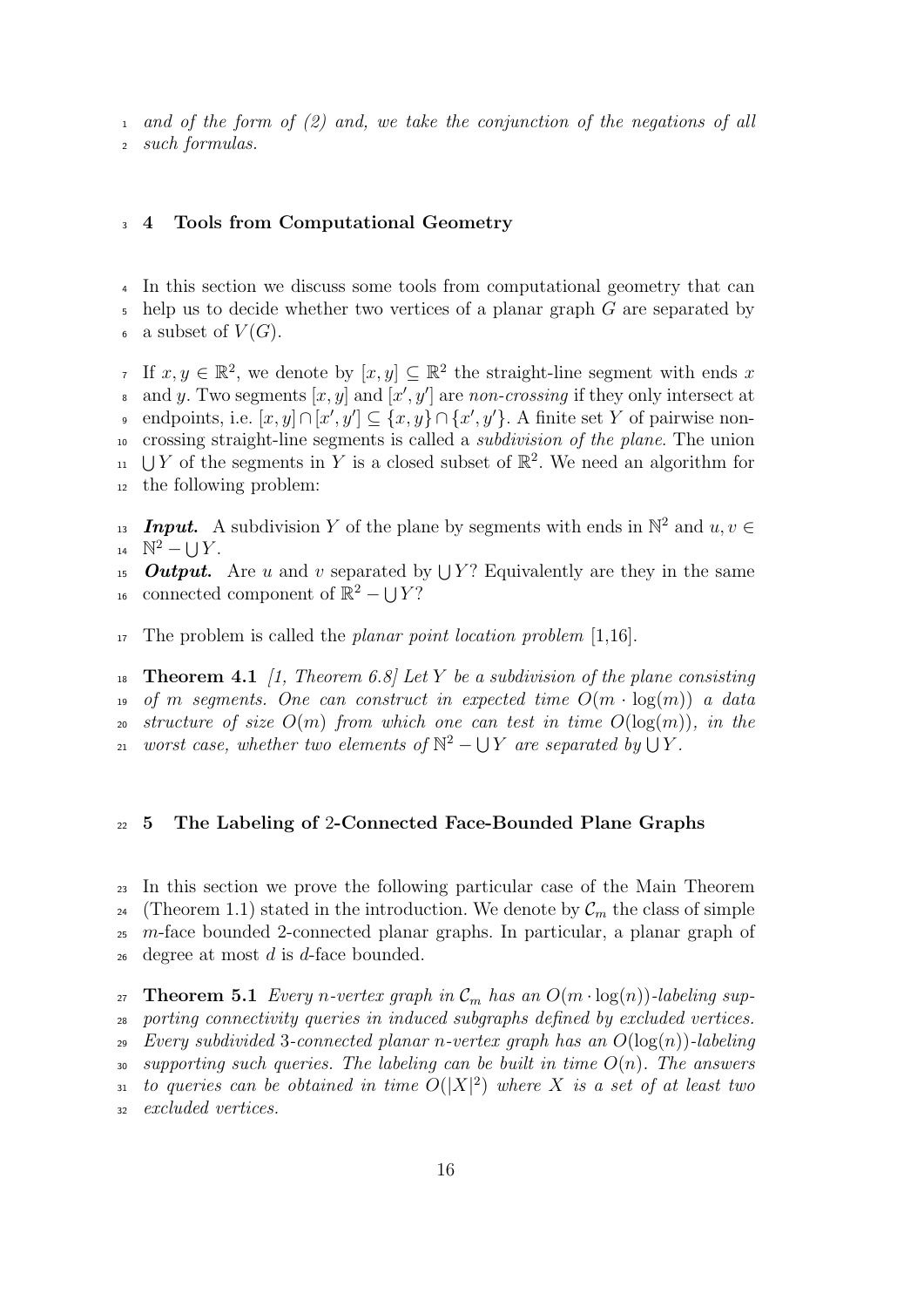<sup>1</sup> We will use the following proposition.

**Proposition 5.2** For every simple planar 2-connected n-vertex graph one can 3 construct in time  $O(n)$  a corresponding plane graph G, the associated planar 4 graph  $G^+$  and a straight-line embedding of  $G^+$  with positive integer coordinates  $\sin \left[ 3n - 6 \right]$ .

- **Proof.** The linear-time construction of  $G$  is a consequence of the well-known linear-time planarity testing algorithms (see [7]). The construction of  $G^+$  fols lows then immediately. Since G is assumed 2-connected, the graph  $G^+$  is simple
- 
- 9 and triangulated. It has at most  $3n-4$  vertices. The last assertion follows from
- <sup>10</sup> Schnyder's algorithm([15]) which defines a straight-line embedding of a simple
- 11 planar graph H with coordinates in  $[|V(H)|-2]$ . □
- <sup>12</sup> We can now prove Theorem 5.1.

<sup>13</sup> Proof of Theorem 5.1. Let G be a plane graph in  $\mathcal{C}_m$  with n vertices. Let  $\mathcal E$  be a straight-line embedding constructed by Proposition 5.2. Let  $C(x) \in \mathbb N^2$ 14 15 be the pair of coordinates of  $x \in V(G) \cup F(G)$ . Clearly  $|C(x)| \leq 2 \cdot \lceil \log(n) \rceil +$  $_{16}$   $2 \cdot \log(3)$ .

By means of  $p = 18 + 3m$  partial functions:  $V(G^+) \to V(G^+)$  (cf. Proposition 3.5; they are extended into total ones by Convention 3.2 and still denoted by  $f_1, \ldots, f_p$  we can specify the function  $Faces: V(G)^2 \to \mathcal{P}(F(G))$  that associates with  $(x, y) \in V(G)^2$ ,  $x \neq y$ , the set of faces with which they are both incident. Let us define for  $x \in V(G)$ :

$$
D(x) = (C(x), C(f_1(x)), \dots, C(f_p(x)))
$$
\n(4)

17 of size  $O(m \cdot \log(n))$ . For every set  $X \subseteq V(G)$  we can define from the family  $(D(x))_{x\in X}$  the set of straight-line segments forming the embedding of  $Bar(X)$ <sup>19</sup> in  $\mathbb{R}^2$  in time  $O(|X|^2)$ . It consists of the union of the segments from  $\mathcal E$  corresponding to the edges of  $G^+$  belonging to  $Bar(X)$ . If  $G \in \mathcal{C}_m$  and  $X \subseteq V(G)$ 21 then  $|Bar(X)| \leq m \cdot (3 \cdot |X| - 6)$ .

z To see this, consider the sub-graph  $G' = G^+[Bar(X)]$ . It is a plane bipartite 23 graph with vertex set  $X' \cup F$  for some  $X' \subseteq X \subseteq V(G)$  and  $F \subseteq F(G)$ . We <sup>24</sup> recall that a vertex of X may not occur in  $Bar(X)$ . Let H be the graph with 25 vertex set X' and an edge between x and y whenever there is  $f \in F$  such that  $( (x, f), f, (y, f) )$  is a corner of G'. It is clear that H is planar, that  $|E(H)| =$  $|E(G')| = |Bar(X)|$  and that there are no more than m parallel edges in H between two vertices. It follows that  $|E(H)| \leq m \cdot (3 \cdot |X'| - 6) \leq m \cdot (3 \cdot |X| - 6)$ .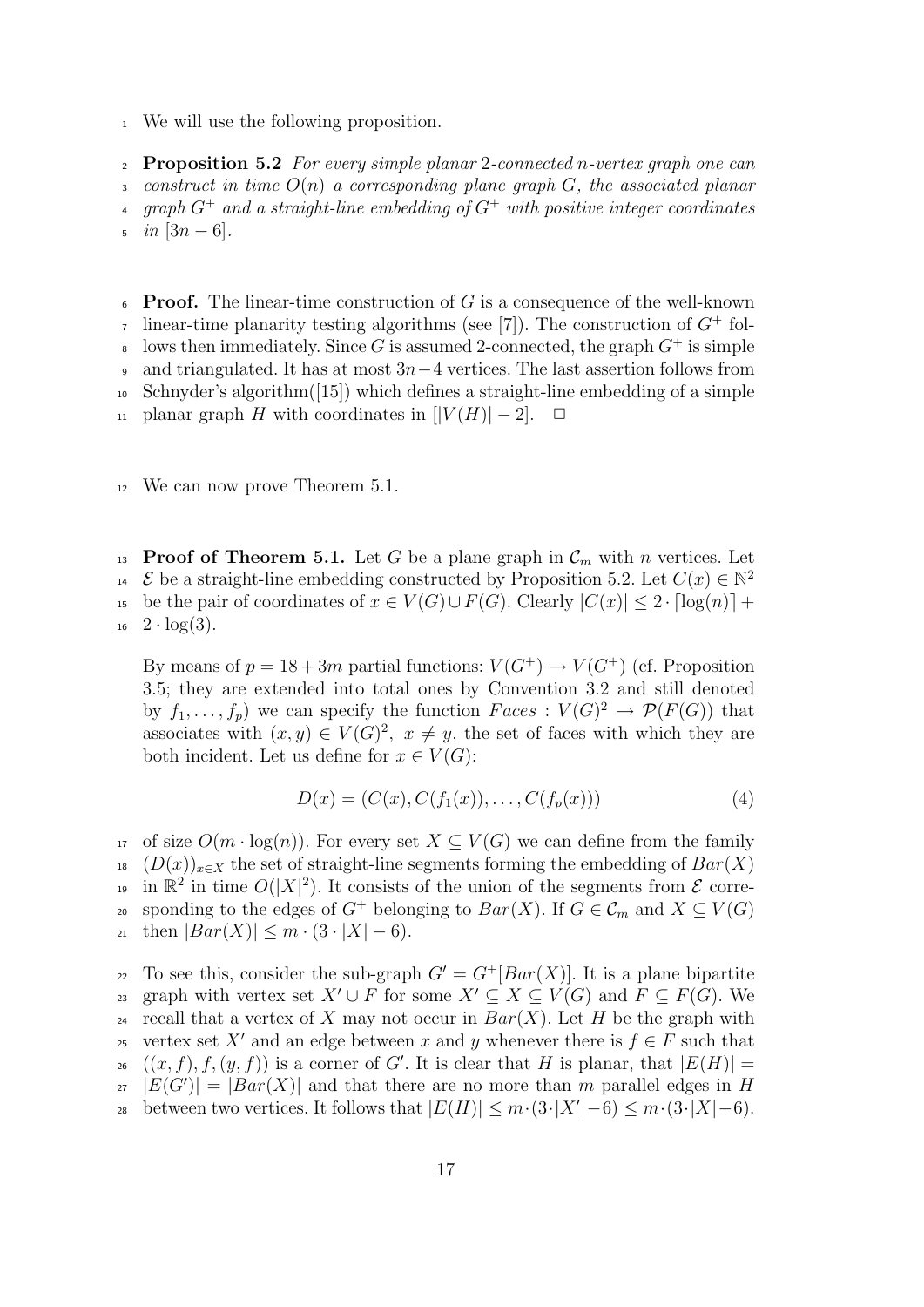<sup>1</sup> The data structure for the planar point location can be built in expected time

2  $O(p \log(p))$  where  $p = |Bar(X)|$ . From Theorem 4.1 and Proposition 2.6 we

3 can test in time  $O(log(p)) = O(log(|X|))$  whether two vertices u, v given by

 $D(u)$  and  $D(v)$  (actually  $C(u)$  and  $C(v)$  suffice) are connected in  $G\backslash X$ .

 $\mathfrak s$  In situations where  $|X|$  is bounded by a fixed constant, we get the answer in <sup>6</sup> constant time. In the next section (the most technical one of the article) we

extend this result to the class of all biconnected simple planar graphs.

#### <sup>8</sup> 6 The Labeling of 2-Connected Planar Graphs

<sup>9</sup> In this section we prove the main theorem stated in the introduction for the <sup>10</sup> class of 2-connected planar graphs. Technical tools borrowed from Courcelle <sup>11</sup> and Vanicat [4] and Di Battista and Tamassia [7] are presented respectively in  $12$  Sections 6.1 and 6.2. They make it possible to overcome the following difficulty: 13 since two vertices x and y may be incident with an unbounded number of faces. <sup>14</sup> we may have in  $Bar(X)$  an unbounded number of paths  $x - f - y$ , associated <sup>15</sup> with all faces f incident with x and y. In order to build  $Bar(X, \mathcal{E}^+)$ , we need <sup>16</sup> the coordinates  $C(f)$  of all these faces but they cannot be encoded as lists  $17 \left( C(f_1), \ldots, C(f_k) \right)$  of bounded length attached to vertices x and y.

18 We overcome this by replacing each collection of paths  $x - f - y$  by only 19 one of them, whenever there are at least 3 faces incident with x and y. This 20 way, we obtain the *reduced barrier RBar* $(X, \mathcal{E}^+) \subseteq Bar(X, \mathcal{E}^+)$ . In certain <sup>21</sup> cases it cannot witness that two vertices u and v are separated by X. This <sup>22</sup> case is treated in a different way, using the decomposition of the graph into 23 3-connected components. The decomposition yields a tree  $T$  and the fact that <sup>24</sup> two vertices u and v are separated by  $\{x, y\}$  when x and y are attachment 25 vertices of two different 3-connected components where lie u and v, can be <sup>26</sup> checked in this tree by the technique of [4] without using the planar embedding  $27$  of  $G$ .

<sup>28</sup> We first recall the necessary results from [4] and then present the decomposi-<sup>29</sup> tion into 3-connected components with the help of bipolar orientations [9].

#### <sup>30</sup> 6.1 Labeling Schemes for Monadic Second Order Queries on Labeled Trees

Definition 6.1 (Monadic Second Order Queries on Labeled Trees) Let A be a finite set of labels and  $\mathcal{T}(A)$  be the set of finite directed or undirected trees, each node and edge of which has one or more labels from A, or no label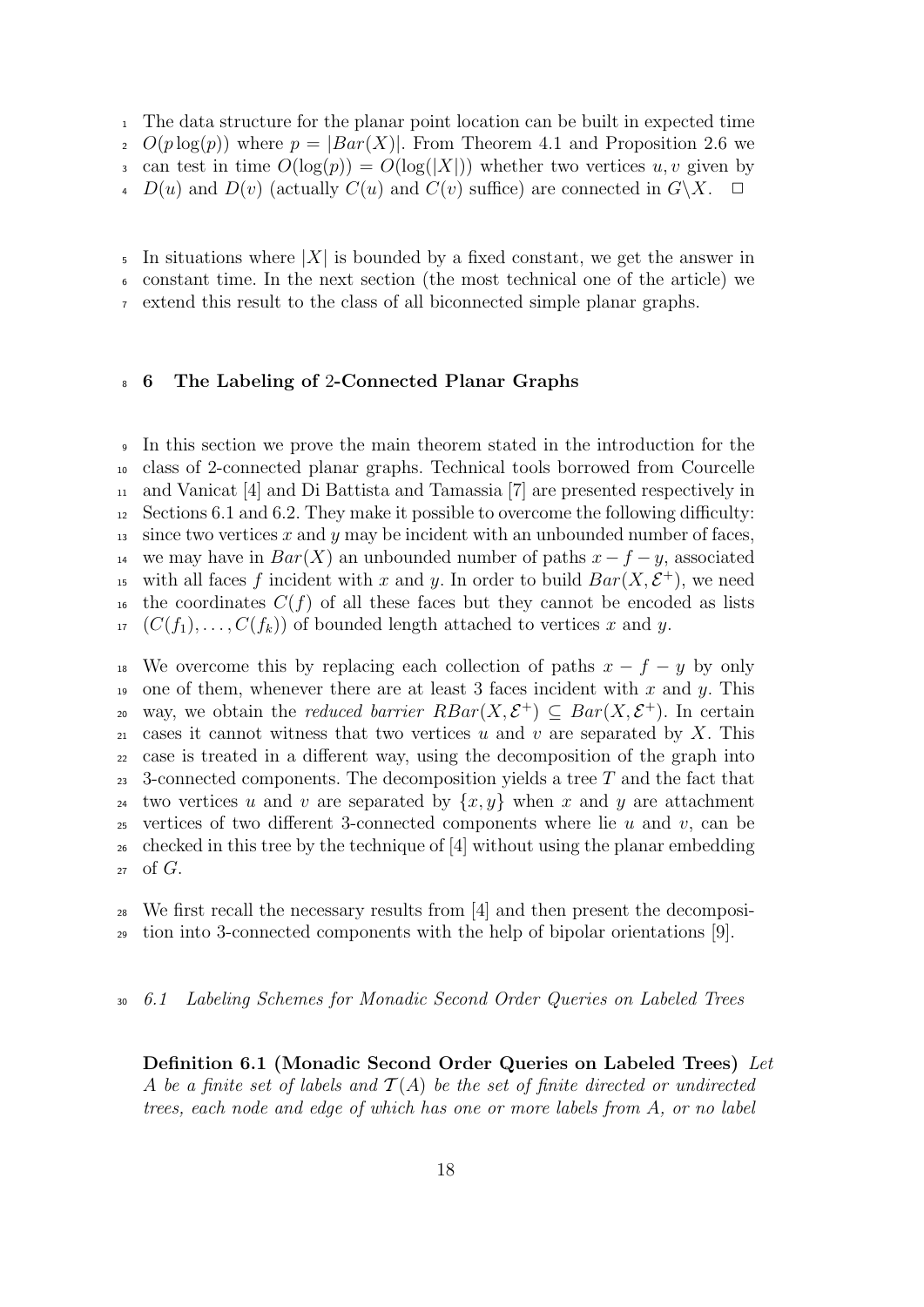at all. A tree T in  $\mathcal{T}(A)$  will be represented by the following logical structure:

$$
S(T) = \langle N, edg, (nlab_a)_{a \in A}, (elab_a)_{a \in A} \rangle
$$

<sup>1</sup> where

- (1) N is the set of nodes (we specify it as  $N(T)$  if useful),
- (2) edg is the binary edge relation (it is symmetric if  $T$  is undirected),
- (3) nlab<sub>a</sub>(u) holds if and only if the node u is labeled by a,
- $(4)$  elab<sub>a</sub> $(u, v)$  holds if and only if there is an edge from u to v labeled by a.
- 6 We will use monadic second order formulas  $\varphi(x_1, \ldots, x_m)$  with individual free <sup>7</sup> variables  $x_1, \ldots, x_m$  and written with the relation symbols edg, nlab<sub>a</sub>, elab<sub>a</sub> for  $a \in A$ . We denote by  $MS(A, \{x_1, \ldots, x_m\})$  the set of such formulas. They are <sup>9</sup> first order formulas with variables ranging over sets. A formal definition can

We only give an example significant for our purposes. The formula  $\varphi(u, v, w)$ described below expresses in  $S(T)$  that the unique path linking u and v goes through w. First we define the formula  $\psi$  with free set variable X and individual variables u, v:

$$
u \in X \land v \in X \land \neg \exists Y[u \in Y \land v \notin Y \land \forall x, y(x \in Y \land x \in X \land y \in X \Rightarrow y \in Y)]
$$

It is satisfied in  $S(T)$  by X, u, v if and only if there is a path in T between u and v all nodes of which are in X. Then formula  $\varphi(u, v, w)$  can be taken

$$
\forall X[\psi(X, u, v) \Rightarrow w \in X]
$$

11 For  $\varphi \in MS(A, \{x_1, \ldots, x_m\})$  and  $T \in \mathcal{T}(A)$  we let  $P_{\varphi} \subseteq N(T)^m$  be defined as the set of m-tuples  $(u_1, \ldots, u_m)$  such that  $S(T) \models \varphi(u_1, \ldots, u_m)$ . We call <sup>13</sup> P<sub> $\varphi$ </sub> the query defined by  $\varphi$ . The objective is to label each node u of T by  $J(u)$ <sup>14</sup> such that one can answer the query  $P_{\varphi}$ , that is, one can determine whether <sup>15</sup>  $P_{\varphi}(u_1,\ldots,u_m)$  is true or not, from  $J(u_1),\ldots,J(u_m)$  only. We will say that <sup>16</sup> this labeling supports  $P_\varphi$ .

17 **Theorem 6.2** ([4]) Let A be a finite set of labels and let  $\varphi_1, \ldots, \varphi_p$  be for-<sup>18</sup> mulas in  $MS(A, \{x_1, \ldots, x_m\})$ . Let  $T \in \mathcal{T}(A)$  be a tree with n nodes. One can <sup>19</sup> construct in time  $O(n\cdot \log(n))$  an  $O(\log(n))$ -labeling supporting  $P_{\varphi_1},\ldots,P_{\varphi_p}.$ 

20 We conjecture that the construction of [4] can be done in time  $O(n)$ .

<sup>10</sup> be found in  $\mathcal{A}$ .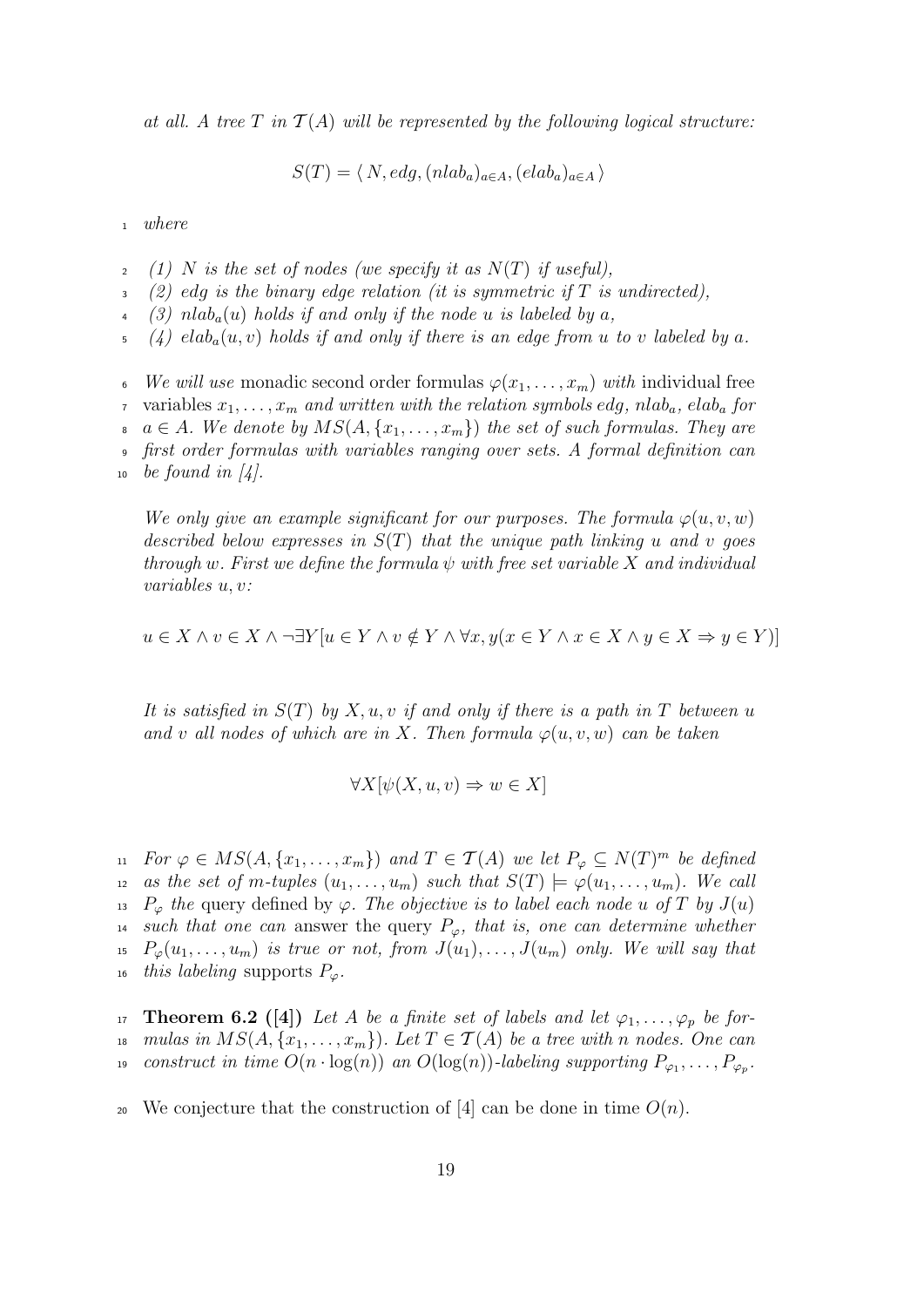

Fig. 6. A bipolar plane graph (cf. Example 6.8)

<sup>1</sup> 6.2 Bipolar Plane Graphs

<sup>2</sup> Definition 6.3 (Bipolar Graphs and Bipolar Plane Graphs) A bipolar  $graph$  is a directed graph G without circuits having a unique vertex of indegree 0,  $s(G)$  called its South pole, a unique vertex of out-degree 0,  $n(G)$ called its North pole such that every internal vertex, i.e., every vertex in  $V_{Int}(G) := V(G) - \{s(G), n(G)\}\$ is on a directed path from  $s(G)$  to  $n(G)$ .

<sup>7</sup> A directed plane graph G is bipolar if, as a graph, it is bipolar, and has a planar embedding for which the two poles are incident with the external face.

<sup>9</sup> Bipolar graphs and bipolar orientations of undirected graphs are studied in 10 [9]. A bipolar graph with adjacent poles is 2-connected. For every edge  $x - y$  $_{11}$  of a biconnected planar graph, there is an orientation G of this graph making <sup>12</sup> it a bipolar plane graph with  $s(G) = x$ ,  $n(G) = y$ . Such an orientation can be 13 computed in time  $O(n)$  (see [7]).

14 **Lemma 6.4** ([17]) For every planar embedding of a bipolar plane graph:

 $15 \quad (1)$  The incoming edges of each vertex x appear consecutively in the circular  $16$  incidence sequence of x and so do the outgoing edges.

 $17$  (2) The border of each face f consists of two disjoint directed paths from a <sup>18</sup> vertex  $s(f)$ , called its South Pole, to a vertex  $n(f)$ , called its North pole.

<sup>19</sup> If f is the external face, its two paths from  $s(f)$  to  $n(f)$  are called the *left*-<sup>20</sup> border and the right-border of G. In the example of Figure 6, the left-border 21 of G is the path  $(f_1, f_{12})$  and its right-border is  $(f_{14}, f_{15}, f_{17})$ .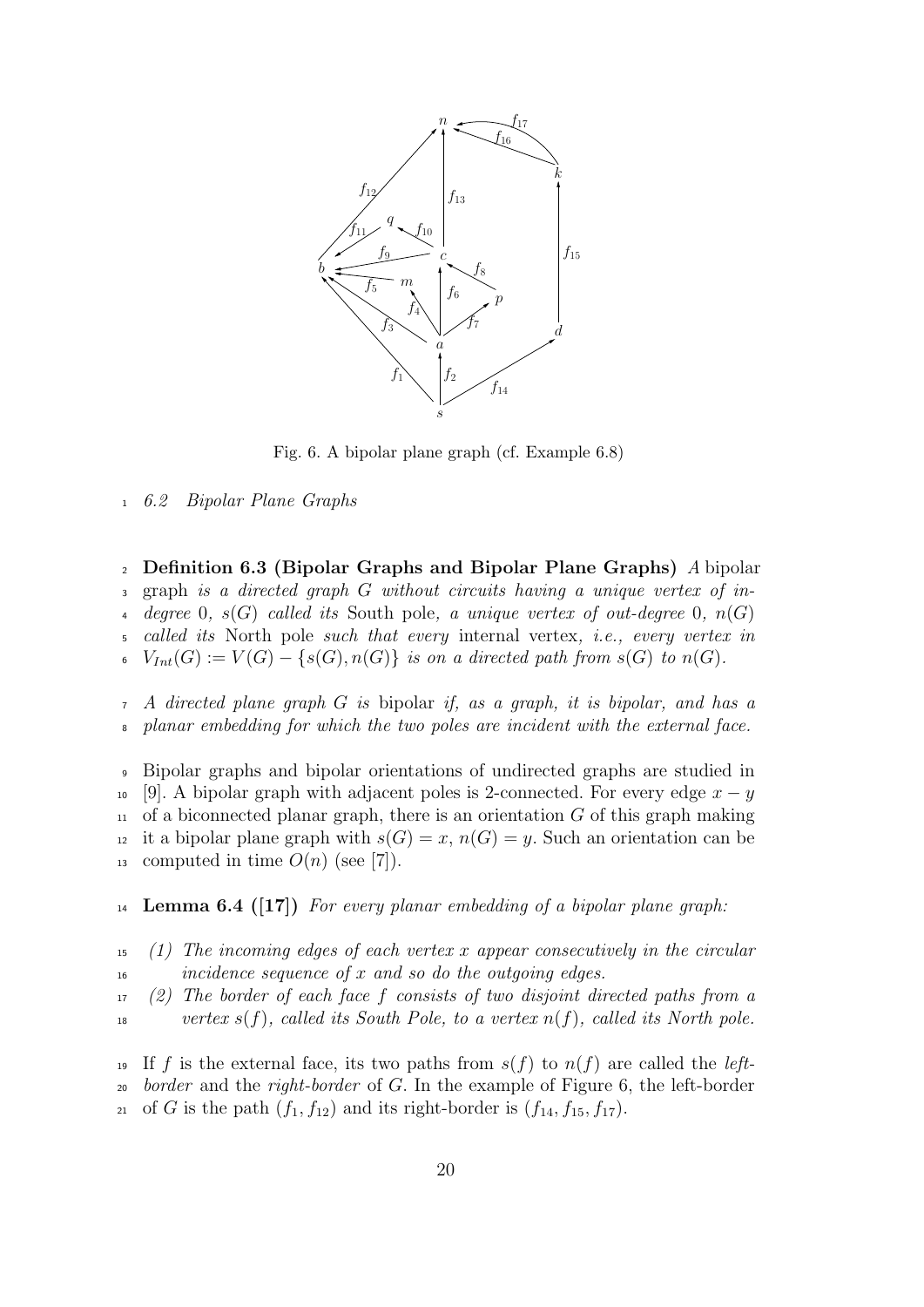The circular incidence sequence of x is written  $\overrightarrow{in}(x) \circ \overrightarrow{out}(x)$  where  $\overrightarrow{in}(x)$  (resp.  $\overrightarrow{out}(x)$ ) is the sequence of incoming (resp. outgoing) edges of x. This expression is possible by Lemma 6.4. We denote  $\overline{out}(s(G))$  by  $\overrightarrow{s}(G)$  and  $\overline{in}(n(G))$  by 4  $\overrightarrow{n}(G)$ .

5 Definition 6.5 (Decomposition of Bipolar Plane Graphs) Let R be a simple bipolar plane graph with m edges denoted  $e_1, \ldots, e_m$ . Let H,  $G_1, \ldots, G_m$ <sup>7</sup> be bipolar plane graphs. We write  $H = R(G_1, \ldots, G_m)$  if and only if the following conditions  $(D1)-(D5)$  hold:

 $\mathfrak{g}(D1)$   $V(R) \cap V_{Int}(G_i) = \emptyset$  and  $V_{Int}(G_i) \cap V_{Int}(G_j) = \emptyset$  for all  $i, j \in [m], i \neq j$ . 10 (D2)  $e_i$  is an edge of R from  $s(G_i)$  to  $n(G_i)$  for each  $i \in [m]$ ; hence, the vertices 11 of R are the poles of the graphs  $G_i$ .

12 (D3)  $V(H) = V(R) \cup V(G_1) \cup \cdots \cup V(G_m)$ .

 $_{13}$  (D4)  $E(H) = E(G_1) \cup \cdots \cup E(G_m)$  and an edge links the same vertices in H and <sup>14</sup> in the graph  $G_i$  to which it belongs. (By condition (D1),  $E(G_i) \cap E(G_j) =$ 15  $\emptyset$  for  $i \neq j$ ).

 $16$  Informally we could say that H is obtained from R by the replacement of an  $17$  edge  $e_i$  by the graph  $G_i$ . Clearly, by these conditions, H is bipolar,  $s(H)$  = <sup>18</sup> s(R) and  $n(H) = n(R)$ . The next condition relates  $H, R, G_1, \ldots, G_m$  as plane graphs, and not only as graphs as do Conditions  $(D1)-(D4)$ .

$$
\begin{array}{ll}\n\text{20} & \text{(D5)} & \text{We require the following:} \\
\text{21} & \text{(a) } \overrightarrow{in_H}(x) = \overrightarrow{in_{G_i}}(x) \text{ and } \overrightarrow{out_H}(x) = \overrightarrow{out_{G_i}}(x) \text{ if } x \in V_{Int}(G_i), \\
\text{22} & \text{(b) } \overrightarrow{in_H}(x) \text{ results from the replacement in } \overrightarrow{in_R}(x) \text{ of an incoming edge } e \\
\text{23} & \text{from } G_i \text{ by the sequence } \overrightarrow{n}(G_i) \text{ and similarly,} \\
\text{24} & \text{(c) } \overrightarrow{out_H}(x) \text{ is defined from } \overrightarrow{out_R}(x) \text{ and the sequences } \overrightarrow{s}(G_i), \text{ for all} \\
\text{25} & x \in V(R).\n\end{array}
$$

These conditions mean that planar embeddings are preserved in the replacement in R of  $e_i$  by  $G_i$ . If  $H = R(G_1, \ldots, G_m)$  we say that H decomposes into  $G_1, \ldots, G_m$ . We have:

$$
V_{Int}(R(G_1,\ldots,G_m))=V_{Int}(R)\cup V_{Int}(G_1)\cup\cdots\cup V_{Int}(G_m).
$$

<sup>26</sup> The following particular decomposition will be useful. We write  $H = G_1//\cdots/(G_m)$ 

27 if  $H = R(G_1, \ldots, G_m)$  and R consists of  $m \geq 2$  parallel edges from  $s(R)$  to  $n(R)$  such that  $\overrightarrow{n}(R) = (e_1, e_2, \ldots, e_m)$  and  $\overrightarrow{s}(R) = (e_m, \ldots, e_2, e_1)$ . We call

29 H the parallel-composition of  $G_1, \ldots, G_m$  (the operation // is associative but

<sup>30</sup> not commutative).

31 Another particular case is also used in [7] and [2]. We write  $H = G_1 \bullet G_2 \bullet \cdots \bullet$ <sup>32</sup>  $G_m$  if  $H = R(G_1, \ldots, G_m)$  and R consists of a directed path  $(e_1, \ldots, e_m)$ ,  $m \geq$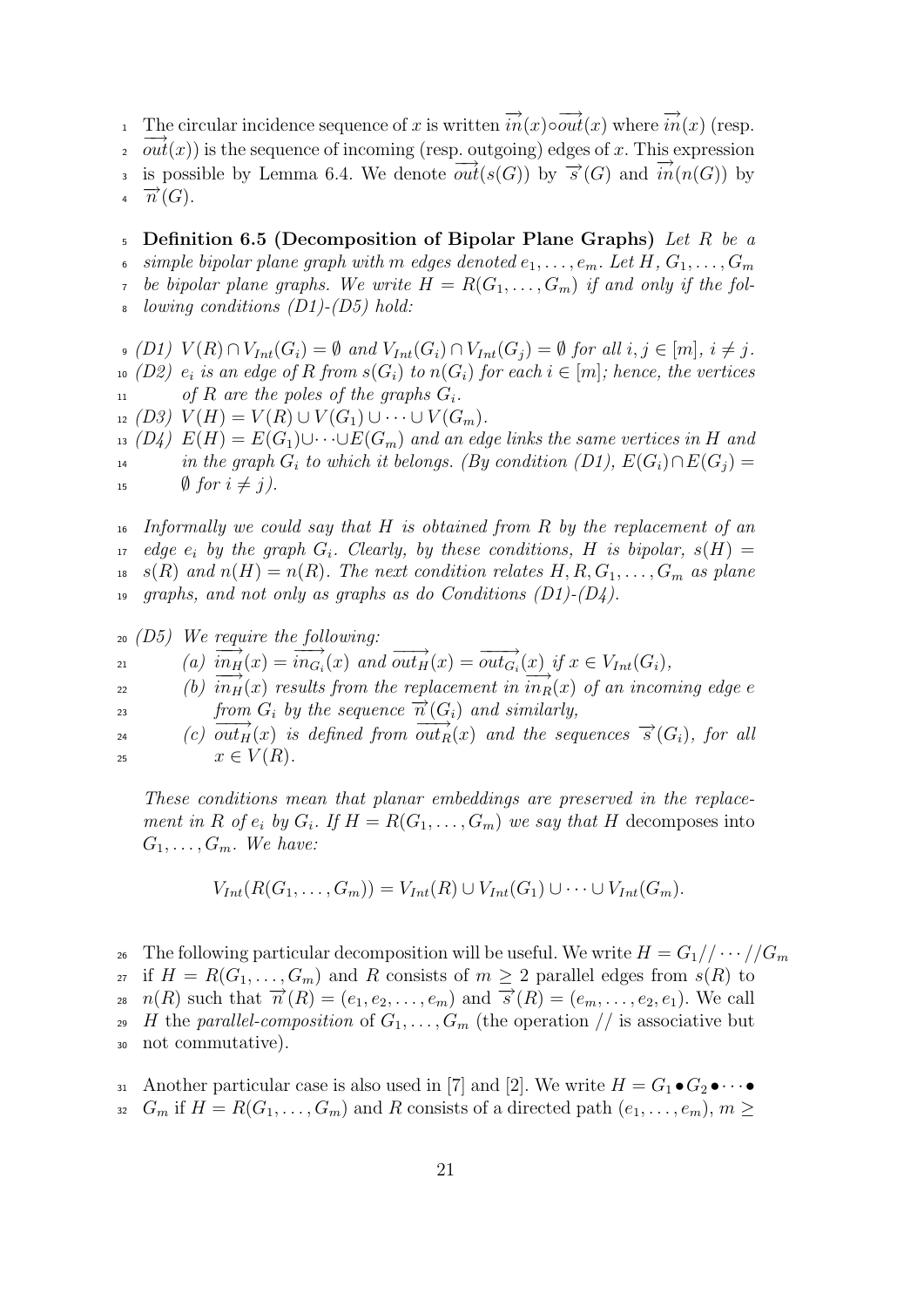- 1 2 from  $s(R)$  to  $n(R)$ . Then H is called the series-composition of  $G_1, \ldots, G_m$ .
- <sup>2</sup> This operation is also associative and clearly not commutative.
- 3 A bipolar plane graph H is called a  $//\text{-}graph$  if it is of the form  $G_1//\cdots//G_m$ 4 for bipolar plane graphs  $G_1, \ldots, G_m, m \geq 2$ . If it is not a //-graph it is called  $5 \text{ a } //-atom.$
- A factor of a bipolar plane graph  $G$  is a subgraph  $H$  of  $G$  that is bipolar and
- $7 \quad (1)$  contains all directed paths in G from  $s(H)$  to  $n(H)$ ,
- 8 (2) contains all edges of G incident with a vertex of  $V_{Int}(H)$ .

In such a case there exists a bipolar plane graph R such that G results from 10 the replacement in R of some edge e by H. A factor that is a  $//$ -graph is called  $11$  a //-factor.

12 **Proposition 6.6** (1) A //-graph is of the form  $G_1//\cdots/(G_m$  for a unique 13 sequence of  $//-atoms G_1, \ldots G_m$ .

- $14$  (2) A //-atom is an edge or is  $R(G_1, \ldots, G_m)$  where  $G_1, \ldots, G_m$  are //-
- $15$  factors or edges and R is a  $\ell$ -atom that is not an edge. The graph R and 16 the sequence  $(G_1, \ldots, G_m)$  are unique up to a permutation of  $E(R)$ .

 $17$  Corollary 6.7 Every bipolar plane graph has a unique decomposition in terms 18 of the operation of parallel-composition and of substitutions  $R(\cdots)$  for //-<sup>19</sup> atoms R that are simple and are not edges.

<sup>20</sup> We call this decomposition the decomposition of the considered plane graph <sup>21</sup> and the corresponding ordered tree its decomposition tree. This definition is <sup>22</sup> illustrated by the following example.

**Example 6.8** A bipolar plane graph G with  $V(G) = \{s, n, a, b, c, d, k, m, p, q\}$ and  $E(G) = \{f_1, \ldots, f_{17}\}\$ is shown in Figure 6. The graph G can be expressed by:

$$
G = R_1(f_1, f_2, (f_3//R_3(f_4, f_5)), (f_6//R_4(f_7, f_8)), (f_9//R_5(f_{10}, f_{11})), f_{12}, f_{13})
$$

$$
//R_2(f_{14}, f_{15}, (f_{16}//f_{17}))
$$

23 where  $R_1, \ldots, R_5$  are shown on Figures 8 and 9. The corresponding tree is in <sup>24</sup> Figure 7.

<sup>25</sup> In decomposition trees (like the one of Figure 7) leaves correspond to the edges <sup>26</sup> of the decomposed graph and on each branch parallel composition operations 27 alternate with substitutions in  $//$ -atoms  $R$ .

<sup>28</sup> A finer decomposition of bipolar plane graphs is defined in [7]: in this de-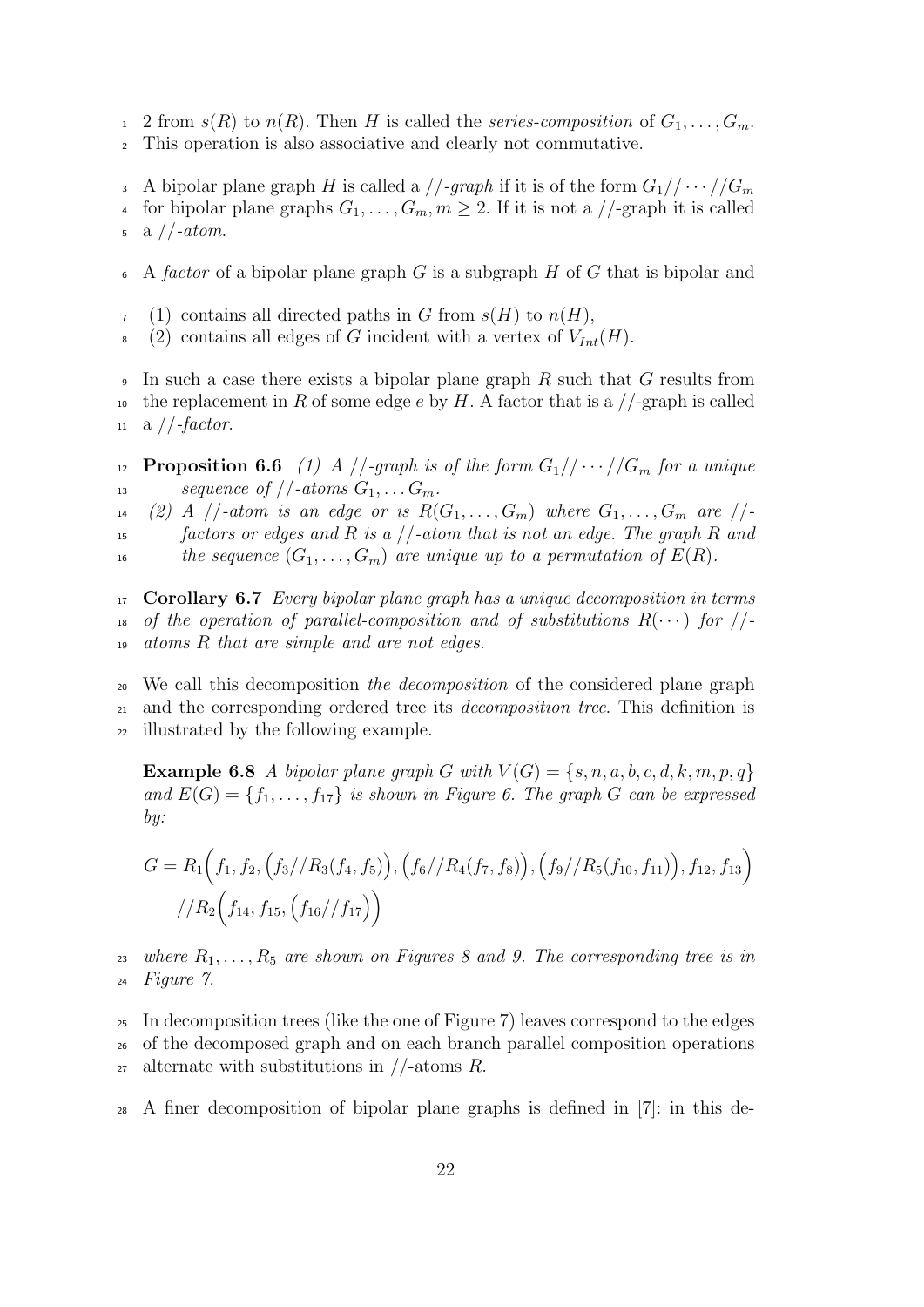

Fig. 7. The decomposition tree of the graph of Figure 6



Fig. 8. The graphs  $R_1$  and  $R_2$  (cf Figure 7 and Example 6.8)



Fig. 9. The graphs  $R_3, R_4$  and  $R_5$  (cf Figure 7 and Example 6.8)

- 1 composition each  $//$ -atom R is expressed in a unique way in terms of series-
- 2 composition and edge-substitutions in  $//$ -atoms U such that  $U//e$  is 3-connected.
- <sup>3</sup> The decomposition of [7] can be constructed in linear time. From it one can
- <sup>4</sup> construct also in linear time the decomposition defined above.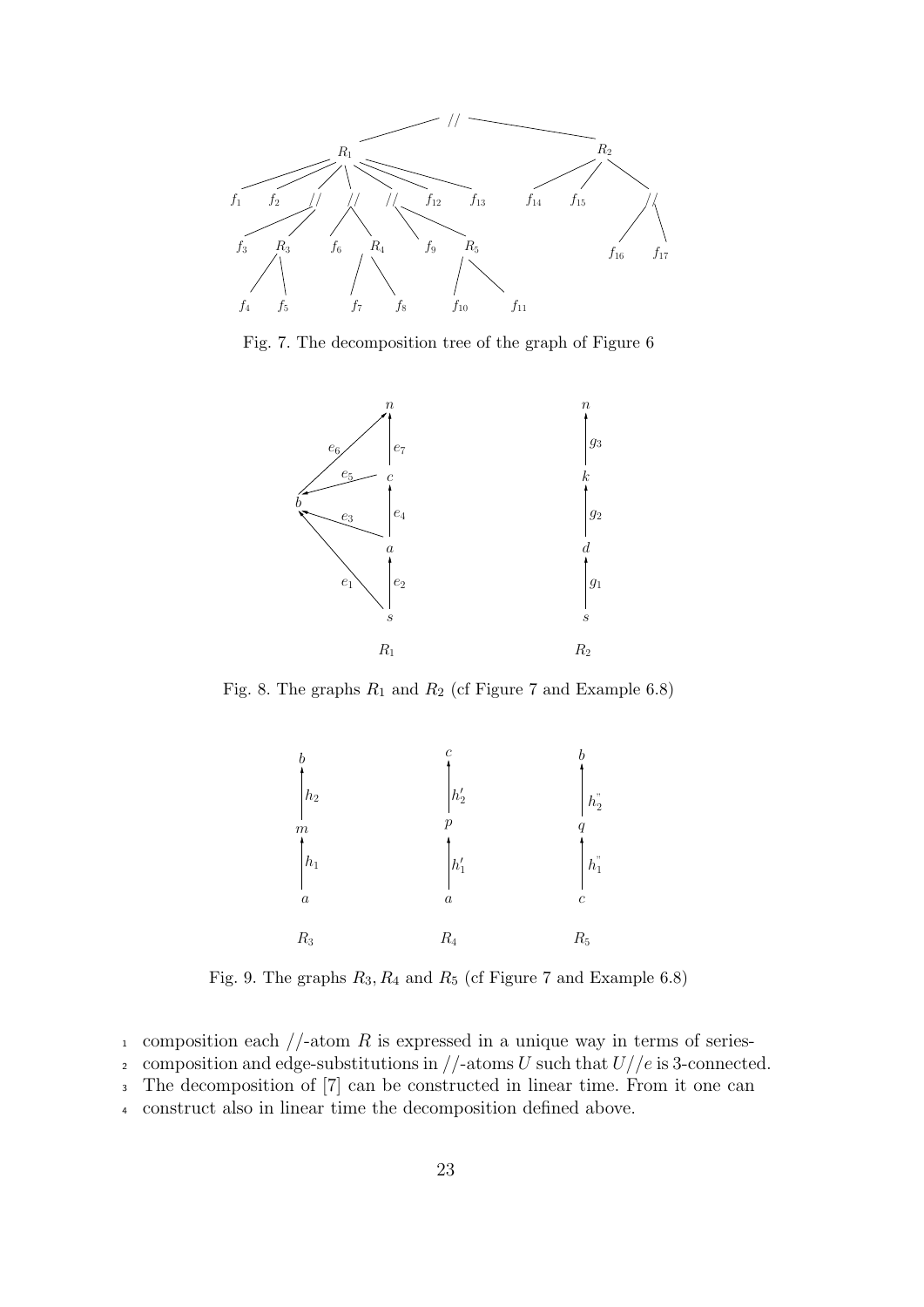#### <sup>1</sup> 6.3 Polar Pairs

We need some more definitions to discuss the structure of decomposition trees. 3 For a rooted tree T and a node w of T, we denote by  $m(w)$  the out-degree of <sup>4</sup> w.

 $5$  Definition 6.9 (Parallel Nodes and Non-Parallel Nodes) We let G be a bipolar plane graph with decomposition tree  $T$ . For each node w of  $T$ , the subtree issued from w, denoted by  $T/w$ , defines a subgraph of G denoted by  $G(w)$ . If w is labeled by //, then we call w a //-node of T, and  $G(w)$  is a //-factor of G. We denote  $s(G(w))$  by  $s(w)$  and  $n(G(w))$  by  $n(w)$ .

10 If w is a leaf then  $G(w)$  is an edge. The set  $E(G)$  is in bijection with the 11 set of leaves of T (see Figures 6 and 7). A node w that is neither a leaf 12 nor a  $//$ -node is called a non- $//$ -node. In this case  $G(w)$  is a  $//$ -atom. If  $w$  is a  $//$ -node with sons  $w_1, \ldots, w_{m(w)}$  in this order, then we have  $G(w) =$ <sup>14</sup>  $G(w_1)/\langle \cdots /G(w_{m(w)})$ . The graph  $G(w)$  has internal vertices if and only if there is below w a non- $/$ -node in the decomposition tree.

 $16$  Every non-//-node w represents the use of a substitution to the edges of a  $17$  simple //-atom R. Hence w has sons  $w_1, \ldots, w_m$  corresponding to the set <sup>18</sup> E(R) enumerated as  $e_1, \ldots, e_m$ . The nodes  $w_1, \ldots, w_m$  are leaves or //-nodes.

19 For a //-node w of T, we let  $F_i(w)$  for  $j = 1, \ldots, m(w) - 1$ , be the face 20 whose border cycle consists of the right border of  $G(w_i)$  and the left border of  $G(w_{j+1})$ . These faces are the internal faces of the graph  $P = e_1//\cdots/(e_{m(w)})$ 21 22 such that  $G_1// \cdots // G_{m(w)} = P(G_1, \ldots, G_{m(w)})$ .

23 Lemma 6.10 Let  $R_1, \ldots, R_p$  be the //-atoms associated with the non-//-<sup>24</sup> nodes of T enumerated as  $w_1, \ldots, w_p$ . Then  $V_{Int}(G) = \bigcup_{1 \leq i \leq p} V_{Int}(R_i)$ . The 25 sets  $V_{Int}(R_i)$  are all nonempty.

26 Definition 6.11 (Polar Pairs) Let G be a bipolar plane graph with decom-27 position T. A polar pair is a pair of vertices of the form  $(s(w), n(w))$  for 28 some node w of T. It is  $//$ -polar if w is a  $//$ -node. We say that a polar pair 29  $(x, y)$  separates u and v if  $\{u, v\} \cap \{x, y\} = \emptyset$  and  $(x, y) = (s(w), n(w))$  for 30 some node w such that  $u \in V_{Int}(G(w))$  and  $v \notin V_{Int}(G(w))$  or vice-versa by <sup>31</sup> exchanging u and v.

 $\alpha$  A polar pair  $(s(w), n(w))$  is not //-polar in the following few cases: w is a <sup>33</sup> leaf and the corresponding edge is simple (it has no parallel edge) or it is  $s_4$   $(s(G), n(G))$  and G is a //-atom. It follows that if a polar pair separates u 35 and v it is necessarily a  $//$ -polar pair.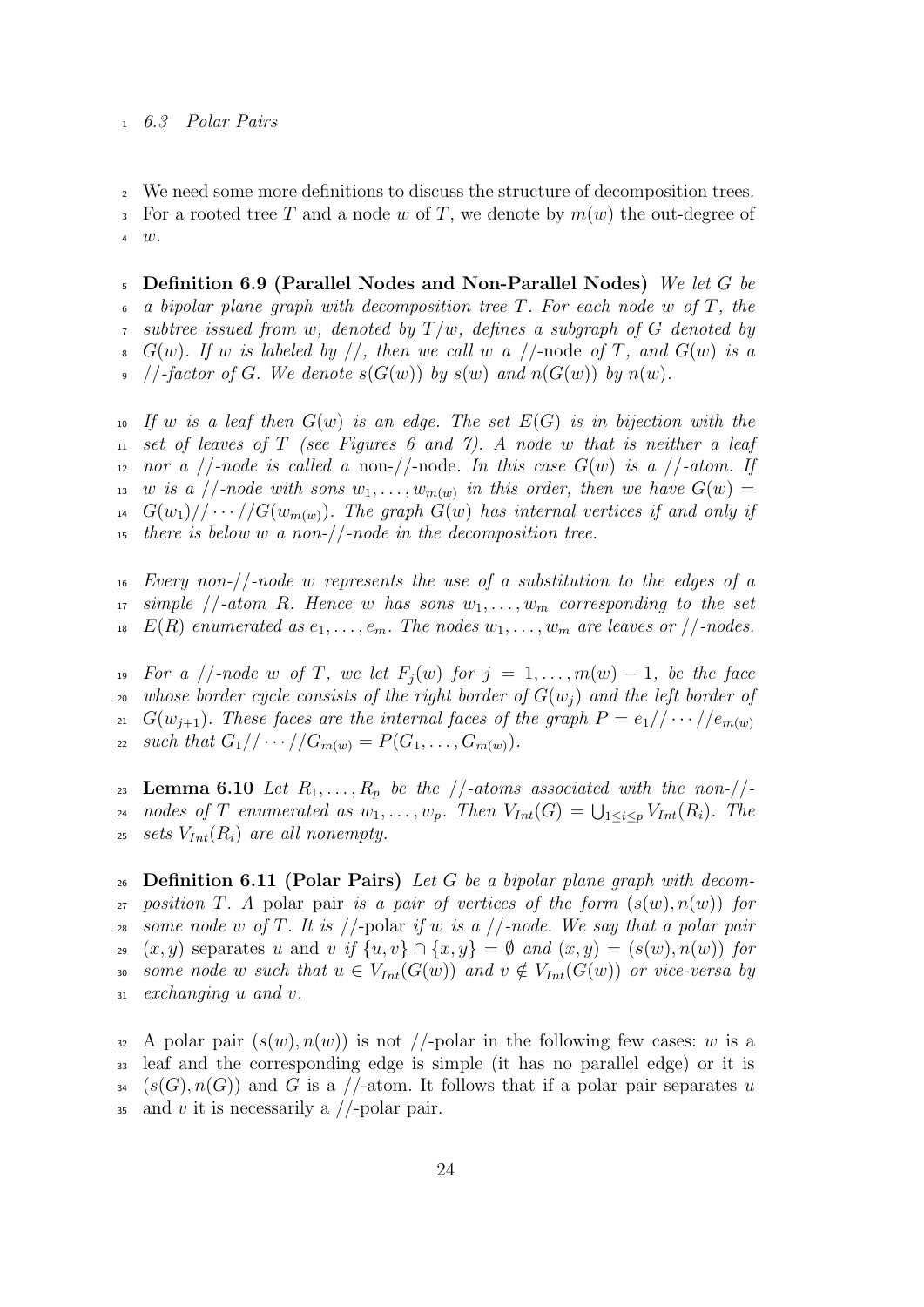<sup>1</sup> It is clear that if u and v are separated by a polar pair  $(x, y)$  then, they are sepa-

- 2 rated by the set  $\{x, y\}$ . In the example of Figure 6 the pairs  $(s, b), (a, c), (c, b), (c, n)$
- are polar, the pairs  $(c, b), (a, c)$  are //-polar and the pairs  $(s, k), (d, n)$  are not

<sup>4</sup> polar.

 $\frac{1}{5}$  Lemma 6.12 If in a bipolar plane graph with adjacent poles two vertices are  $\frac{1}{6}$  incident with 3 faces, they form a //-polar pair.

- 7 **Proof.** Let G be a bipolar plane graph with decomposition tree T. Let  $x, y$  $\bullet$  be two vertices incident with 3 faces f, g and h (and possibly others).
- **9 Claim 6.13** The vertices x and y are on a same border of each face  $f, g, h$ .

10 **Proof of Claim 6.13.** Assume that x and y are not on a same border of f.  $_{11}$  None of them is a pole of f.

12 Case 1. f is the external face. Consider the cycle  $C := x - f - y - g - x$  of <sup>13</sup>  $G^+$  and the cycle C' of G, whence also of  $G^+$ , consisting of the border path <sup>14</sup> of f going from  $s(f) = s(G)$  to  $n(f) = n(G)$  that goes through x and an <sup>15</sup> edge between  $s(G)$  and  $n(G)$  which cannot be the other border of f since the <sup>16</sup> other border must contain y. They have only x in common and they cross at  $x$ , that is, in the circular sequence of edges incident with x in  $G^+$ ,  $x - f$  and <sup>18</sup>  $x - g$  are separated by edges of C'. This contradicts the planarity of  $G^+$  (see <sup>19</sup> e.g. Courcelle [2]). Hence this case cannot happen.

20 Case 2. f is not the external face. At least one of g and h, say g, is not the 21 external face of G. We consider the cycle C as in Case 1 and the cycle  $C'$  of G 22 consisting of the border path of f going from  $s(f)$  to  $n(f)$  that goes through 23 x, a path from  $n(f)$  to  $n(G)$ , the edge linking  $s(G)$  and  $n(G)$ , and a path from <sup>24</sup>  $s(G)$  to  $s(f)$ . Since y cannot belong to C', this cycle crosses C at x. As in <sup>25</sup> Case 1 we get an impossibility.

- 26 Hence x and y are on a same border of each face  $f, g, h$ .  $\Box$
- 27 By this claim and without loss of generality we can assume that  $y \stackrel{*}{\rightarrow} x$  in G
- 28 Claim 6.14 At least one of f, g or h has  $(y, x)$  as pair of poles.

**Proof of Claim 6.14.** In the plane graph  $G^+$  we have 3 paths  $y - f - x$ , 30 y − g − x and y − h − x, and without loss of generality we have around 31 x the circular order  $x - f, x - g, x - h$ . Because of planarity (see [2]) we 32 have necessarily around y the circular order  $y - f$ ,  $y - h$ ,  $y - g$ . Without loss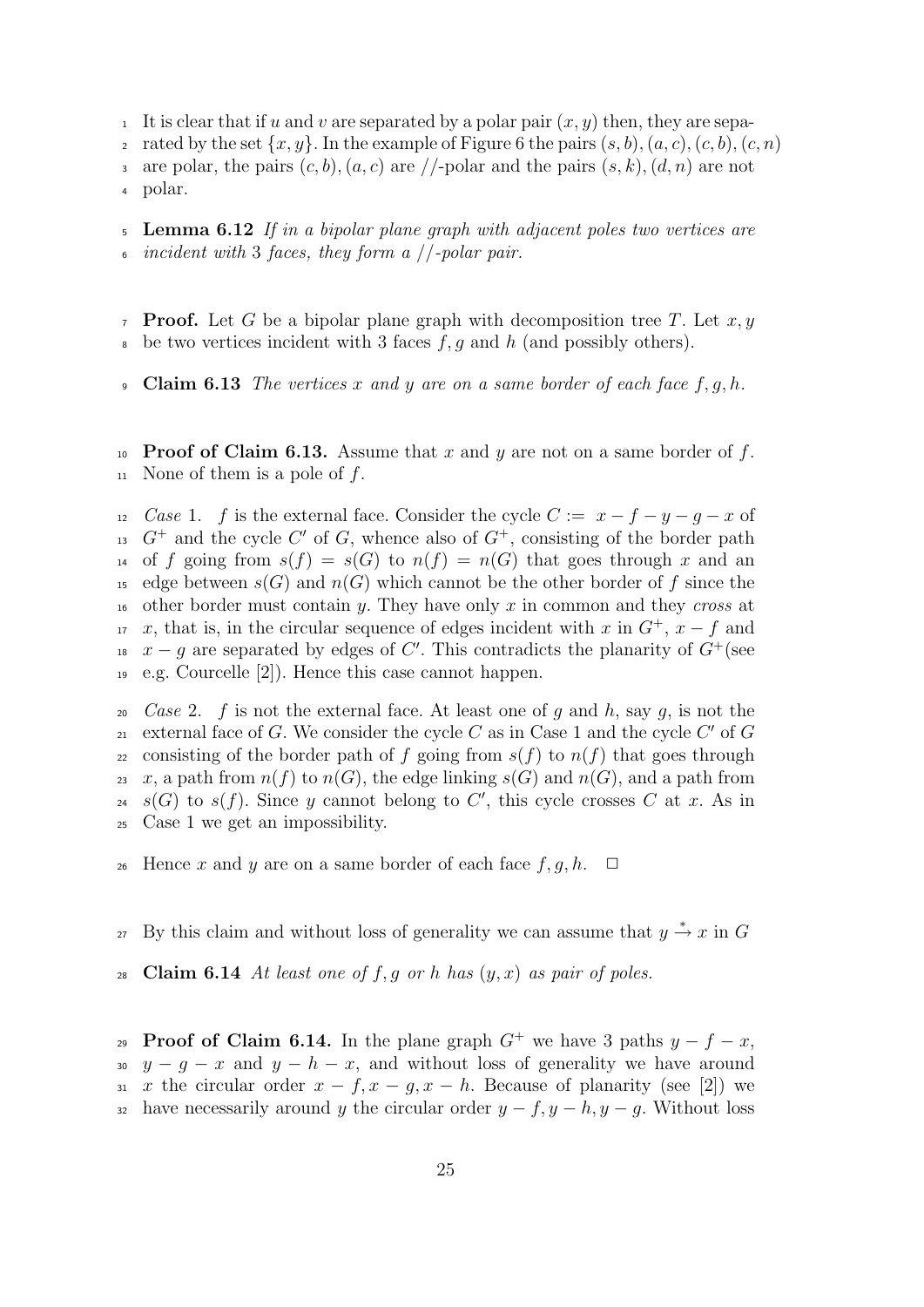<sup>1</sup> of generality we can assume that g is inside the cycle  $C''$  of  $G^+$  defined as

2  $x - f - y - h - x$ .

6

- We will prove that  $x = n(g)$ . If this is not the case we let x' be the vertex
- following x on the border of q that contains x. The right-border of f (resp.
- the left-border of h) contains x. Let z (resp. u) be the vertex that precedes x on this border. Figure 10 shows a part of  $G^+$  around x:



Fig. 10.

<sup>7</sup> We must have around x the following cyclic order of edges:  $z \rightarrow x$ ,  $u \rightarrow x$ a and  $x \to x'$  by Lemma 6.4 (1). We have  $g - x$  between  $z \to x$  and  $u \to x$ . 9 But we also have  $x' - g$  in  $G^+$ . Hence we have in  $G^+$  two crossing cycles: the <sup>10</sup> cyle  $x - g - x' \leftarrow x$  and the cycle of G going through  $z, x, u$  and edges from the right-border of f and the left-border of  $h$ . We get a contradiction. Hence 12  $x = n(q)$  and similarly  $y = s(q)$ .  $\Box$ 

<sup>13</sup> For completing the proof, we consider the induced subgraph  $G[U]$  where U 14 consists of x, y and all vertices that lie inside the cycle  $x - f - y - g - x$ . It is <sup>15</sup> a factor of G with poles  $s(g)$  and  $n(g)$ . The subgraph  $G[U']$  with U' defined 16 similarly from the cycle  $x - q - y - h - x$  is also a factor with the same poles.  $H_1$  Hence  $G[U \cup U'] = G[U]/G[U']$  and is a //-factor of G. Hence  $(y, x)$  is a  $18$  //-polar pair of G.  $\Box$ 

<sup>19</sup> We can now state the following.

20 Lemma 6.15 Let G be a bipolar plane graph with adjacent poles and let  $m \geq 1$  $21$  3. Two vertices x and y are incident with exactly m faces if and only if they 22 are the poles of  $G(w)$  for some //-node w such that:

- $23$  (1) either w is the root and w has m sons,
- $24$  (2) or w is not the root and it has  $m-1$  sons.
- <sup>25</sup> Therefore we can prove the following key result.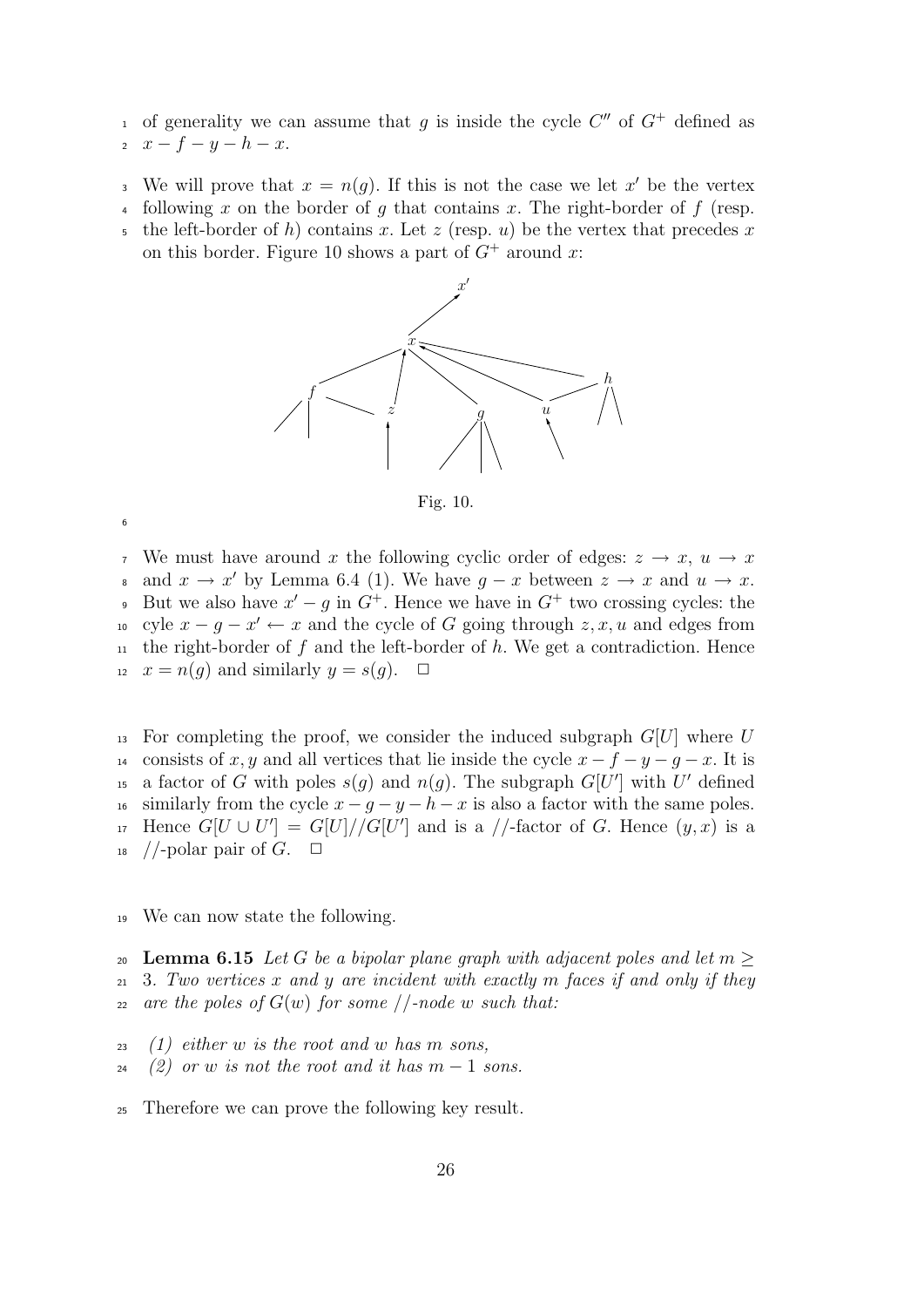1 **Proposition 6.16** Every bipolar plane graph with adjacent poles has an  $O(\log(n))$ -

2 labeling supporting the query: "Is  $(x, y)$  a polar pair separating u and v ?" for

 $all 4-tuples of vertices (x, y, u, v)$ 

<sup>4</sup> The idea is to apply Theorem 6.2 to a tree that encodes enough information <sup>5</sup> about  $G^5$ . We define from the decomposition tree T a tree T<sup>∗</sup> some nodes of which are (or correspond bijectively to) the vertices of G. Letting  $w_1, \ldots, w_n$ <sup>7</sup> be the non-//-nodes of T with associated graphs  $R_1, \ldots, R_p$  respectively (cf. Equal 6.10) we let a vertex x of G belonging to  $V_{Int}(R_i)$  be a son of  $w_i$ . (The poles of G are represented in a special way as sons of the root.) The major <sup>10</sup> problem is to identify polar pairs. We will use auxiliary unary functions in <sup>11</sup> addition to the information encoded in  $T^*$ .

12 Consider a polar pair  $(x, y)$  with  $\{x, y\} = \{s(w), n(w)\}\neq \{s(G), n(G)\}\$ . There 13 are two cases (up to exchanging x and y):

<sup>14</sup> Case 1.  $x, y \in V_{Int}(R_i)$  and there is an edge  $x \to y$  or  $y \to x$  in  $R_i$ . Since  $R_i$  is <sup>15</sup> planar, we can use Lemma 3.3 and represent such edges (and their directions) <sup>16</sup> by 6 unary functions  $(g_i \text{ for } i = 3, ..., 8)$ . Hence such an edge is represented <sup>17</sup> "at x" or "at y". More precisely if  $y \in \{g_4(x), g_6(x), g_8(x)\}\$  then there is an <sup>18</sup> edge  $x \to y$  represented "at  $x$ "; if  $y \in \{g_3(x), g_5(x), g_7(x)\}\$  there is an edge <sup>19</sup> y  $\rightarrow x$  also represented "at x". At most 3 such edges are represented at each 20 vertex  $x$  or  $y$ .

21 An edge  $x \to y$  of  $R_i$  is actually a place where a bipolar graph  $G(w)$  is 22 substituted (cf. Proposition 6.6 (2)) so that  $x = s(w)$  and  $y = n(w)$ . If this 23 edge is represented by  $y = g_i(x)$  for  $i \in \{4, 6, 8\}$  then we let w be a son of <sup>24</sup> x in  $T^*$  with edge  $x \to w$  labeled by i. if it is represented by  $x = g_i(y)$  for <sup>25</sup> some  $i \in \{3, 5, 7\}$ , we let w be a son of y and we label the edge  $y \to w$  by i. 26 It follows that for a node w, son of a node x representing a vertex of  $G$ , such 27 that the edge  $x \to w$  is labeled by  $i \in \{3, 4, \ldots, 8\}$  we have that x and  $q_i(x)$ 28 are the poles of  $G(w)$ . Furthermore x is the South pole if i is even and the 29 North pole if  $i$  is odd.

30 Case 2.  $x \in V_{Int}(R_i)$ , y is a pole of  $R_i$ . In this case we let  $g_1(x) = y$  if y is 31 a the South pole and  $g_2(x) = y$  if y is the North pole. These values of  $g_1$  and 32 g<sub>2</sub> represent respectively edges from  $y = s(R_i)$  to x and x to  $y = n(R_i)$  of 33  $R_i$ , to which some  $G(w)$  is substituted. Similarly as in the previous case we

 $5$  If we add to the tree T, for an example to the tree on Figure 7, binary relations encoding incidences, for example that edges  $f_3$  and  $f_4$  have same tail, then we get a relational structure  $T'$  from which the considered graph can be obtained by a monadic second order (MS) transduction. These 'enriched' trees  $T'$  are not images of trees under any MS transduction because otherwise all planar 3-connected graphs would have bounded clique-width, which is not the case. It follows that the results of [4] are not applicable to such a relational structure  $T'$  (see [4] for definitions).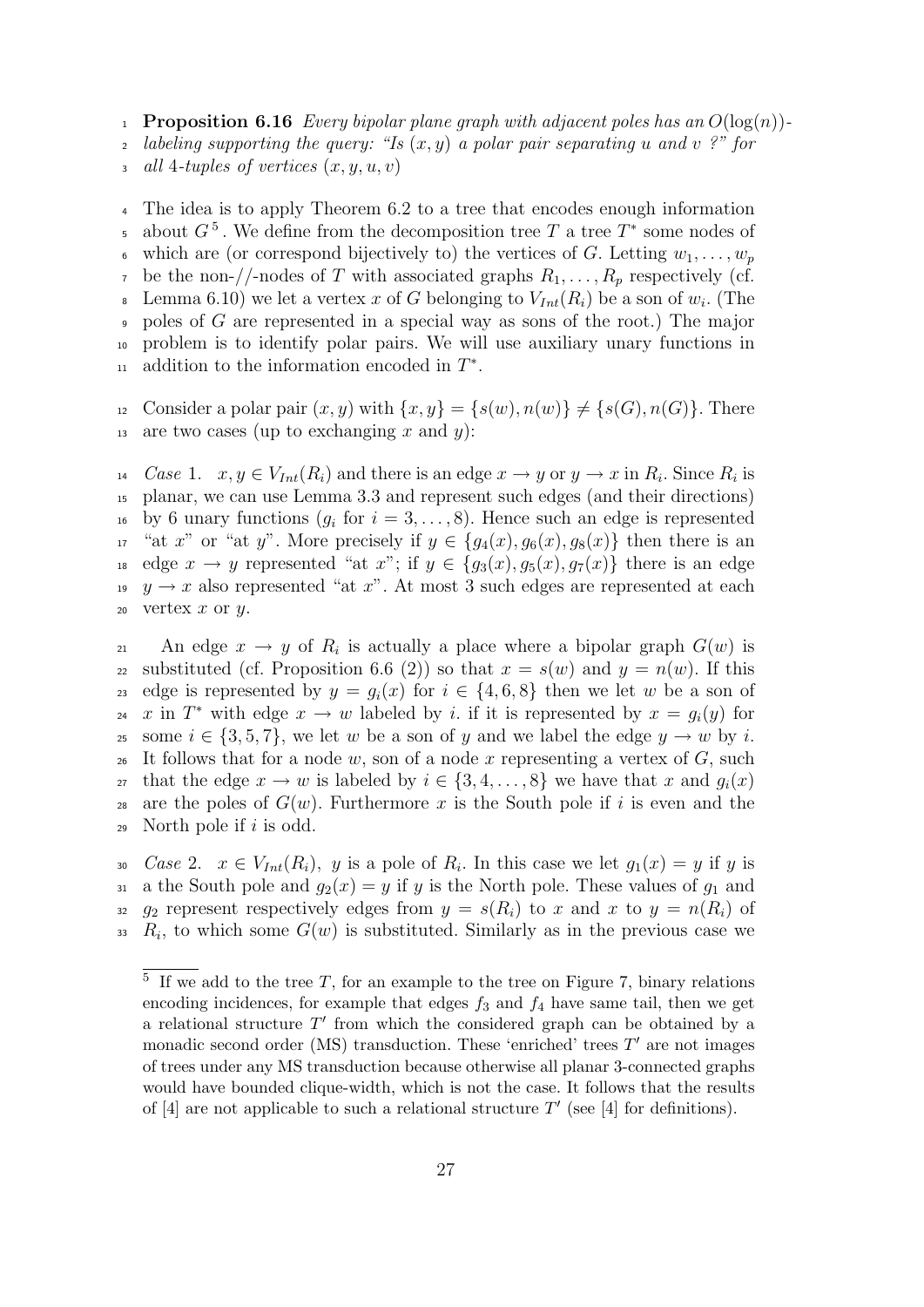

Fig. 11. The tree  $T^*$  of the graph of Examples 6.8 and 6.17

<sup>1</sup> let in  $T^*$  the node w be a son of x (with edge  $x \to w$  labeled by 1 or 2). If  $x \to w$  is labeled by 1 or 2 then x is the North pole or the South pole of  $G(w)$ <sup>3</sup> respectively.

 $\frac{4}{4}$  To conclude this informal presentation, we state that the tree  $T^*$  (to be defined 5 formally below) belongs to  $\mathcal{T}(A)$  where A is the set of labels  $\{P, N, V, 1, \ldots, 8\}$ .  $6$  The nodes labeled V correspond bijectively to the vertices of G; those labeled  $7 \text{ by } N$  are the non-//-nodes of T (the decomposition tree of the considered 8 graph); those labeled by **P** are some of the  $//$ -nodes of T. The integers  $1, \ldots, 8$ <sup>9</sup> are edge labels used as explained above to encode, together with functions  $10 \quad g_1, \ldots, g_8$ , the edges of the graphs  $R_i$  and, consequently the polar pairs of G.

11 **Example 6.17** We use the graph of Example 6.8. The table below shows map-12 pings  $g_1, \ldots, g_5$ . The mappings  $g_6, g_7, g_8$  are everywhere undefined. The graphs  $R_1, \ldots, R_5$  are shown on Figures 8 and 9.

|                  | $R_1$                 |                   |               | $R_2$            |                  | $R_3$            | $R_4$                   | $\mathcal{R}_5$  |
|------------------|-----------------------|-------------------|---------------|------------------|------------------|------------------|-------------------------|------------------|
|                  | $\boldsymbol{a}$      | $\it b$           | $\mathcal{C}$ | $\boldsymbol{d}$ | $\boldsymbol{k}$ | $\,m$            | $\boldsymbol{p}$        | q                |
| $g_1$            | $\mathcal{S}_{0}$     | $\mathcal{S}_{0}$ |               | $\boldsymbol{S}$ |                  | $\boldsymbol{a}$ | $\boldsymbol{a}$        | $\boldsymbol{c}$ |
| $\mathfrak{g}_2$ |                       | $\it n$           | $\it n$       |                  | $\it{n}$         | $\boldsymbol{b}$ | $\mathcal{C}_{0}^{(n)}$ | $\it b$          |
| $g_3$            |                       | $\boldsymbol{a}$  |               |                  |                  |                  |                         |                  |
| $g_4$            | $\mathcal{C}_{0}^{0}$ |                   |               | $\boldsymbol{k}$ |                  |                  |                         |                  |
| $g_5$            |                       | $\boldsymbol{c}$  |               |                  |                  |                  |                         |                  |

<sup>15</sup> The tree  $T^*$  is shown in Figure 11. For each node labeled by  $V$ , we indicate

<sup>16</sup> between parentheses the corresponding vertex of G for helping to understand

<sup>17</sup> the construction.

14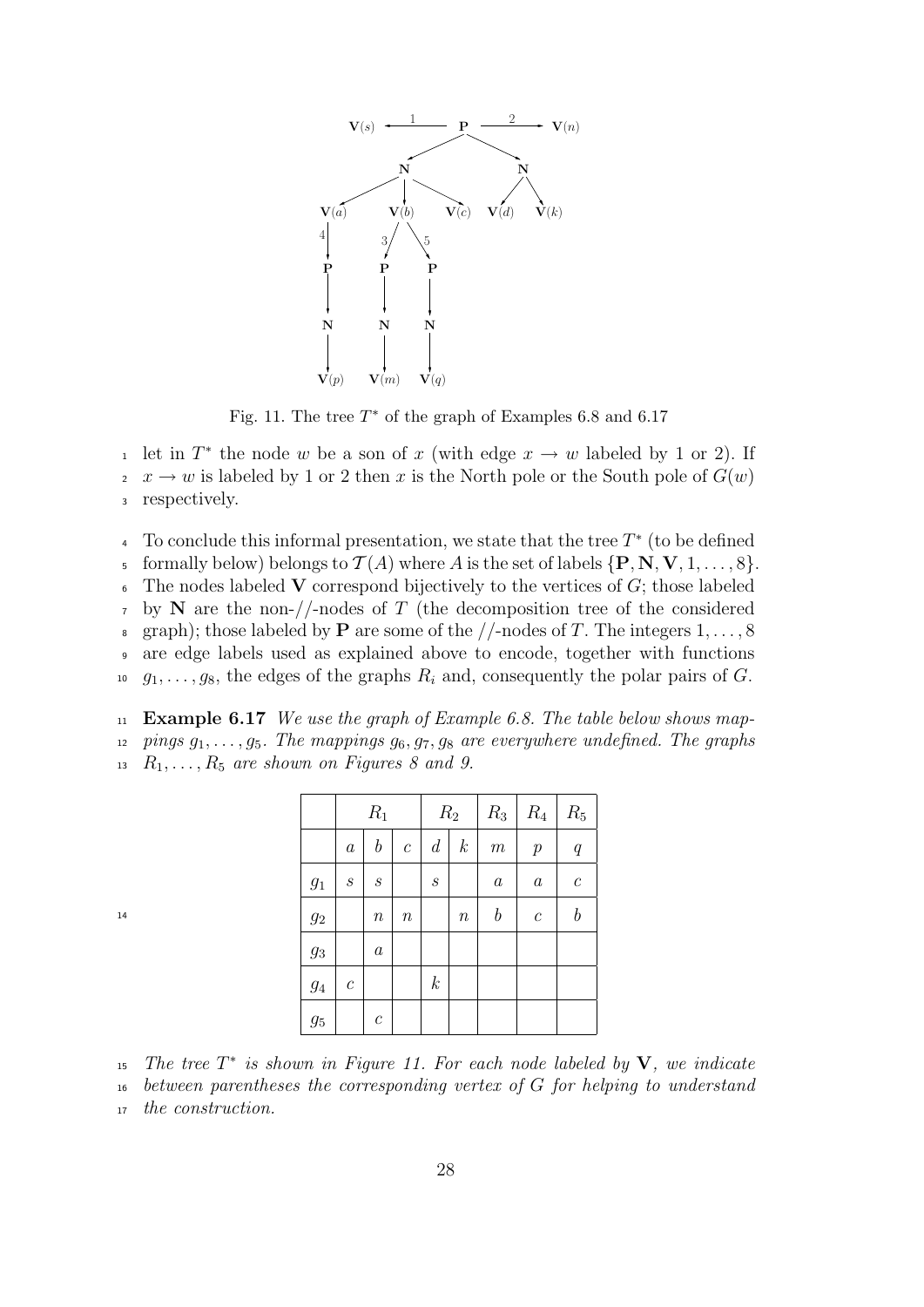- <sup>1</sup> We now give the precise definition of  $T^*$ .
- 2 Definition 6.18 (The Labeled Tree  $T^*$ ) The labeled tree  $T^*$  is defined from  $\alpha$  bipolar plane graph with adjacent poles G by the following steps.
- <sup>4</sup> Step 1. Construction of the decomposition tree T, by using Corollary 6.7. We
- let  $w_1, \ldots, w_n$  be its non-//-nodes with associated graphs  $R_1, \ldots, R_n$ . Since G
- has adjacent poles, the root is a  $//$ -node.

Step 2. Construction of unary partial functions  $g_1, \ldots, g_8 : V_{Int}(G) \to V(G)$ such that for each x in  $V_{Int}(R_i)$  (we recall that by Lemma 6.10,  $(V_{Int}(R_i))_{1\leq i\leq n}$ is a partition of  $V(G)$ :

$$
g_1(x) = s(R_i)
$$
  
\n
$$
g_2(x) = n(R_i)
$$
  
\n
$$
g_j(x) = y
$$
  
\n
$$
g_j(x) = y
$$
  
\n
$$
if y \rightarrow x, y \in V_{Int}(R_i), j \in \{3, 5, 7\}
$$
  
\n
$$
if x \rightarrow y, y \in V_{Int}(R_i), j \in \{4, 6, 8\}
$$

- Every edge of  $R_i$  is represented by one and only one of these conditions. This
- construction is possible by Lemma 3.3. We make  $g_1, \ldots, g_8$  total by means of
- Convention 3.2.

10 Step 3. We construct  $T^*$  from  $T$  and the functions  $g_1, \ldots, g_8$  as follows.

 $\mathcal{L}_{\text{11}}(T1)$  Its set of nodes is  $N(T^*) = V(G) \cup \{u \in N(T) \mid w \leq_T u \text{ for some } u \in V(G)\}$  $12 \qquad \qquad non-//\text{-}node \ w\}.$ 

 $\mathcal{L}_{\text{13}}(T2)$  A node of  $T^*$  is labeled by **V** if it belongs to  $V(G)$ , by **P** if it is a //-node  $14$  of T and by N if it is a non-//-node.

 $_{15}(T3)$  The edges of  $T^*$  are defined as follows:

- 16 (T3.1) Edges  $u \to w$  of T where u is a //-node and w is a non-//-node; <sup>17</sup> they are unlabeled.
- 18 (T3.2) If  $w = w_i$  is a non-//-node corresponding to  $R_i$ , for  $1 \leq i \leq p$ , and  $w \rightarrow w'$  is an edge of T corresponding (cf. Definition 6.9) to an edge 20  $x \to y$  of  $R_i$ , we may have the following two cases:
- 21 (T3.2.a) either  $x = g_i(y)$  for j odd, which implies that  $y \in V_{Int}(R_i)$ , 22  $x \in V_{Int}(R_i) \cup \{s(R_i)\}\$ , and we define an unlabeled edge  $w \to y$ and an edge  $y \to w'$  labeled by j if  $w' \in N(T^*)$ ;
- 24 (T3.2.b) or  $y = g_i(x)$  for j even,  $x \in V_{Int}(R_i)$ ,  $y \in V_{Int}(R_i) \cup \{n(R_i)\}\$ and we define an unlabeled edge  $w \rightarrow x$  and an edge  $x \rightarrow w'$ 25 <sup>26</sup> labeled by j if  $w' \in N(T^*)$ .
- $27$  (T3.3) We also define two edges from the root to nodes  $s(G)$  and  $n(G)$  re-<sup>28</sup> spectively labeled by 1 and 2.

29 **Remark 6.19** From the tree  $T^*$  and the associated functions  $g_1, \ldots, g_8$ , one <sup>30</sup> can "almost reconstruct" G, but not always exactly. For an example, if in the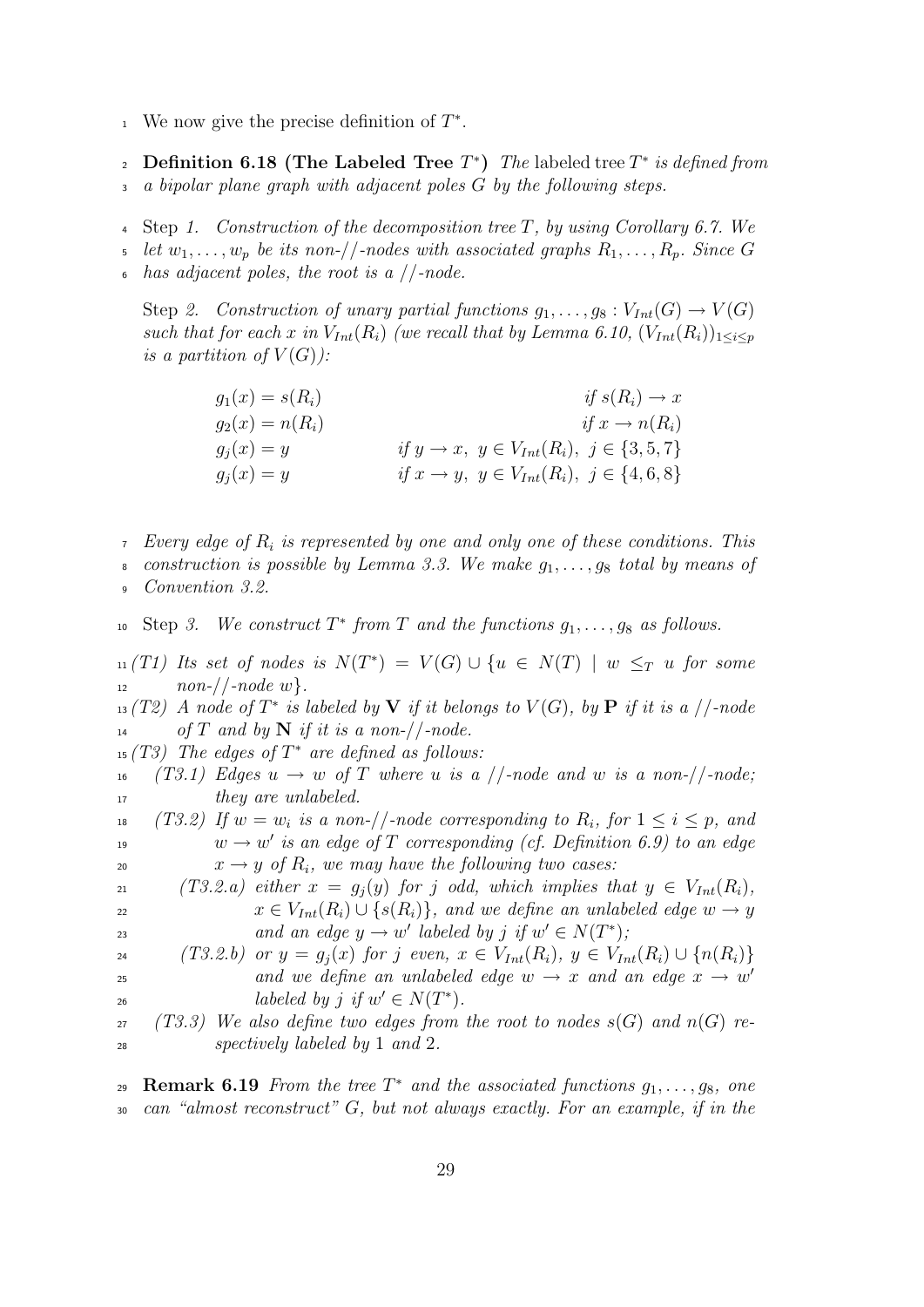<sup>1</sup> graph G on Figure 6, one deletes the edge  $f_{17}$ , the tree  $T^*$  and the functions  $2 \text{ } g_i$  do not change. The decomposition tree on Figure 7 is modified. For another example without parallel edges, let  $f_1, \ldots, f_5$  be edge graphs such that 4 the expression  $E = (f_1 \bullet f_2) // (f_3 \bullet f_4) // f_5$  is well-defined. Then the trees  $\sigma$   $T^*$  associated with E and  $(f_1 \bullet f_2) // (f_3 \bullet f_4)$  are the same. Apart from edges <sup>6</sup> between the vertices of a polar pair, the graph G can be reconstructed from  $\tau$   $T^*$  and  $g_1, \ldots, g_8$ . The edges which are not encoded by  $T^*$  play no role in the determination of the separation of vertices by polar pairs.

**Proof of proposition 6.16.** Let G be a bipolar plane graph for which the <sup>10</sup> decomposition tree T, the functions  $g_1, \ldots, g_8$  and the tree  $T^* \in \mathcal{T}(A)$  of <sup>11</sup> Definition 6.18 have been constructed.

For every  $x, y, u, w \in N(T^*)$  let  $P(u, w, x, y)$  mean:

 $x, y, u$  are labeled by **V** (hence are vertices of G), w is labeled by **N** or **P**, 14  $u \leq_{T^*} w, (x, y) = (s(w), n(w)).$ 

Claim 6.20 There exists a formula  $\psi$  in  $MS(A, \{u, v, x, x_1, \ldots, x_8, y, y_1, \ldots, y_8, z_8, z_n\})$ such that for every  $u, w, x, y \in V(G)$  the property  $P(u, w, x, y)$  holds if and only if:

.

$$
S(T^*) = \psi\Big(u, w, x, g_1(x)/x_1, \dots, g_8(x)/x_8, y, g_1(y)/y_1, \dots, g_8(y)/y_8, s(G)/z_s, n(G)/z_n\Big)
$$

<sup>15</sup> The notation  $g_i(x)/x_i$  means that the term  $g_i(x)$  is substituted to  $x_i$  (and <sup>16</sup> similarly for  $g_i(y)/y_i$ , and  $s(G)/z_s$  means that  $z_s$  is given the value  $s(G)$  (and <sup>17</sup> similarly for  $n(G)/z_n$ ).

<sup>18</sup> Proof of Claim 6.20. The only difficulty is to express the condition  $(x, y) =$  $19 \left( s(w), n(w) \right)$ . We distinguish several cases.

<sup>20</sup> Case 1. w is the root or w is a son of the root which is labeled by **P** (hence w is 21 labeled by N). In this case the condition  $(x, y) = (s(w), n(w)) = (s(G), n(G))$ 22 where  $P(u, w, x, y)$  is expressed by the formula  $x = z_s \wedge y = z_n$ .

Case 2. w is not the root and is labeled by  $P$ ; hence it is not a son of the root (by the way  $T^*$  is constructed). Its father w' is labeled by V, hence is a vertex of G and w' is one of the two poles of  $G(w)$ . Let  $j \in [8]$  be the label of the edge  $w' \to w$ . Then the other pole of  $G(w)$  is  $g_j(w')$ . It follows that the condition  $(x, y) = (s(w), n(w))$  is equivalent to  $\theta[g_1(x)/x_1, \ldots, g_8(x)/x_8, g_1(y)/y_1, \ldots, g_8(y)/y_8]$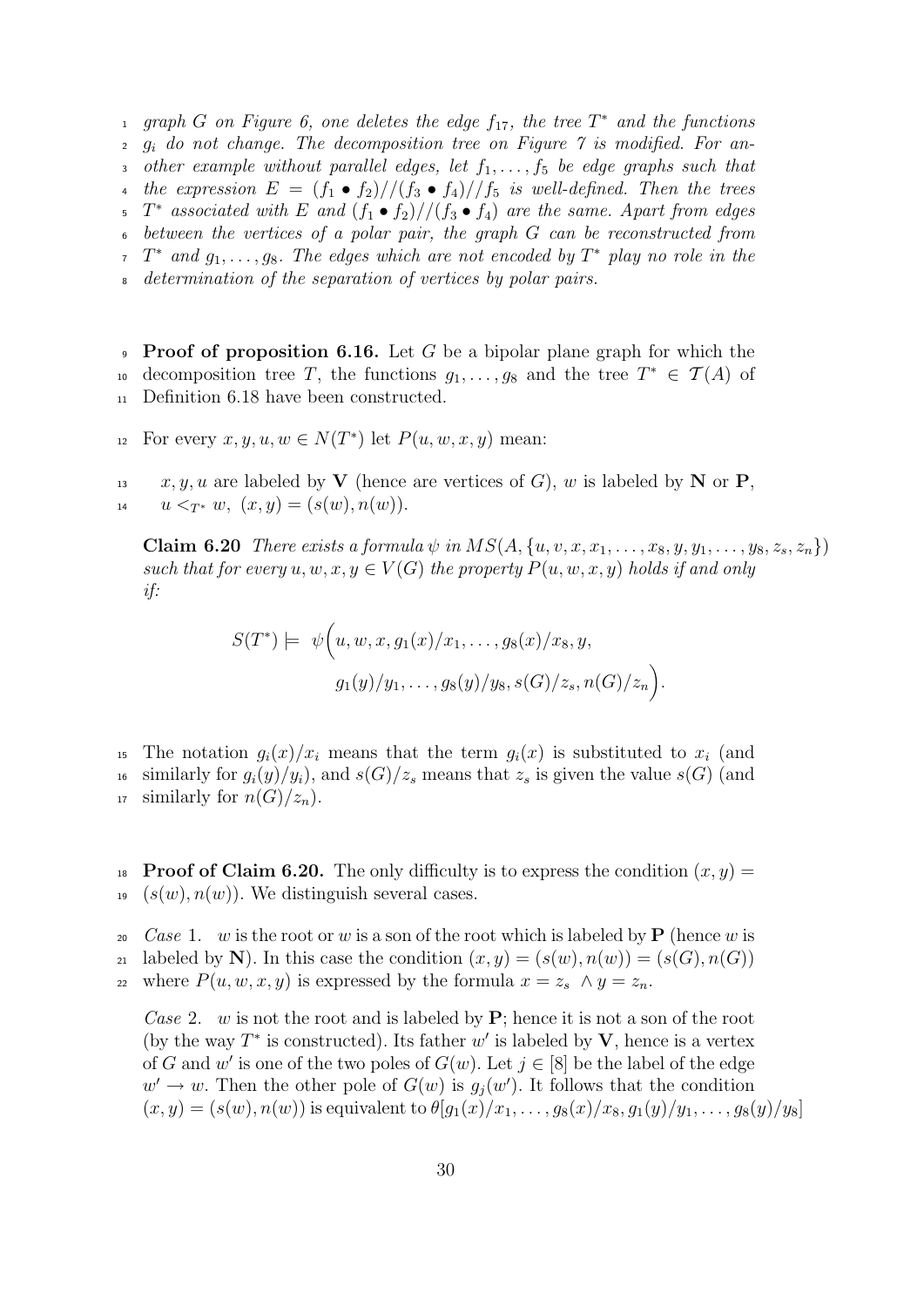where  $\theta(w, x, x_1, \ldots, x_8, y, y_1, \ldots, y_8)$  expresses:

$$
\left(\text{``}x \text{ is the father of } w\text{''} \wedge \bigvee_{j=2,4,6,8} y = x_j\right) \vee \left(\text{``}y \text{ is the father of } w\text{''} \wedge \bigvee_{j=1,3,5,7} x = y_j\right).
$$

 $Case 3$ . w is not the root, is labeled by N and its father w'' is labeled by P and is not the root otherwise Case 1 applies. The father  $w'$  of  $w''$  is labeled by 3 V. We have  $(s(w), n(w)) = (s(w''), n(w''))$  and  $w' \in \{s(w), n(w)\}\$ as in Case 4 2. The construction is the same as in Case 2 with  $\theta'$  instead of  $\theta$ , obtained by 5 replacing "x is the father of w" by "x is the grand-father of w" and similarly  $6$  for  $y$ .

7 Then the desired formula  $\psi$  can be written as  $\psi_1 \vee \psi_2 \vee \psi_3$ , where  $\psi_1, \psi_2$  and  $\psi_3$  express Cases 1,2 and 3 respectively.

\n- \n
$$
\psi_1
$$
 is  $\left( \begin{array}{c} u_w & \text{if } w \text{ is the root} \end{array} \right)$  with the  $v$  is the root labeled by  $\mathbf{P}^n \wedge (x = z_s \wedge y = z_n)$ .\n
\n- \n $y = z_n$ .\n
\n- \n $y = z_n$ .\n
\n- \n $y = z_n$ .\n
\n- \n $y = z_n$ .\n
\n- \n $y = z_n$ .\n
\n- \n $y = z_n$ .\n
\n- \n $y = z_n$ .\n
\n- \n $y = z_n$ .\n
\n- \n $y = z_n$ .\n
\n- \n $y = z_n$ .\n
\n- \n $y = z_n$ .\n
\n- \n $y = z_n$ .\n
\n- \n $y = z_n$ .\n
\n- \n $y = z_n$ .\n
\n- \n $y = z_n$ .\n
\n- \n $y = z_n$ .\n
\n- \n $y = z_n$ .\n
\n- \n $y = z_n$ .\n
\n- \n $y = z_n$ .\n
\n- \n $y = z_n$ .\n
\n- \n $y = z_n$ .\n
\n- \n $y = z_n$ .\n
\n- \n $y = z_n$ .\n
\n- \n $y = z_n$ .\n
\n- \n $y = z_n$ .\n
\n- \n $y = z_n$ .\n
\n- \n $y = z_n$ .\n
\n- \n $y = z_n$ .\n
\n- \n<

<sup>14</sup> This finishes the proof of the claim.  $\Box$ 

<sup>15</sup> We now complete the proof of Proposition 6.16. The condition  $Q(u, v, x, y)$ <sup>16</sup> defined as " $(x, y)$  is a polar pair separating u and v" can be expressed as <sup>17</sup> follows from Definition 6.11:

<sup>18</sup> There exists w such that either  $P(u, w, x, y)$  holds and v is labeled by V 19 and  $v \nless_T w$  or  $P(v, w, x, y)$  holds and u is labeled by **V** and  $u \nless_T w$ .

It follows from Claim 6.20 that one can build a formula  $\varphi$  in  $MS(A, \{u, v, x, x_1, \ldots, x_8, y, y_1, \ldots, y_8, z_s, z_n\})$  such that  $Q(u, v, x, y)$  holds if and only if

$$
S(T^*) \models \varphi(u, v, x, g_1(x)/x_1, \dots, g_8(x)/x_8, y, \qquad (5)
$$

$$
g_1(y)/y_1, \dots, g_8(y)/y_8, s(G)/z_s, n(G)/z_n.
$$

We now apply Theorem 6.2 to  $T^*$  and  $\varphi$ . This theorem gives an  $O(\log(n))$ labeling  $L(w)$  of the nodes w of  $T^*$ , hence in particular of the vertices of G.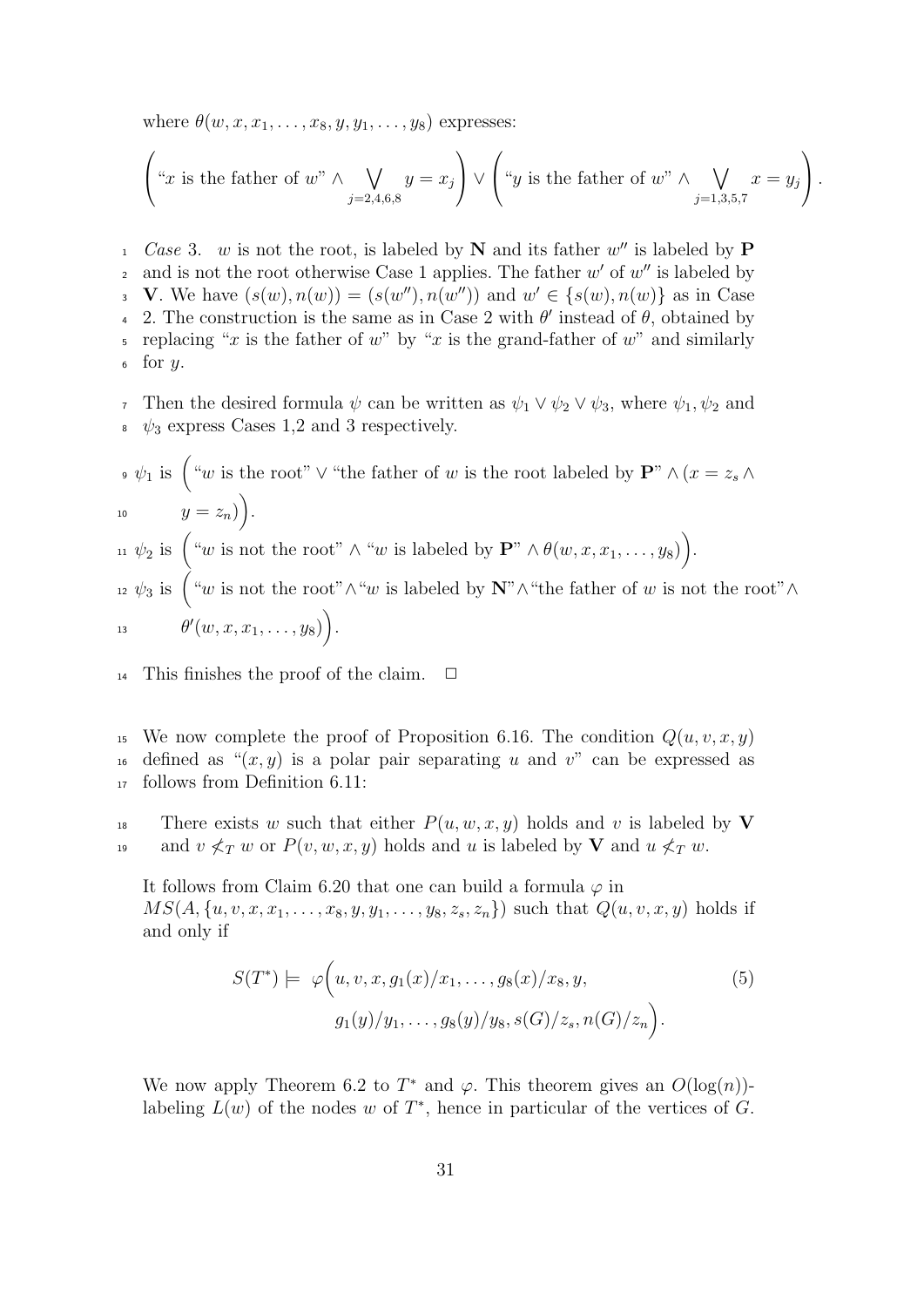The desired labeling  $K(x)$  of the vertices of G is then defined as

$$
K(x) = (L(x), L(g_1(x)), \ldots, L(g_8(x)), L(s(G)), L(n(G))).
$$

<sup>1</sup> We have  $|K(x)| = O(\log(n))$  and by Equivalence (5), we can determine if  $(x, y)$ 

2 is a polar pair separating u and v by using  $K(u)$ ,  $K(v)$ ,  $K(x)$  and  $K(y)$ .  $\Box$ 

#### <sup>3</sup> 6.4 Reduced Barriers

4 Let G be a bipolar plane graph with decomposition tree T. For every  $//$ -polar pair  $(x, y)$  we let  $Select(x, y)$  be some face incident with x and y. We can make this definition deterministic by letting  $Select(x, y) = F_1(w)$  (cf. the end  $\tau$  of Definition 6.9) where w is the //-node such that  $(x, y) = (s(w), n(w))$ , but 8 any other face, say  $F_i(w)$  for any j with  $j \leq m(w) - 1$  would work.

9 Definition 6.21 (Reduced Barriers for Bipolar Plane Graphs) Let G  $b$  be a bipolar plane graph with adjacent poles and augmented graph  $G^+$ . For 11  $x, y \in V(G)$ ,  $x \neq y$  we define  $RBar(\lbrace x, y \rbrace)$  as the following set of edges of  $G^+$ :

<sup>13</sup> (R1) if x and y are incident with at most 2 faces then  $RBar(\lbrace x,y \rbrace) = Bar(\lbrace x,y \rbrace);$ (R2) otherwise by Lemma 6.12, x and y form a //-polar pair, say  $(x, y)$ , and 15 we let  $RBar({x, y})$  consist of the two edges  $x - f$  and  $y - f$  where  $f = Select(x, y)$ .

 $F_1$  For  $X \subseteq V(G)$  we let  $RBar(X) := \bigcup \{RBar(\{x,y\}) \mid x,y \in X\}$  and we call  $18$  *it the* reduced barrier of X.

<sup>19</sup> If  $\mathcal{E}^+$  is an embedding of  $G^+$ , then  $RBar(X, \mathcal{E}^+)$  denotes the union of the segments representing the edges in  $RBar(X)$ . The use of reduced barriers is <sup>21</sup> based on the following proposition which extends Proposition 2.6.

22 **Proposition 6.22** Let G be a bipolar plane graph with adjacent poles and let <sup>23</sup>  $\mathcal{E}^+$  be an embedding of  $G^+$ . Let  $X \subseteq V(G)$  and  $u, v \in V(G) - X$ . Then u and  $24$  v are separated by X if and only if either:

 $25$  (a) u and v are separated by a polar pair belonging to  $X \times X$  or:

 $_{26}$  (b) u and v are separated in the plane by  $RBar(X, \mathcal{E}^+).$ 

27 **Proof.** Let  $G, X, u, v$  be as in the statement. If (a) or (b) holds then u and <sup>28</sup> v are separated by X (for the second case, we observe that  $RBar(X, \mathcal{E}^+) \subseteq$ <sup>29</sup> *Bar*(*X*,  $\mathcal{E}^+$ ) and we use Proposition 2.6).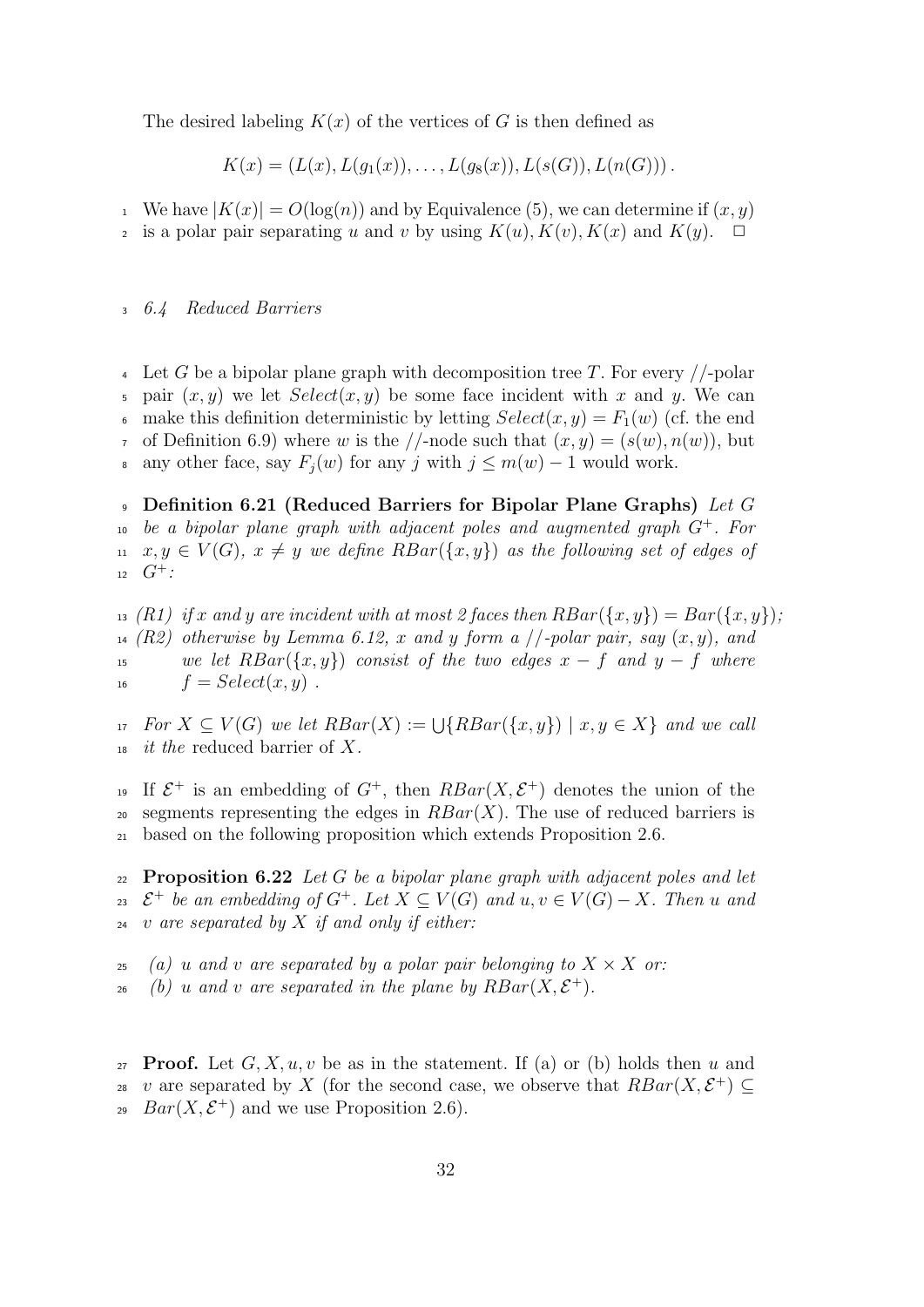<sup>1</sup> Let us conversely assume that u and v are separated by X, but (a) does not <sup>2</sup> hold. By Proposition 2.6, they are separated in the plane by  $Bar(X, \mathcal{E}^+)$ . As <sup>3</sup> in the proof of Proposition 2.6 we need only prove the result for a minimal separator  $Y \subseteq X$  of u and v, because if u and v are separated by  $RBar(Y, \mathcal{E}^+)$ they are also by  $RBar(X, \mathcal{E}^+)$ . Hence we assume that  $X = \{x_1, \ldots, x_m\}$  is a 6 minimal separator of u and v in G. We first assume that  $m \geq 3$ . Then,  $Bar(X)$ <sup>7</sup> has the structure shown on Figure 12 where, for each  $i \in [m]$ ,  $\{f_{i,1}, \ldots, f_{i,p_i}\}$ <sup>8</sup> is the set of faces incident with  $x_i$  and  $x_{i+1}$  (letting  $x_{m+1}$  denote also  $x_1$ ).

 $\Phi$  Then  $RBar(X)$  is obtained from  $Bar(X)$  by removing for each i such that  $p_i \geq 3$  all vertices  $f_{i,j}$  (and the incident edges) but one, so that  $RBar(X)$ <sup>11</sup> contains a cycle going through  $x_1, \ldots, x_m$ . If u, v are separated by  $Bar(X, \mathcal{E}^+)$ and not by  $RBar(X, \mathcal{E}^+)$  this means that one and only one of them is inside 13 a cycle  $x_i - f_{i,j} - x_{i+1} - f_{i,j+1} - x_i$  of  $Bar(X)$  such that  $f_{i,j}$  or  $f_{i,j+1}$  (or both) <sup>14</sup> has been removed. This implies that  $p_i \geq 3$  hence that  $x_i$  and  $x_{i+1}$  form a  $15$  //-polar pair (by Lemma 6.12). Furthermore the set of vertices that are inside <sup>16</sup> this cycle are the internal vertices of  $G(w_j)$  where  $w_j$  is the j-th son of the  $17$  //-node w with poles  $x_i$  and  $x_{i+1}$ . Hence u and v are separated by a polar <sup>18</sup> pair with components  $x_i$  and  $x_{i+1}$  in X, hence (a) holds, but we assumed the 19 contrary. Hence (b) must hold. This completes the proof for the case  $m \geq 3$ .

20 If  $m = 2$  and  $p_1 = p_2 = 1$  then  $Bar(X) = RBar(X)$  hence (b) holds. If 21  $p_1 + p_2 \geq 3$  then, by Lemma 6.12,  $x_1$  and  $x_2$  form a polar pair. As for the example 22 case  $m \geq 3$  we get that u and v are separated by  $RBar(X, \mathcal{E}^+)$  otherwise (a) <sup>23</sup> holds.

<sup>24</sup> We cannot have  $m = 1$  because the graph is assumed 2-connected.  $\Box$ 

<sup>25</sup> Example 6.23 For clarity on Figure 13 we number faces from 1 to 8 but 26 we do not show the edges of  $G^+$  incident with the face-vertices 1, ..., 8. The 27 set  $Bar({x, y})$  contains the 4 paths  $x - i - y$  for  $i = 2, 6, 7, 8$ . Note that 28  $(x, y)$  is a //-polar pair. The reduced barrier  $RBar(\lbrace x, y \rbrace)$  contains only one 29 of them, say  $x - 2 - y$ . However for any two vertices u and v separated by 30  $\{x, y\}$ , Condition (R1) is applicable. The set  $RBar(\{x, y, c\})$  contains then 31  $x-2-y$ ,  $x-3-c$ ,  $x-4-c$ ,  $c-5-y$ . This reduced barrier separates b 32 and d. The edges  $x - 2$  and  $2 - y$  are useful for that: without them b and d 33 are not separated.  $RBar(\lbrace a, x \rbrace) = Bar(\lbrace a, x \rbrace) = \lbrace x-2, 2-a \rbrace$  and the graph  $G\backslash\{a,x\}$  is connected. Note that a and x do not form a polar pair.

#### <sup>35</sup> 6.5 The Main Theorem for 2-Connected Planar Graphs

<sup>36</sup> After proving a last technical lemma, we will establish the following theorem.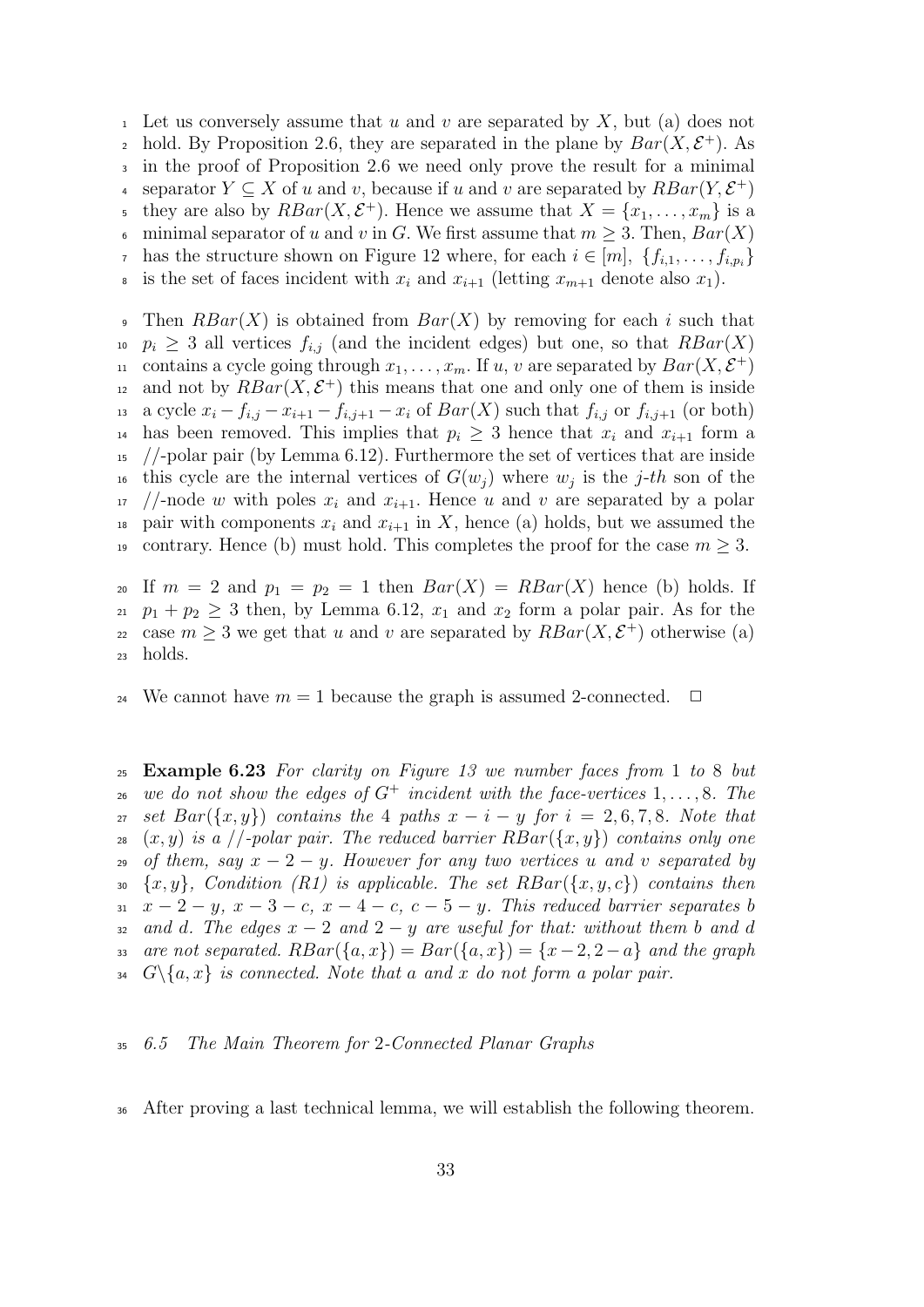

Fig. 12. A barrier (cf the proof of Proposition 6.22)



Fig. 13. The graph of Example 6.23

- 1 **Theorem 6.24** For every 2-connected planar graph we can construct an  $O(\log(n))$ -
- <sup>2</sup> labeling supporting extended connectivity queries with forbidden vertices X.
- $3$  The labels can be constructed in time  $O(n)$  and queries answered in time
- 4  $O(|X|^2)$ .
- <sup>5</sup> We first state and prove a lemma, akin to that in Section 3.

**Lemma 6.25** In every bipolar plane graph  $G$  one can represent with 12 functions on  $V(G) \cup F(G)$  the property pp, defined as:

$$
pp(x, y) \iff (x, y) \text{ is a } //\text{-polar pair}
$$

<sup>6</sup> and any fixed Select function as defined at the beginning of Section 6.4.

**Proof.** The proof is a variant of that of Proposition 3.5. We let H be the simple directed graph with  $V(H) = V(G)$  and an edge  $x \to y$  if and only if  $(x, y)$  is a //-polar pair. It is planar because these edges can be inserted without crossings in a planar embedding of G. With 6 functions, one can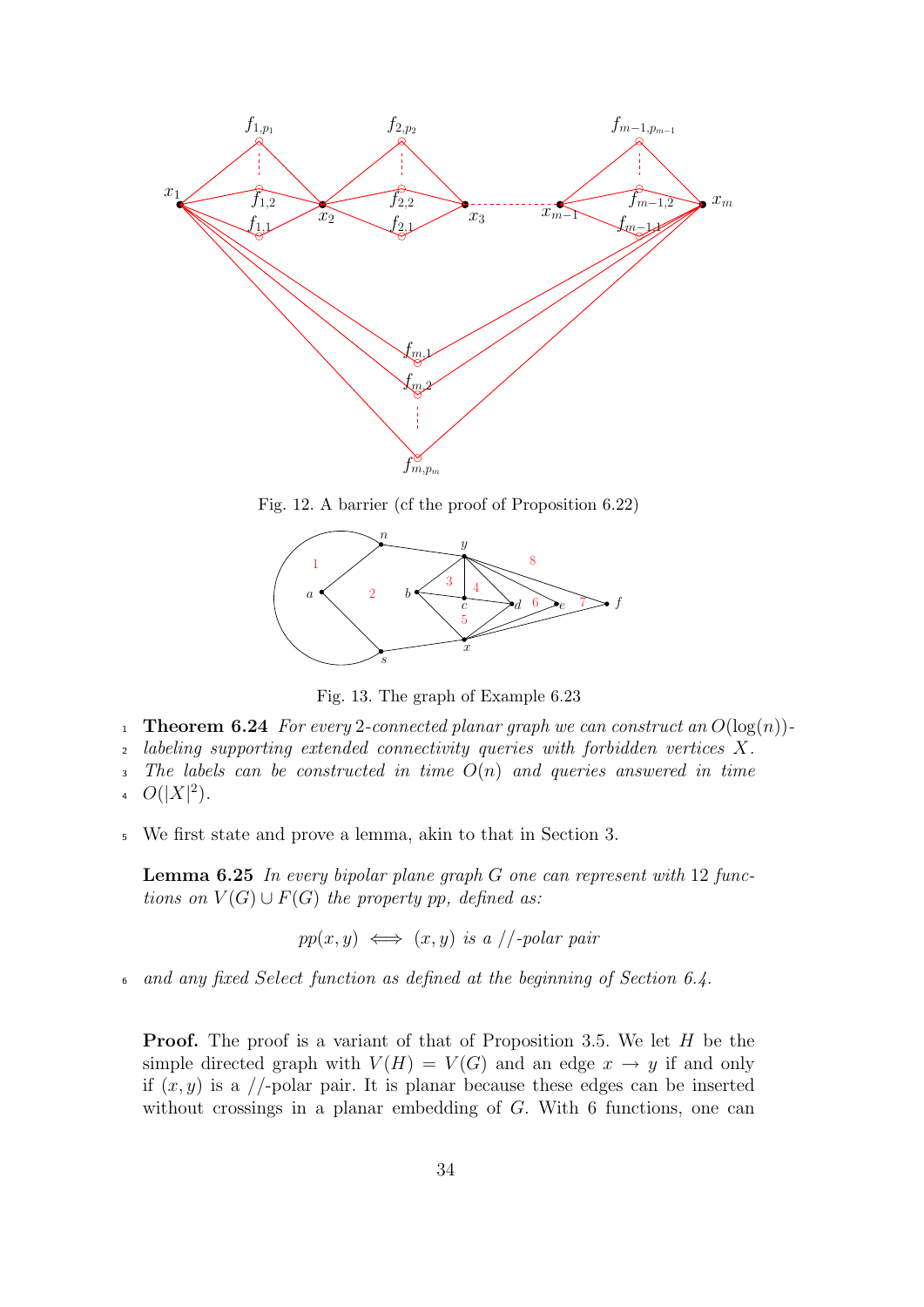represent adjacency and edge directions of a planar graph by Lemma 3.3. Hence there exist functions  $g_i^+, g_i^- : V(H) \to V(H)$  for  $i \in [3]$  such that:

> $g_i^+(x) = y$  implies  $x \to y$ ,  $g_i^-(x) = y$  implies  $y \to x$ .

<sup>1</sup> Each edge is represented by a unique such clause. Hence with 6 partial func-

 $\alpha$  tions, we can represent the property pp.

We now define 6 partial functions  $h_i^{\alpha}$  for  $i \in [3], \alpha \in \{+, -\}$  as follows:

$$
h_i^+(x) = Select(x, g_i^+(x)),
$$
  

$$
h_i^-(x) = Select(g_i^-(x), x).
$$

<sup>3</sup> By using also the 6 functions  $g_i^+, g_i^-$  we can represent the *Select* function with

12 functions.  $\Box$ 

<sup>5</sup> We can now prove Theorem 6.24.

 $\epsilon$  Proof of Theorem 6.24. We are given a 2-connected planar graph with n vertices. In time  $O(n)$  we can make it into a bipolar plane graph with adjacent poles, we can construct its decomposition tree T, the functions  $g_1, \ldots, g_8$  and • the labeling  $(K(x))_{x\in V(G)}$  of Proposition 6.16, such that  $|K(x)| = O(\log(n))$ <sup>10</sup> relative to the tree  $T^*$  of Definition 6.18. We can also construct a straight-line <sup>11</sup> embedding of the plane graph  $G^+$  with coordinates in  $[3n-6]^2$  by Proposition <sup>12</sup> 5.2. We let  $C(x)$  be the pair of coordinates of  $x \in V(G^+)$ . In order to be <sup>13</sup> able to build  $RBar(X)$  from  $O(log(n))$  we attach bounded information to the  $_{14}$  elements of X. We will use:

 $15 \rightarrow 21$  functions for representing the property "x and y are incident with at <sup>16</sup> most 2 faces" and for specifying these faces (Proposition 3.5)

 $17 \bullet 12$  functions for representing the property  $pp(x, y)$  and defining  $Select(x, y)$ <sup>18</sup> by Lemma 6.25

Hence we will use 33 functions  $f_i: V(G) \to V(G) \cup F(G), i \in [33]$ . We let then

$$
D(x) = (C(x), C(f_1(x)), \ldots, C(f_{33}(x)), C(s(G)), C(n(G)))
$$

19 for each  $x \in V(G)$ , and  $J(x) = (K(x), D(x))$ . It is clear that  $|J(x)| =$ 20  $O(\log(n))$  (in particular  $|D(x)| \leq 72(\log(n) + \log(3))$  and we claim that J <sup>21</sup> supports connectivity queries in subgraphs defined by excluded vertices. The 22 checking procedure is the following for given  $u, v \in V(G)$  and  $X \subseteq V(G)$ .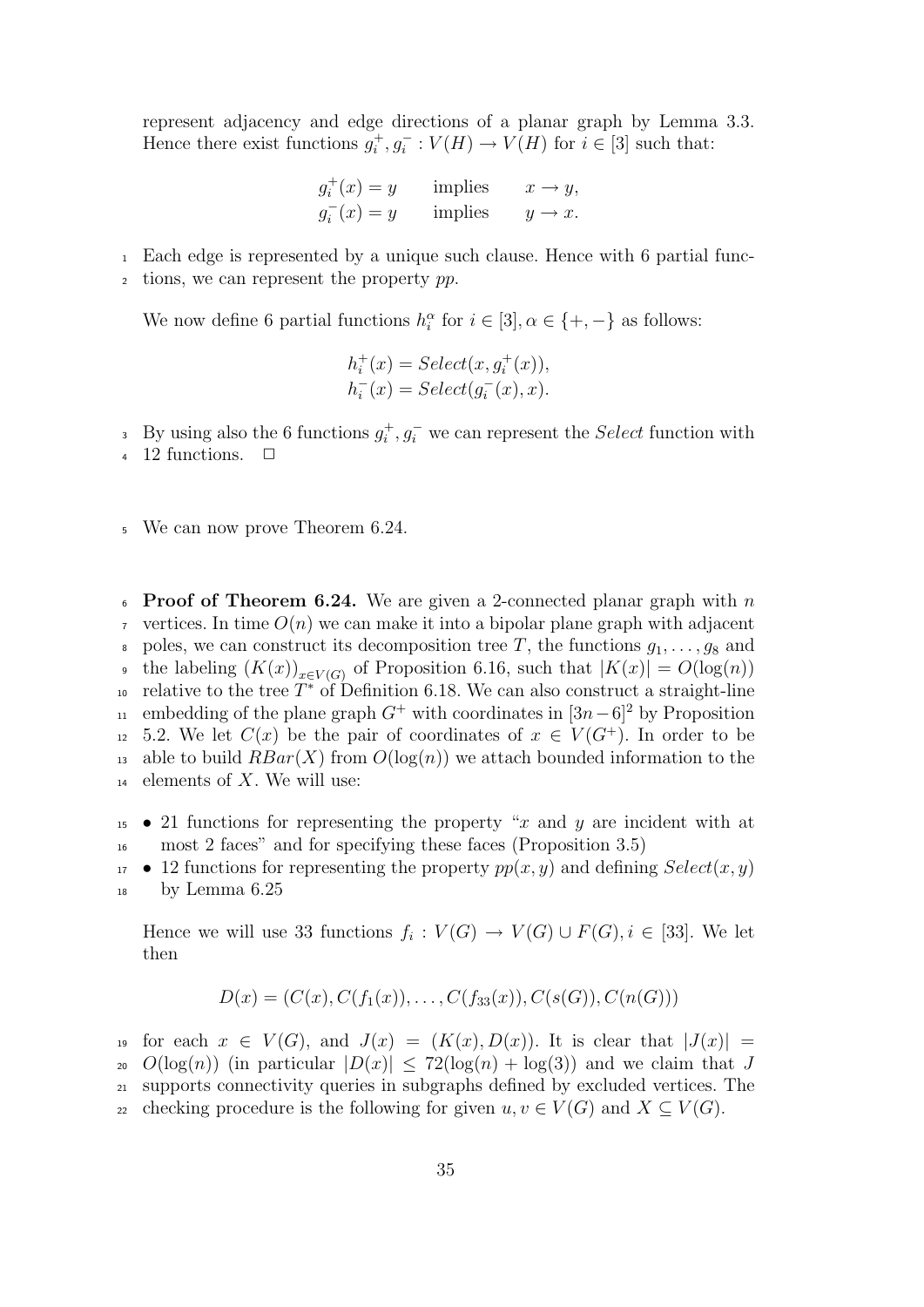$_1$  Step 1. By using the K-parts of the labels attached to u, v and to the ver- $\alpha$  tices in X, one can test by trying every two vertices in X whether u and v are separated by a polar pair in  $X \times X$ . If this is the case one can report that u 4 and v are separated by X and stop. Otherwise one performs Step 2. 5

 $6$  Step 2. By using the D-parts of the labels, one can determine, for every two  $\tau$  vertices  $x, y$  in X the coordinates of the end vertices of the edges forming <sup>8</sup> RBar( $\{x, y\}$ ,  $\mathcal{E}^+$ ), which are straight-line segments. One can test if u and v are separated by  $RBar(X, \mathcal{E}^+)$  (cf. Section 4) and by Proposition 6.22, this <sup>10</sup> gives the final answer.

<sup>11</sup> The time taken to decompose G and to construct  $T^*$  is  $O(n)$ . The time taken to build the labels  $D(x)$  is  $O(n)$ . The time taken to build the labels  $K(x)$ <sup>13</sup> is  $O(n \cdot \log(n))$ . This bound depends on the results of [4] and may perhaps <sup>14</sup> be improved to  $O(n)$ . Hence the labeling  $J(x)$  can be constructed in time 15  $O(n \log(n))$ .

16 The answers to Step 1 can be obtained in time  $O(|X|^2)$ . The answers to Step  $17 \cdot 2$  can be obtained in time  $O(|X| \cdot \log(|X|))$ .  $\Box$ 

#### <sup>18</sup> 7 Connectivity Queries on 2-Connected Components

<sup>19</sup> We prove the Main Theorem by using as in Section 6 some results of [4] <sup>20</sup> applied to the classical decomposition of a graph into a tree of biconnected <sup>21</sup> components.

22 Let G be a connected graph. We denote by  $Bcc(G)$  the set of its biconnected 23 components. We denote by  $B(G)$  the bipartite tree with set of nodes  $V(G) \cup$ 24  $W(G)$  where  $W(G) \cap V(G) = \emptyset$  and  $W(G)$  is in bijection with  $Bcc(G)$  by 25 bcc :  $W(G) \rightarrow Bcc(G)$ , and with edges  $v - w$  whenever  $w \in W(G)$  and  $v \in V(bcc(w))$ . A vertex of G has degree at least 2 in  $B(G)$  if and only if it is  $27$  separating in  $G$ .

<sup>28</sup> The biconnected components containing at least 2 vertices of X are therefore <sup>29</sup> the ones we must deal with.

30 Definition 7.1 (Problematic Biconnected Components) Let  $X \subseteq V(G)$ 31 and  $u, v \in V(G) - X$ . We say that a biconnected component of G is problem-32 atic for  $(u, v, X)$  if it (or rather the node of  $W(G)$  representing it) is on the 33 unique path  $p(u, v)$  in  $B(G)$  from u to v and contains at least 2 vertices of X.

<sup>34</sup> Let us assume that no vertex on  $p(u, v)$  belongs to X. Let  $C_1, \ldots, C_m$  be the <sup>35</sup> sequence of problematic components enumerated in their order of occurrence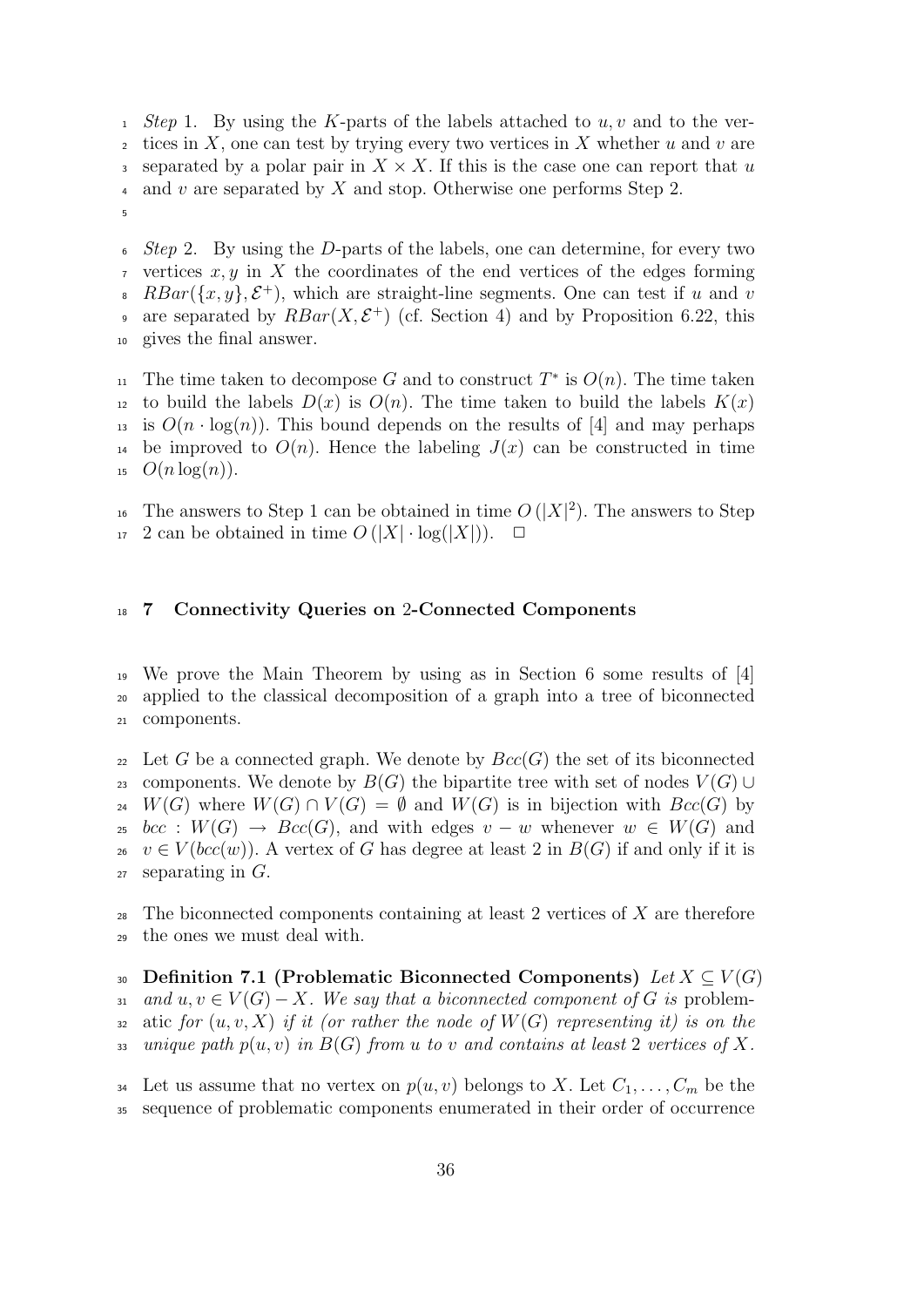<sup>1</sup> on  $p(u, v)$ . Let  $x_1, x_2, \ldots, x_{m-1}$  be vertices such that  $x_i$  is between  $C_i$  and  $C_{i+1}$ 

2 on  $p(u, v)$ . Let  $x_0 = u$  and  $x_m = v$ . The following is clear from the definition:

**Fact 7.2** The vertices u and v are separated by X if and only if either:

4 (a) the path  $p(u, v)$  goes through a vertex in X,

5 (b) or (a) does not hold and for some  $i = 0, \ldots, m - 1$ , the vertices  $x_i$  and 6  $x_{i+1}$  are separated by  $X \cap V(C_i)$  in G.

<sup>7</sup> We will use Theorem 6.2 in order to build an  $O(\log(n))$ -labeling with which <sup>8</sup> one can check the conditions of Fact 7.2.

We choose a vertex r of G to be the root of  $B(G)$  that belongs to a unique 10 biconnected component. From this choice,  $B(G)$  is directed, rooted with par-<sup>11</sup> tial order  $\leq_{B(G)}$  and r is the greatest element (see Introduction). For each 12  $C \in Bcc(G)$  the set  $V(C)$  has a  $\leq_{B(G)}$ -greatest element called the *leader of* 13 C. Each vertex v belongs to a unique  $\leq_{B(G)}$ -maximal biconnected component. <sup>14</sup> We call it its mother if  $v \neq r$ . The root has no mother.

<sup>15</sup> Our next aim is to prove the following proposition, stated with the notation <sup>16</sup> of Definition 7.1 and Fact 7.2.

 $17$  **Proposition 7.3** Let G be a connected graph with n vertices. One can build 18 an  $O(\log(n))$ -labeling  $(M(x))_{x\in V(G)}$  such that:

19 (1) one can determine from the labels of any  $u, v \in V(G)$  and of the vertices 20 in any set  $X \subseteq V(G) - \{u, v\}$  whether  $p(u, v)$  goes through X and, if it <sup>21</sup> does not,

(2) one can determine the sets  $X \cap V(C_i)$  for  $i = 1, \ldots, m$  and vertices  $x_1, \ldots, x_{m-1}$  that are leaders of some of the problematic components  $C_1, \ldots, C_m$  and such that:

$$
Conn(u, v, X) \iff \bigwedge_{0 \le i \le m-1}Conn(x_i, x_{i+1}, X \cap V(C_{i+1})) \tag{6}
$$

22 **Proof.** The tree  $B(G)$  is handled as the logical structure  $\langle V(G) \cup W(G),$  member, root 23 where  $member(v, w)$  holds if and only if  $v \in V(bcc(w))$ , and  $root(v)$  holds if  $24$  and only if v is the root.

25 Among the elements of  $V(G) \cup W(G)$  the vertices of G are those, say x, 26 satisfying  $\exists w.member(x, w)$ . The order  $\leq_{B(G)}$  is definable by a monadic second <sup>27</sup> order (MS) formula [4].

For  $x \in V(G) \cup W(G)$ ,  $x \neq r$  the unique smallest element y such that  $x \leq_{B(G)} y$ represents the mother of x if  $x \in V(G)$  and is denoted by  $mother(x)$ ; it is the leader of  $bcc(x)$  if  $x \in W(G)$ , and is denoted by *leader(x)*. (The root is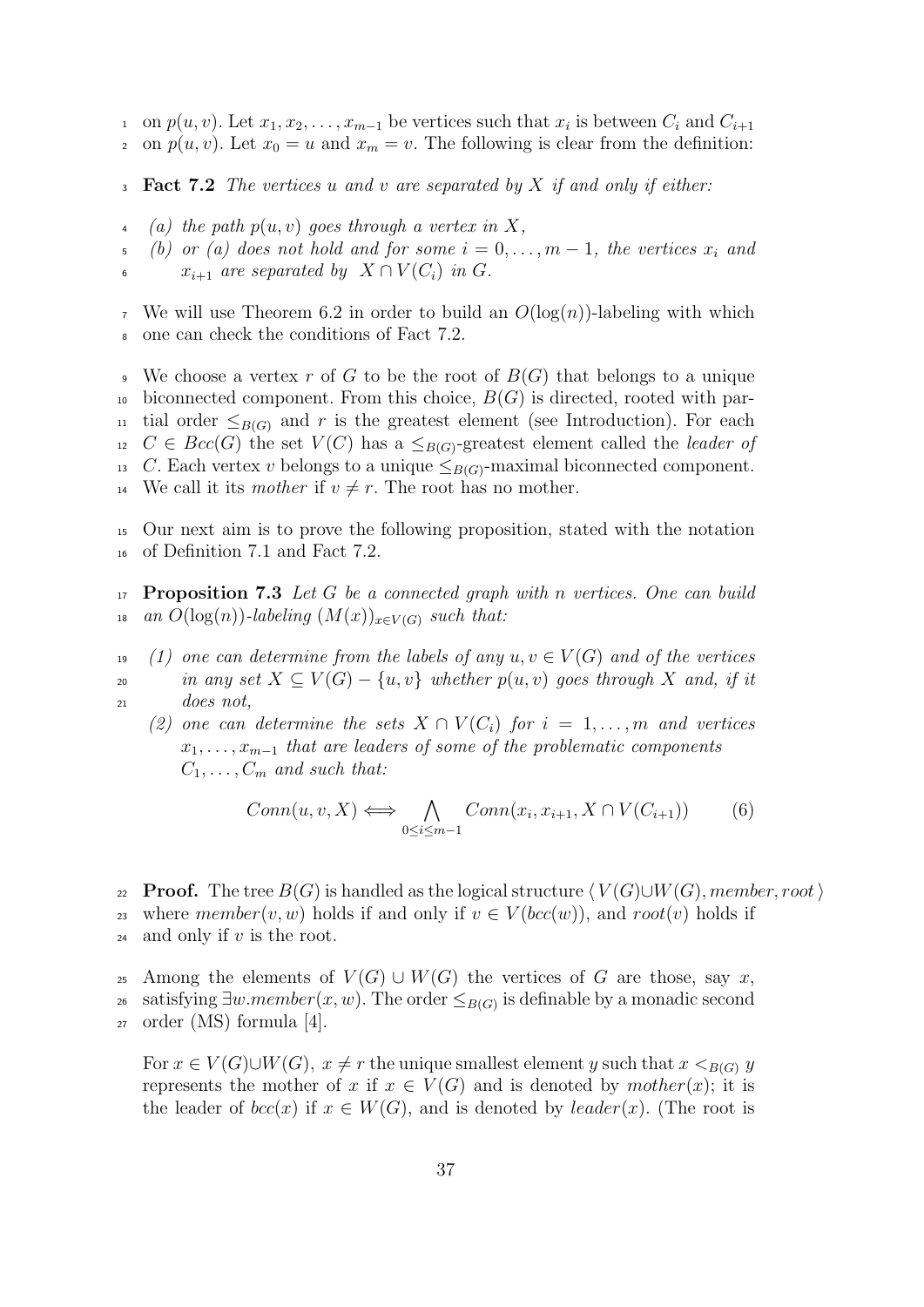the leader of a unique biconnected component.) These two functions are thus definable by MS formulas. We consider the following properties of the nodes of  $B(G)$ :

 $P_1(u, v, x) \iff u, v, x$  are pairwise distinct vertices and x is on the path  $p(u, v)$  linking u to v.  $P'_2$  $u, v, x, y$  are pairwise distinct vertices, w belongs to  $W(G)$ and lies on the path  $p(u, v)$ , and furthermore  $x, y \in V(bcc(w))$ .  $P_2(u, v, x, u) \Longleftrightarrow$  $y_2'(u, v, w, x, y)$  holds for some w.

We use Theorem 6.2 to construct an  $O(\log(n))$ -labeling  $M_0$  for checking the properties  $x \leq y$ , member $(x, y)$ ,  $P_1$  and  $P_2$ . This labeling defines a label  $M_0(x)$  for each  $x \in V(G) \cup W(G)$ . For  $x \in V(G)$  we define:

$$
M(x) = \Big(M_0(x), M_0(mother(x)), leader(mother(x))\Big). \tag{7}
$$

 $1$  (If x is the root we mark the last two components as "undefined").

By using  $M_0(u)$ ,  $M_0(v)$ , and  $M_0(x)$  for each  $x \in X$  in turn, we can check if  $P_1(u, v, x)$  holds for some  $x \in X$ , hence whether  $p(u, v)$  goes through some 4 vertex in X. If this is the case we can report that u and v are separated by  $5\quad X$ . This test takes time  $O(|X|)$ .

6 Otherwise we consider the path  $p(u, v)$ . It can be of 3 possible types depending  $\tau$  on how its nodes are related under  $\leq_{B(G)}$  where  $C_1, \ldots, C_m$  are the problematic

biconnected components relative to u, v and X; we denote  $\lt_{B(G)}$  by  $\lt$ .

Case 1.  $u < C_1 < C_2 < \cdots < C_m < v$  or the same by changing  $\lt$  into  $\gt$ ,

10 Case 2.  $u < C_1 < C_2 < \cdots < C_{n-1} < C_n > C_{n+1} \cdots > C_m > v$ ,

11 Case 3.  $u < C_1 < C_2 < \cdots < C_p < w > C_{p+1} \cdots > v$  where w is either a <sup>12</sup> vertex or a biconnected component that is not problematic. In all cases we let 13  $x_0 = u, x_m = v.$ 

<sup>14</sup> In the first case we let  $x_i$  be the leader of  $C_i$  for  $i = 1, \ldots, m-1$ . In the variant <sup>15</sup> of the first case where  $u > v$ , we let  $x_i$  be the leader of  $C_{i+1}$  for  $i = 1, \ldots, m-1$ . <sup>16</sup> In the second case, we do the same for  $i = 1, \ldots, p - 1$  and we let  $x_i$  be the 17 leader of  $C_{i+1}$  for  $i = p, \ldots, m-1$ . In the third case we do as in the first for <sup>18</sup> i = 1, ..., p and we let  $x_i$  be the leader of  $C_{i+1}$  for  $i = p+1, \ldots, m-1$ .

By using  $M_0(u)$ ,  $M_0(v)$  and  $M_0(x)$  for all  $x \in X$ , we can determine those pairs of elements  $(x, y)$  in  $X^2$  such that  $P_2(u, v, x, y)$  holds, hence such that x and y belong to a problematic component  $bcc(w)$ , determined as follows (we let r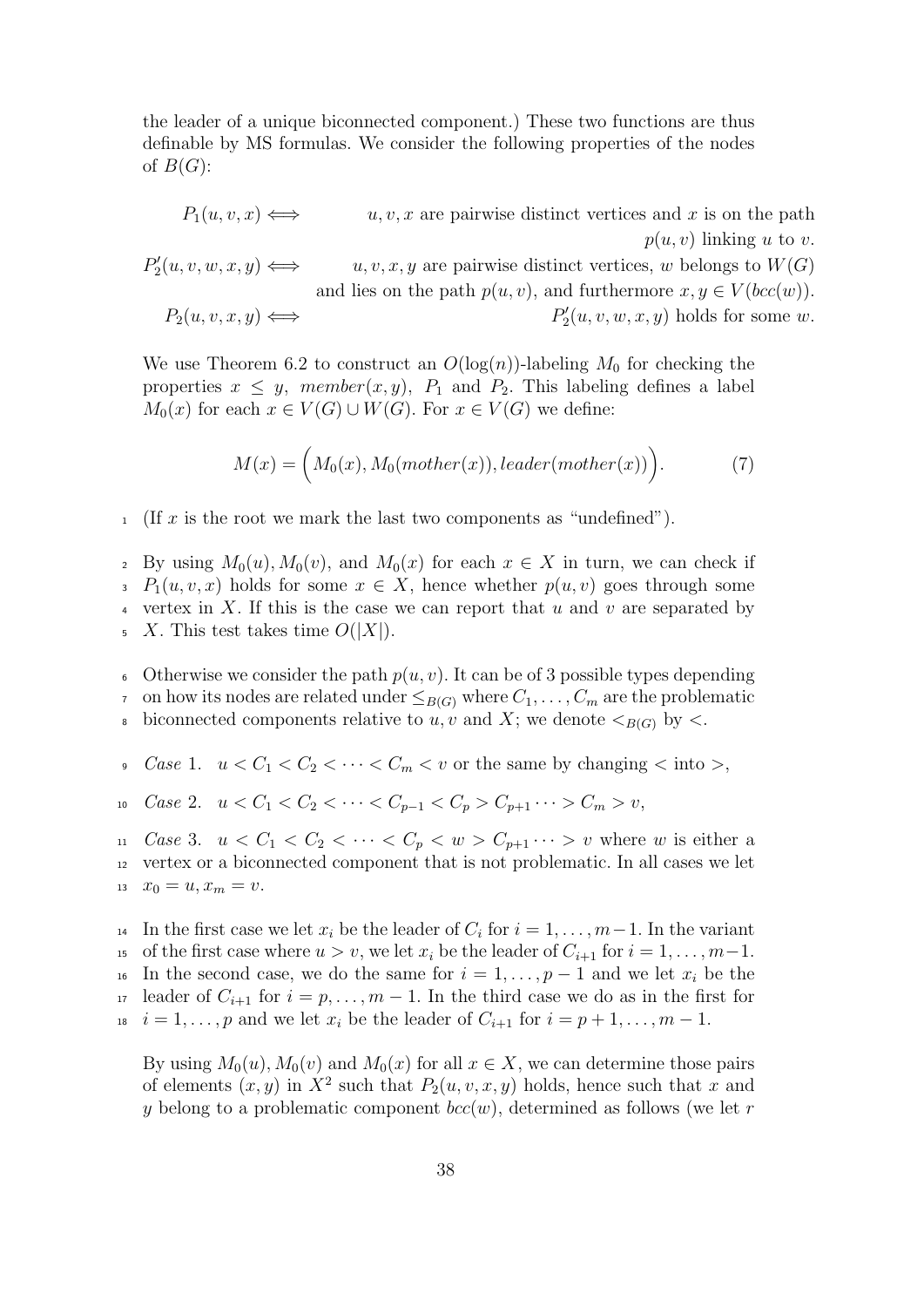be the root of  $B(G)$ :

if  $y = r$  or if  $mother(x) \leq mother(y)$  then  $w = mother(x)$ , if  $x = r$  or if  $mother(y) \leq mother(x)$  then  $w = mother(y)$ .

as one checks easily. (We may have  $mother(x) < mother(y)$  if y is the leader of  $mother(x)$  and  $p(u, v)$  goes through  $mother(x)$  but not through y. We recall that mother(r) is undefined.) Since the label  $M(x)$  contains  $M_0(mother(x))$ we can obtain the set:

 $P = \{M_0(w) \mid bcc(w) \text{ is a problematic component}\}.$ 

since  $M_0$  makes it possible to know from  $M_0(w)$  and  $M_0(w')$  if  $w < w'$ , one <sub>2</sub> can order P as  $\{M_0(bcc^{-1}(C_1)), \ldots, M_0(bcc^{-1}(C_p))\}$ , and one can determine <sup>3</sup> which of the Cases 1,2 or 3 holds. Note that in Case 3, we cannot determine 4 (and we need not) determine the "central element"  $w$ .

5 Since each component  $C_i$  is problematic we know at least one x in  $X \cap V(C_i)$ 

6 such that  $C_i = bcc(mother(x))$ . Since  $M(x)$  contains leader(mother(x)) for

each  $x \in X$  we get the leaders of the problematic components, whence the

8 desired list  $x_1, \ldots, x_{m-1}$  (we also have  $u = x_0$  and  $v = x_m$ ).

9 If  $C_i = bcc(mother(x))$  then  $X ∩ V(C_i)$  is the set of elements y of X such that

10 member(y, mother(x)). From  $M_0(y)$  and  $M_0(mother(x))$  which are available

11 from  $M(y)$  and  $M(x)$  for all  $x, y \in X$ , we can determine when member $(y, mother(x))$ 

12 does hold. Hence we have for each i, the indices of the vertices in  $X\cap V(C_i)$ . □

<sup>13</sup> This proposition shows that the connectivity query in a connected, non nec-<sup>14</sup> essarily planar, graph reduces to connectivity queries in this graph that are <sup>15</sup> of the form  $Conn(u, v, Y)$  where Y is contained in a biconnected component.

<sup>16</sup> Hence, we can prove the following. We first need a definition.

The third part of each label  $M(x)$  is the *index* of a vertex, and not as the others, a label constructed by Theorem 6.2. Assume  $J: V(G) \to L$  is another injective labeling where  $|J(x)| = O(f(n))$  for some function  $f(f(n)) > \log(n)$ . We denote by  $M[J]$  the new labeling N defined as follows:

$$
N(x) = (J(x), M_0(x), M_0(mother(x)), M_0(leader(mother(x))), J(leader(mother(x))))
$$

<sup>17</sup> We have clearly  $|N(x)| = O(\log(n) + f(n)).$ 

<sup>18</sup> Proposition 7.4 Assume we have an injective  $f(n)$ -labeling scheme J for

<sup>19</sup> the graphs G of a class C giving the right answers to queries  $Conn(u, v, Y)$ 

- 20 such that  $Y \subseteq V(C)$  for a biconnected component C of G. Then there exists an
- 21  $O(\log(n) + f(n))$ -labeling scheme supporting connectivity queries  $Conn(u, v, X)$

 $22$  for all sets X.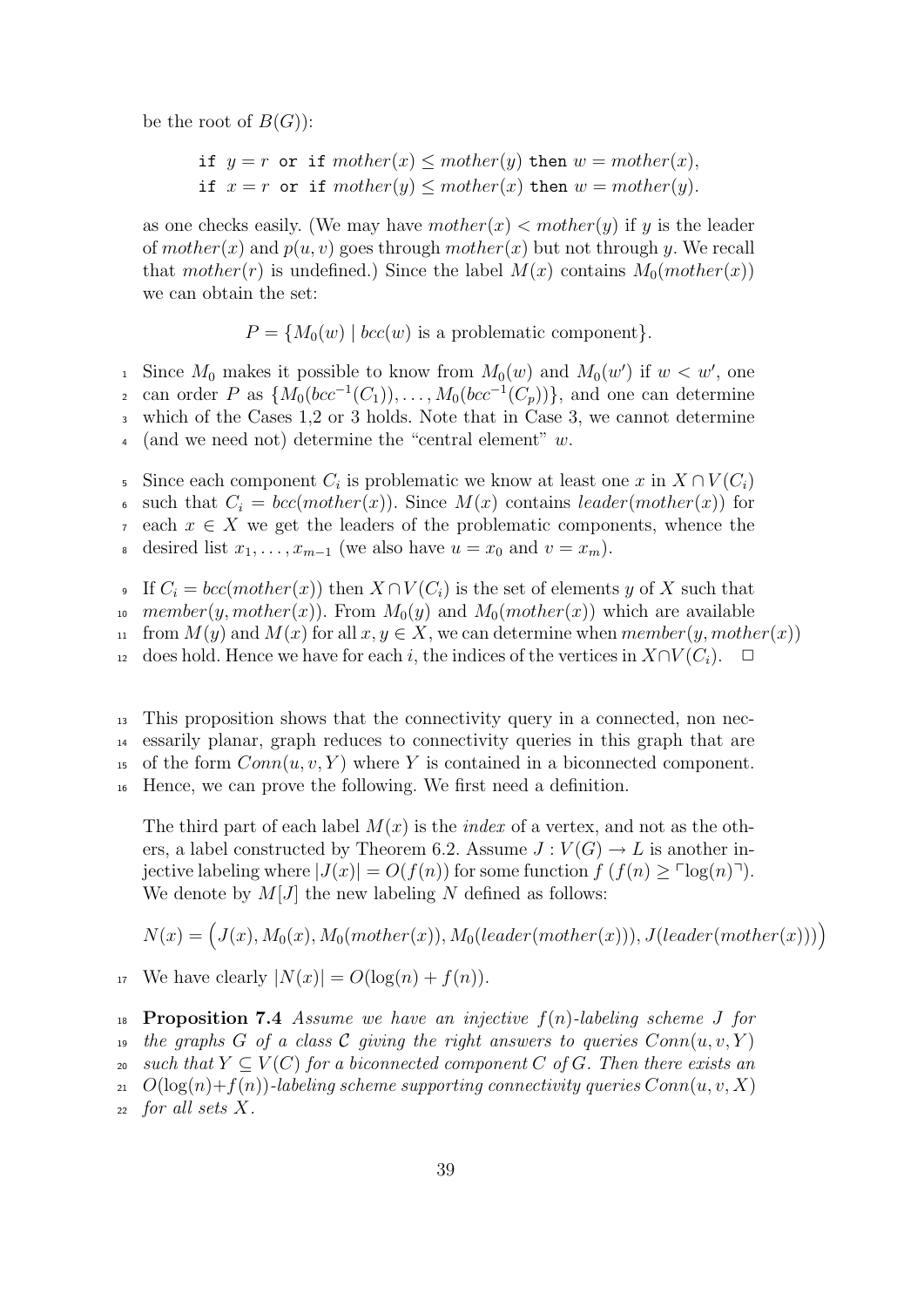1 **Proof.** J is injective implies that  $f(n) \geq \lceil \log(n) \rceil$ . We take the labeling  $M[J]$ 2 where  $M$  is defined in Proposition 7.3. Note that the labeling  $M$  gives the 3 indices of the vertices  $x_1, \ldots, x_{m-1}$  and those in the sets  $X \cap V(C_i)$ . However, 4 only their J-labels together with  $J(u)$  and  $J(v)$  are needed to obtain the truth values of  $Conn(u, v, X)$  (by using Equivalence (6)). This is why we can use  $\epsilon$  M[J]. Since J is injective the equality tests made when using M are correct if they are made with  $M[J]$ .  $\Box$ 

#### <sup>8</sup> 8 The General Case

<sup>9</sup> Before getting into technical details we give an overview of the proof. Extend-<sup>10</sup> ing the proof of Section 5 to the general case of planar connected graphs G <sup>11</sup> presents two difficulties.

<sup>12</sup> First the plane graph  $G^+$  may have multiple edges which forbids a straight- $_{13}$  line embedding. This situation occurs only if G is not 2-connected. A second <sup>14</sup> difficulty occurs for 2-connected graphs because there is no upper bound to <sup>15</sup> the number of faces to which two vertices may be incident. This situation does  $_{16}$  not occur if G is a subdivision of a 3-connected graph.

<sup>17</sup> We overcome these difficulties as follows. First we replace  $G^+$  by a simple <sup>18</sup> subgraph of itself with same adjacencies, obtained by removing parallel edges. <sup>19</sup> We denote this graph by  $G^-$ . The associated notion of barrier may "miss some <sup>20</sup> cases of separation" because it is a subset of the original one associated with  $G^+$ . In other words if u and v are separated by the barrier associated with  $\alpha$  is  $X$  in  $G^-$  they are also by the corresponding barrier in  $G^+$ , but the converse <sup>23</sup> does not always hold. To handle this case, we query the tree of biconnected <sup>24</sup> components as explained in Section 7. The result of this query is either that  $25 u$  and v are separated (case (a) of Lemma 7.2) or a "call" to several queries of 26 the form  $Conn(x, y, Y)$  where Y is included in a biconnected component. In <sup>27</sup> this case, the barrier relative to  $G^-$  (in Definition 2.5 we replace  $G^+$  by  $G^-$ ) as gives the correct result, because it is the same as the one relative to  $G^+$ .

<sup>29</sup> The second difficulty concerns biconnected components and we use the method <sup>30</sup> of Section 6. Because barriers may be unbounded, we replace them by reduced  $_{31}$  barriers to be constructed from sets Y as above. Reduced barriers can miss <sup>32</sup> some cases of separation, but these cases will be detected by queries in the <sup>33</sup> decomposition trees defined in Corollary 6.7. This is proved in Propositions <sup>34</sup> 6.16 and 6.22. In order to obtain the general proof, we will combine the con-35 structions of Sections 5, 6 and 7. In particular we will merge the trees  $T^*(C)$ 36 associated with biconnected components C of G and the tree  $B(G)$  into a  $s<sub>7</sub>$  single tree  $BT^*(G)$  to which we will apply simultaneously Theorem 6.2 and <sup>38</sup> Propositions 6.16 and 7.3. We first explain the global structure of the proof.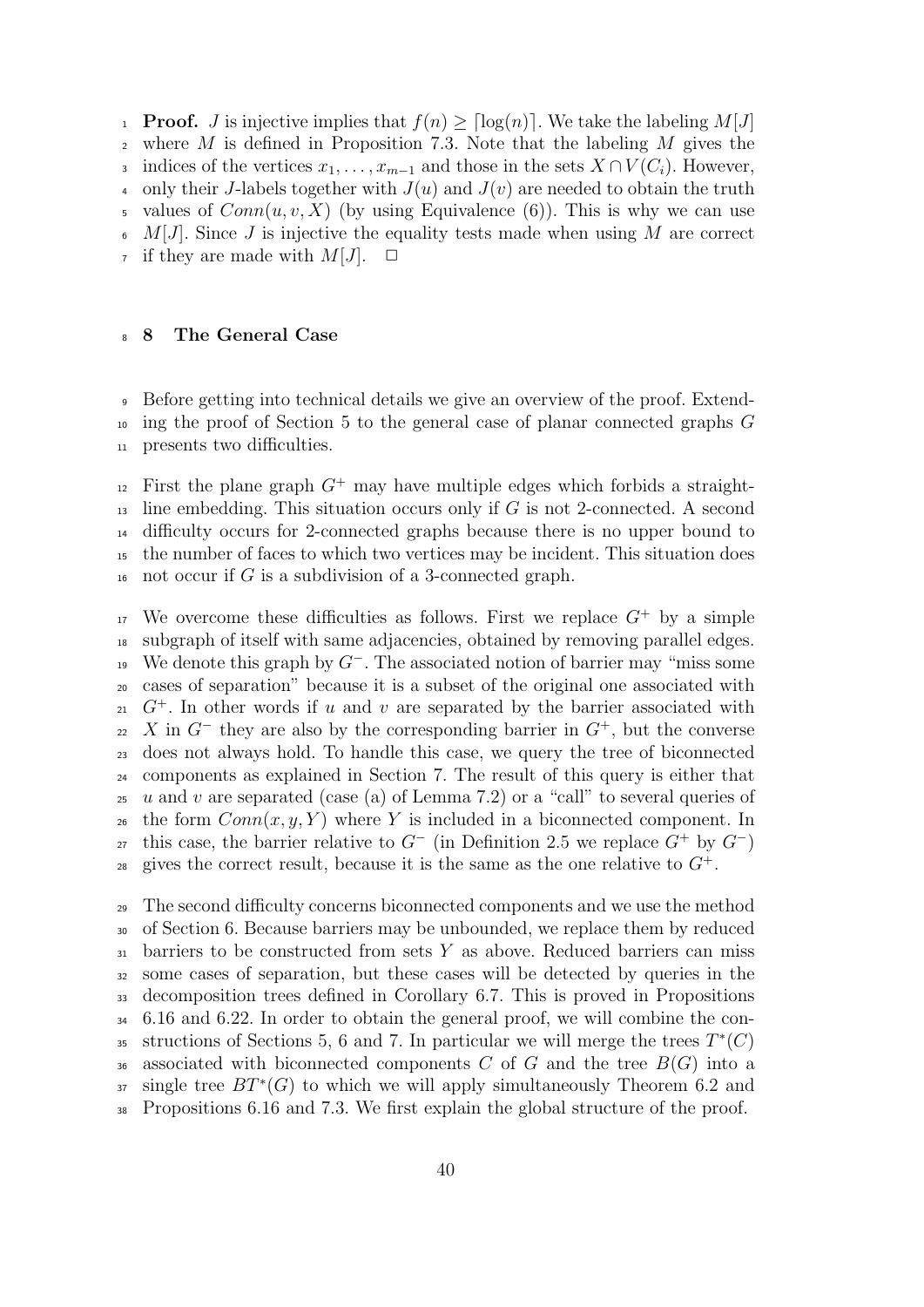$1.$  Step 1. Given a connected planar graph G, we construct a straight-line pla-2 nar embedding of the graph  $G^-$  defined above. We obtain thus for each vertex x of G and each face-vertex x of  $G^+$  a pair of integer coordinates de-4 noted by  $C_0(x)$ . For each vertex x of G we let  $C(x)$  consist of  $C_0(x)$  and of  $C_0(f_1(x)), \ldots, C_0(f_{24}(x))$  where  $f_1, \ldots, f_{24}$  are the functions of Proposition 3.5 6 for  $m = 2$  and  $f_1(x), \ldots, f_{24}(x)$  are vertices of  $G^+$  at distance at 1 or 2 of x.

 $5t^2$  Step 2. We construct a tree  $BT^*(G)$  (according to Definition 8.1) and, by 8 using Theorem 6.2, a labeling  $R_0$  of this tree for checking 5 monadic second-<sup>9</sup> order queries.

Step 3. The label  $J(x)$  of a vertex x of G is then defined as

 $(C(x), R_0(x), R_0(mother(x)), R_0(leader(mother(x))), C(leader(mother(x))))$ 

10 where mother and leader are relative to the rooted tree  $B(G)$  of biconnected  $11$  components of  $G$ .

12 Connectivity Checking with labels J. Assume we are given  $J(u)$ ,  $J(v)$ 13 and  $J(X)$  for  $u, v \in V(G)$  and  $X \subseteq V(G) - \{u, v\}$ . We now explain how to <sup>14</sup> obtain the answer to the query  $Conn(u, v, X)$  in G.

<sup>15</sup> Step 1. By using  $R_0(u)$ ,  $R_0(v)$  and  $R_0(X)$  we can query  $BT^*(G)$  to check if <sup>16</sup> some vertex of X is a separating vertex of G that separates u and v (this is 17 possible because the tree  $B(G)$  is definable in  $BT^*(G)$  by monadic second-<sup>18</sup> order formulas). If this is the case, we can stop and return the answer that  $19$  Conn $(u, v, X)$  is false. Otherwise, we continue as follows.

20 Step 2. We let  $C_1, \ldots, C_p$  be the problematic biconnected components for 21  $(u, v, X)$  and let  $x_1, \ldots, x_{m-1}$  be leaders of some of them as in Proposi-<sup>22</sup> tion 7.3. We can determine from  $R_0(u)$ ,  $R_0(v)$ ,  $R_0(X)$  the following objects:  $R_0(x_1), \ldots, R_0(x_{m-1})$  and  $R_0(bcc^{-1}(C_1), \ldots, R_0(bcc^{-1}(C_m))$  and, for each  $i =$ 24 1, ..., m the set  $\{R_0(y) | y \in X \cap V(C_i)\}$ . Since  $x_0 = u$  and  $x_m = v$ , we also 25 have  $R_0(x_0)$  and  $R_0(x_m)$  from  $J(u)$  and  $J(v)$ .

26 Step 3. For each  $i = 1, \ldots, m$  we can check if there is a pair  $(x, y) \in (X \cap$ <sup>27</sup>  $V(C_i)$ <sup>2</sup> that is a polar pair in  $C_i$  and separates  $x_{i-1}$  and  $x_i$ . This can be done 28 by means of  $R_0(x_{i-1}), R_0(x_i)$  and the set of labels  $R_0(X \cap V(C_i))$ . If one such 29 i is found then, we can stop and report that  $Conn(u, v, X)$  is false.

30 Step 4. For each  $i = 1, \ldots, m$  by using  $C(x_{i-1}), C(x_i)$  and  $C(X \cap V(C_i))$ 31 which we can get from  $J(u)$ ,  $J(v)$  and  $J(X)$  when performing Step 2, we can 32 construct the reduced barrier of  $X \cap V(C_i)$  and check from it and by means 33 of the algorithm of Section 4 whether  $Conn(x_{i-1},x_i,X \cap V(C_i))$  is true or not. By Proposition 6.22 reduced barriers suffice for this. We obtain that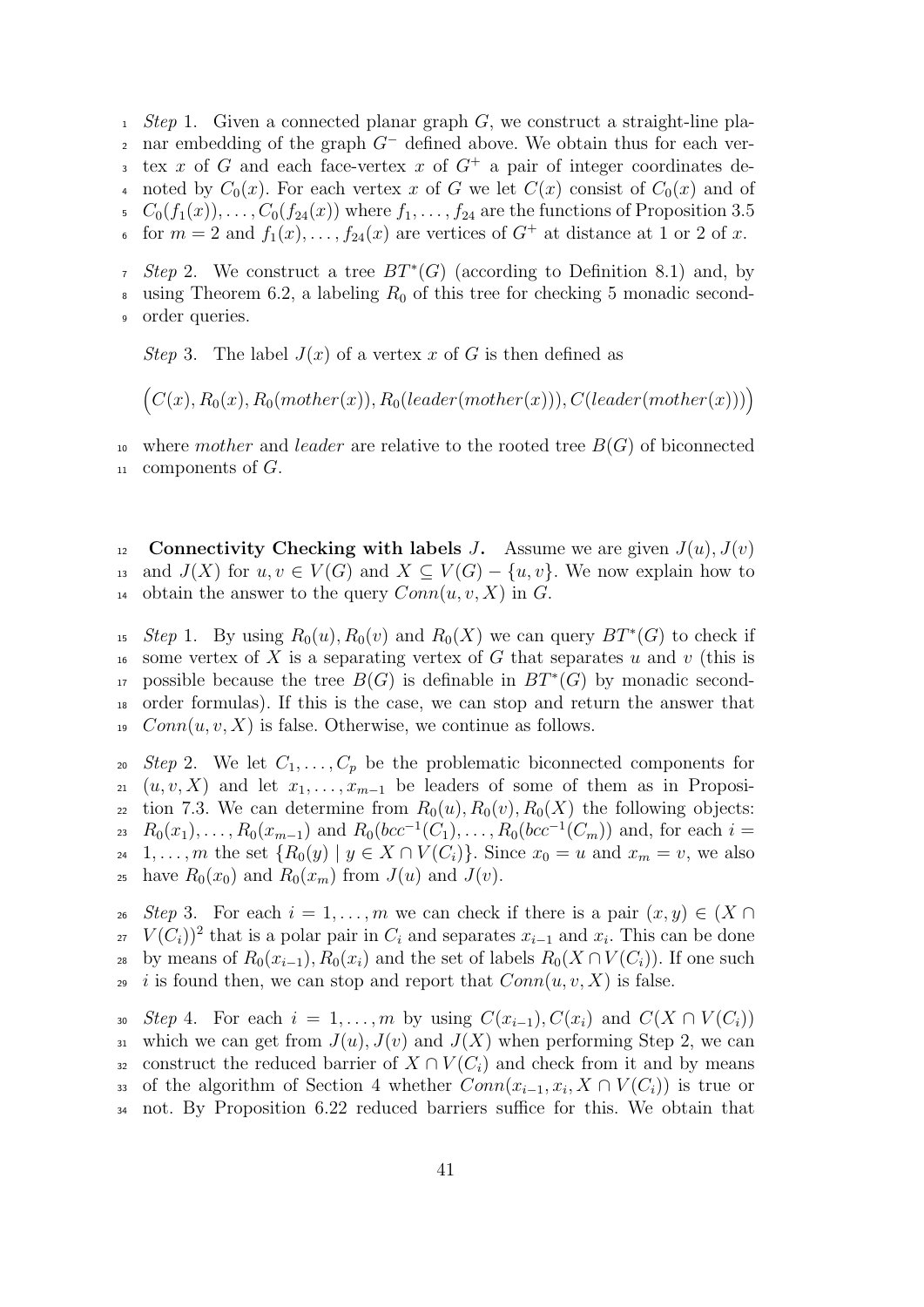$1$  Conn $(u, v, X)$  holds if and only if all conditions  $Conn(x_{i_1}, x_i, X \cap V(C_i))$  are

<sup>2</sup> true.

<sup>3</sup> To achieve this goal, we need some definitions and preliminary results.

4 Definition 8.1 (The Tree  $BT^*(G)$  of a Connected Planar Graph) Let G

<sup>5</sup> be a connected planar graph. Let us choose a vertex r that belongs to a single biconnected component as root of  $B(G)$ . Each biconnected component C has thus a leader, that we denote by  $n(C)$ . For each such component we choose a vertex adjacent to  $n(C)$ , we denote it by  $s(C)$  and we define a bipolar orienta- $\bullet$  tion of C with South pole s(C) and North pole n(C). We make C into a plane

<sup>10</sup> bipolar graph by choosing an appropriate circular incidence sequence around

<sup>11</sup> each vertex. We combine the plane biconnected components and we make in

 $12$  this way G into a plane graph that we still denote by G.

<sup>13</sup> For each  $C \in Bcc(G)$  we let  $T^*(C)$  be the corresponding tree as defined in <sup>14</sup> Section 6. If C is reduced to a single edge:  $s(G) \to n(G)$  we let  $T^*(C)$  be the  $\sigma_{15}$  tree  $s(G) \stackrel{1}{\leftarrow} r(C) \stackrel{2}{\rightarrow} n(G)$  where  $r(C)$  is its root with the convention used in <sup>16</sup> Figure 11. We recall that the set of nodes of  $T^*(C)$  is the union of  $V(C)$  and  $17$  a set of nodes labeled by **P** or **N** that represent the decomposition of C with <sup>18</sup> the help of auxiliary partial functions  $g_1, \ldots, g_8$ .

<sup>19</sup> We define  $BT^*(G)$  as the union of the trees  $T^*(C)$  for all  $C \in Bcc(G)$ . These 20 trees have in common the nodes that are vertices of  $G$ . We let  $Root(C)$  be the <sup>21</sup> root of  $T^*(C)$ . It is not in  $V(G)$ , and will be taken as a node representing C, 22 like bcc<sup>-1</sup>(C) in B(G) (cf. Section 7 for notation about B(G)).

<sup>23</sup> The following facts are clear from the definitions.

24 Fact 8.2 The graph  $BT^*(G)$  is a directed tree. Its nodes labeled by V are <sup>25</sup> the vertices of G. Its nodes of indegree 0 are in bijection by a function, that 26 we will denote by Root, with  $Bcc(G)$  and thus with the set  $W(G)$  of  $B(G)$ . 27 For each  $C \in Bcc(G)$  its leader and North pole  $n(C)$  is the unique vertex x <sup>28</sup> such that  $Root(C) \stackrel{2}{\rightarrow} x$  in  $BT^*(G)$ . The nodes of  $T^*(C)$  are the nodes of <sup>29</sup>  $BT^*(G)$  accessible from  $Root(C)$  by a directed path, and  $T^*(C)$  is the sub-tree 30 of  $BT^*(G)$  induced on this set.

 $31$  Example 8.3 Let W be the directed plane graph on Figure 14. Its biconnected  $32$  components are bipolar. Letting  $g_3$  map 4 to 5 (no other value of  $g_3$  and no 33 other function  $g_4, \ldots, g_8$  are needed), its tree  $BT^*(W)$  is shown on Figure 15. 34

<sup>35</sup> Fact 8.2 shows that the trees  $T^*(C)$ , for  $C \in Bcc(G)$ , are induced sub-trees of  $BT^*(G)$ , and that their sets of nodes are definable by MS formulas. The tree  $B(G)$ , the tree of biconnected components of G, is also definable in  $BT^*(G)$ 38 by MS formulas. If N is the set of nodes of  $BT^*(G)$ , we let: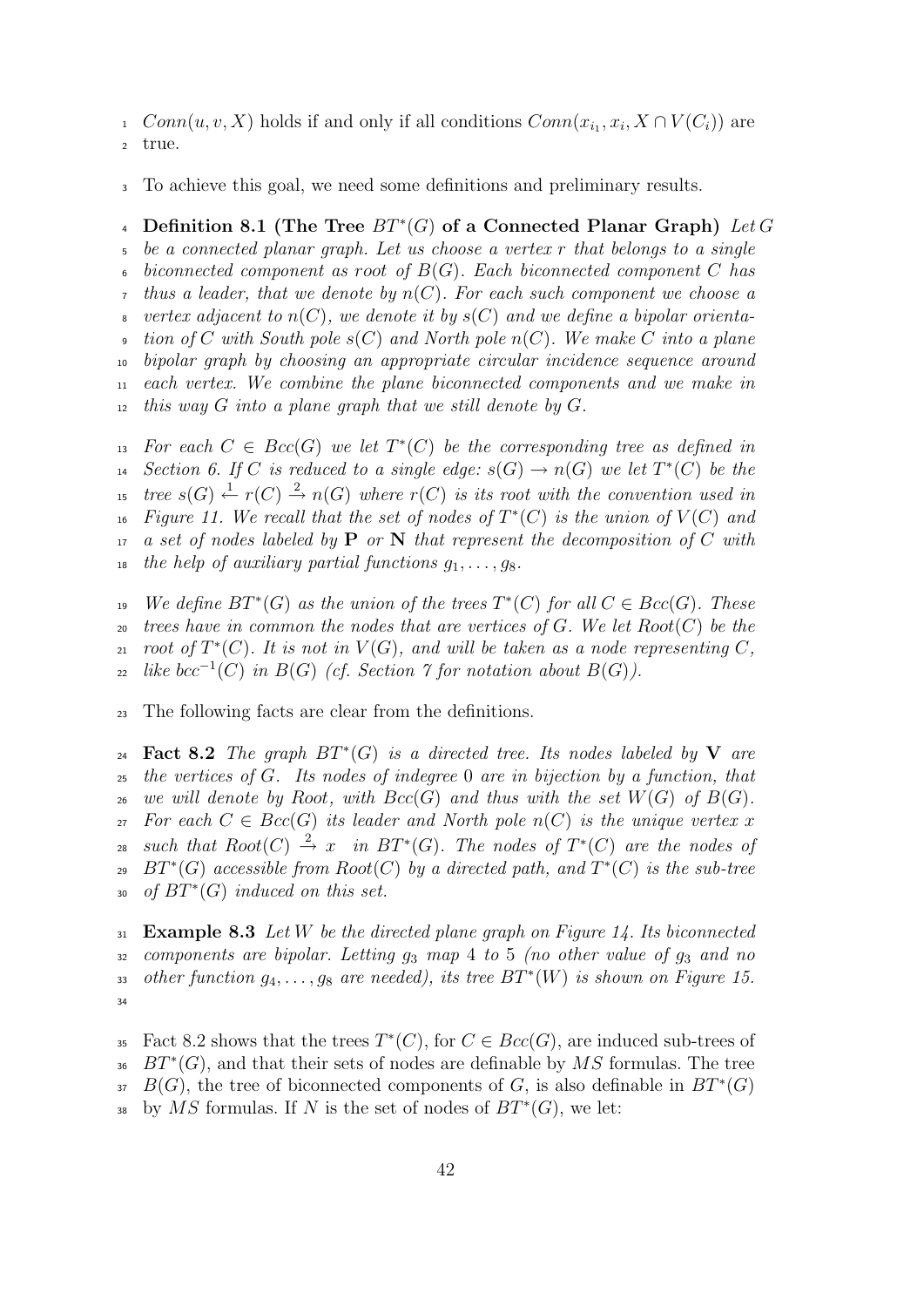

Fig. 14. A directed plane graph W



Fig. 15. The tree  $BT^*(W)$  of the graph W

- $1 \quad (1)$  V be the set of nodes labeled by V.
- $2 \quad (2)$  W be the set of nodes in N of in-degree 0.
- 3 (3) member' be the binary relation such that member'( $v, w$ ) holds if and only
- <sup>4</sup> if  $v \in V$ ,  $w \in W$  and  $w \stackrel{*}{\rightarrow} v$  in  $BT^*(G)$ .
- $(4) \le'$  be the reflexive and transitive closure of the relation  $\lt_0$  defined as <sup>6</sup> follows:
- $u <_0 u'$  if and only if either  $u \in W$ ,  $u' \in V$  and  $u \stackrel{2}{\rightarrow} u'$ , or member'(u, u')
- and we do not have  $u' \stackrel{2}{\rightarrow} u$ .
- <sup>9</sup> We have the following fact.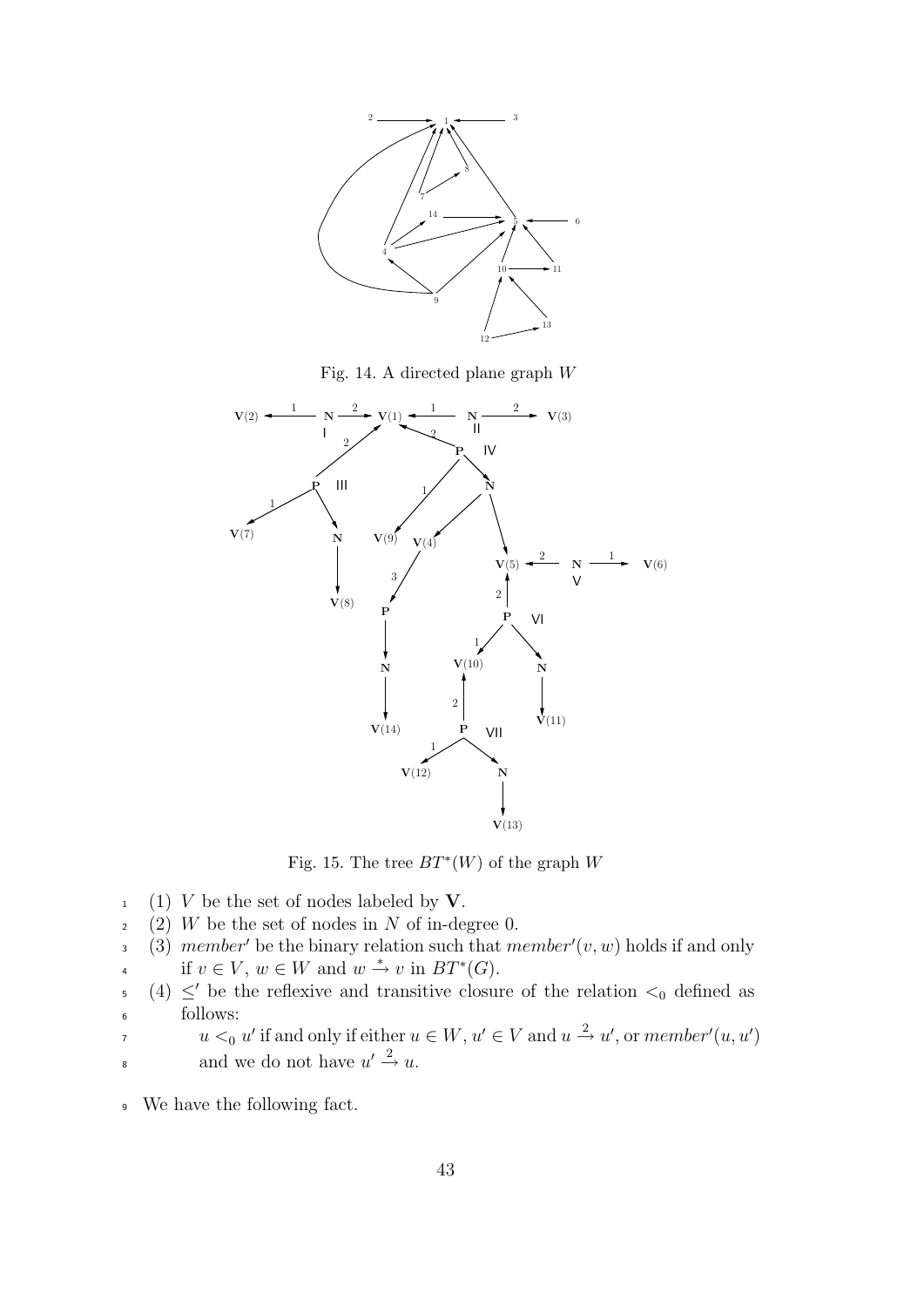- **Fact 8.4** The sets V, W, the relations member' and  $\leq'$  are definable in  $BT^*(G)$
- <sup>2</sup> by MS formulas. The structure  $\langle V \cup W, member', \leq' \rangle$  is isomorphic to  $B(G)$
- 3 with  $V = V(G)$  and W in bijection by Root with  $Bcc(G)$ .
- 4 The queries  $\leq$ , member,  $P_1, P_2$  for which we constructed in Proposition 7.3 and
- 5  $O(log(n))$ -labeling can be translated into MS queries over  $BT^*(G)$ , denoted
- by  $\leq'$ , member',  $P'_1, P'_2$ .

We consider next the construction done for proving Proposition 6.16. Let us first introduce some notations and a lemma. Let C be a biconnected component of a connected graph  $G$ . For every vertex  $u$  of  $G$  we let:

 $Att(u, C) :=$  $\sqrt{ }$  $\int$  $\overline{\mathcal{L}}$  $u$  if  $u \in C$ ,  $u'$  if  $u \notin C$  and  $u'$  is the unique vertex of C on the path in  $B(G)$  that links u and  $bcc^{-1}(C)$ 

- In other words,  $u'$  is the first vertex of C on any path in G from u to some
- 8 vertex of C. (We write  $Att_G(u, C)$  if G must be specified.)

**Lemma 8.5** There exists a monadic second-order formula  $\alpha(u, u', w)$  such <sup>10</sup> that for every connected planar graph  $G$ ,  $BT^*(G) \models \alpha(u, u', w)$  if and only  $i_1$  if  $u, u' \in V(G), w = Root(C)$  for some biconnected component C of G and 12  $u' = Att_G(u, C)$ .

<sup>13</sup> Proof. We let  $\alpha(u, u', w)$  express the following: u and u' are labeled by V, w is of in-degree 0, there is a directed path from w to u' and, either  $u = u'$ 14 <sup>15</sup> (which implies  $u = bcc^{-1}(w)$ ) or there is an undirected path between u and <sup>16</sup> u' containing an edge  $y \to u'$  that does not belong to the path from w to  $u'$ . It follows from the definitions that these conditions are equivalent to  $u' =$ 18  $Att_G(u, C)$ .  $\Box$ 

19 Example 8.6 (Continuation of Example 8.3) Consider the tree on Fig-20 ure 15. The nodes marked  $I,II,\ldots, VII$  (in Roman numbers) are those of the 21 form  $Root(C)$ . We have in particular  $10 = Att(2, C) = Att(6, C) = Att(5, C)$ 22 Att(10, C) where VII=Root(C). The validity of the definition of  $\alpha$  can be <sup>23</sup> checked on these examples.

<sup>24</sup> We have used in Proposition 6.16 the query  $Q(u, v, x, y)$  relative to a bipolar plane graph meaning " $(x, y)$  is a polar pair separating u and v". We let <sup>26</sup>  $Q_1(u, v, x, y, w)$  mean for nodes  $u, v, x, y, w$  of  $BT^*(G)$ :

<sup>27</sup> " $w = Root(C)$  for some biconnected component C and  $(x, y)$  is a polar pair 28 of C separating u and v in  $C$ ".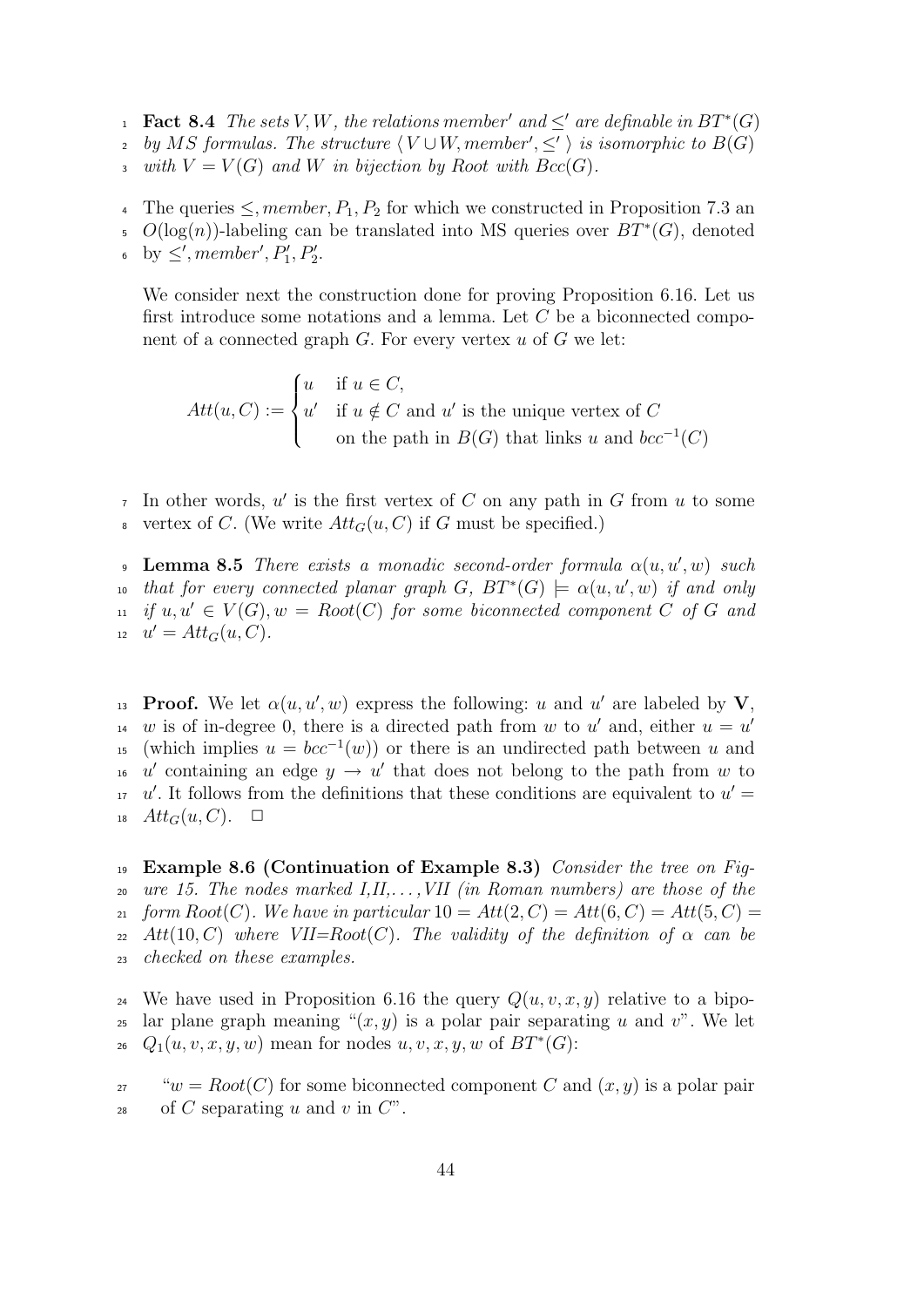- We will rather use the property  $Q'(u, v, x, y, w)$  meaning:
- "  $w = Root(C)$  for some biconnected component C,  $(x, y)$  is a polar pair of

<sup>3</sup> C that separates  $Att(u, C)$  and  $Att(v, C)$ "

that is equivalent to

$$
\exists u',v'[\alpha(u,u',w)\wedge\alpha(v,v',w)\wedge Q_1(u',v',x,y,w)]
$$

- 4 Since  $T^*(C)$  is the union of the directed paths in  $BT^*(G)$  originating from
- 5 Root(C) so that its set of nodes is MS-definable in  $BT^*(G)$ , the queries  $Q_1$

 $\epsilon$  and  $Q'$  can be expressed in  $BT^*(G)$  by monadic second-order formulas.

- **Proposition 8.7** For every connected planar graph with associated tree  $BT^*(G)$
- 8 constructed as in Definition 8.1, we can build in time  $O(n \cdot \log(n))$  and  $O(\log(n))$ -
- labeling  $R_0$  of the associated tree  $BT^*(G)$  that supports the queries  $\leq'$ , member',  $P'_1, P'_2$  $\overline{9}$

### 11 **Proof.** Immediate consequence of Theorem 6.2 and the previous remarks.  $\Box$

The construction time of  $O(n \cdot \log(n))$  can be reduced to  $O(n)$  if a similar improvement is possible for Theorem 6.2. We let then for each  $x \in V_G$ :

$$
R(x) = (R_0(x), R_0(mother(x)), leader(mother(x))).
$$
 (8)

 It is constructed like M in Proposition 7.3, and refines the labeling K of Proposition 6.16. It makes it possible to query, not only the global structure <sup>14</sup> of G defined by  $B(G)$ , but also the internal structure of each biconnected component.

<sup>16</sup> Next we adapt the notion of reduced barrier, and we generalize Propositions <sup>17</sup> 2.6 and 6.22.

# $_{18}$  Definition 8.8 (Augmented Graphs of Biconnected Components) For 19 every graph H we let  $Spl(H)$  be a simple graph obtained from H by removing  $20$  edges and such that H and  $Spl(H)$  have same adjacency relation. Let G be 21 a connected plane graph, and  $G^+$  be its augmented graph. If  $G^+$  has parallel

 $22$  edges linking two vertices x and y then one of them is a face and the other is as a separating vertex. We let  $G^-$  be  $Spl(G^+)$ . Hence  $G^-$  is a simple connected <sup>24</sup> plane graph.

 $25$  Let G be a plane graph and let C be a biconnected component of G. We denote 26 by  $F_G(C)$  the set of faces  $f \in F(G)$  that are incident with an edge of C

 $_{10}$  and  $Q'$ .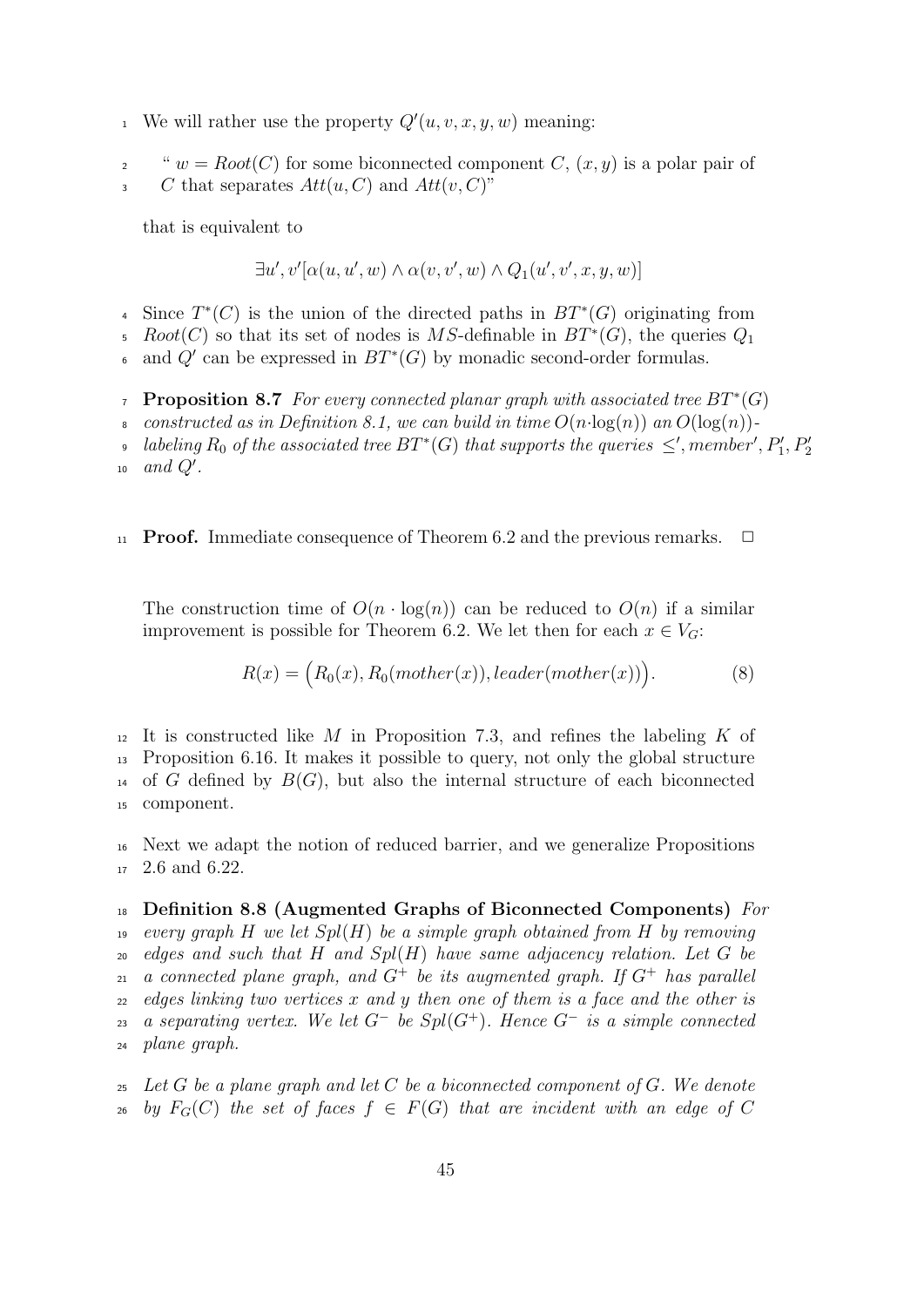1 equivalently such that there exist two adjacent vertices  $x, y$  of C such that  $f - x$  and  $f - y$  are edges of  $G^+$ .

**Lemma 8.9** Let G be a simple connected plane graph and  $\mathcal{E}$  be an embedding <sup>4</sup> of  $G^+$ . We let  $\mathcal{E}^-(C)$  be the restriction of  $\mathcal E$  to  $G^-[V(C) \cup F_G(C)]$  for some <sup>5</sup> biconnected component C of G. Then  $\mathcal{E}^-(C)$  is an embedding of  $C^+$ .

<sup>6</sup> Before proving the lemma we show an example.

Example 8.10 Consider the graph  $G^+$  of Figure 1. It is not simple. Let  $G^-$  be

<sup>8</sup> obtained by deleting a and c, and let  $\mathcal{E}^-$  be the corresponding planar embedding.

Let C be the biconnected component with  $V(C) = \{x, t, v\}$ . Then the restriction

<sup>10</sup> of  $\mathcal{E}^-$  to  $G^-[V(C) \cup F_G(C)]$  is shown in Figure 16. It is an embedding of  $C^+$ .



Fig. 16. Illustration of Example 8.10.

<sup>11</sup> **Proof.** It is clear that the restrictions of  $\mathcal{E}$  and  $\mathcal{E}^-$  to C coincide and form <sup>12</sup> an embedding  $\mathcal{E}''$  of C. Each face  $f \in F_G(C)$  defines a unique face  $f''$  of  $\mathcal{E}''$ . <sup>13</sup> We first prove that  $\overline{f} \neq \overline{f'}$  if  $f \neq f'$ .

<sup>14</sup> Assume this is not the case. The border cycle  $\Gamma$  of f (considered as a face of  $15$  G) contains at least one edge of C and at least one edge not in C because <sup>16</sup> it separates f and f' in  $\mathcal{E}$  and does not in  $\mathcal{E}^-$  (since we assume  $f \neq f'$  and  $\bar{f} = \bar{f}$ . Hence  $\Gamma$  contains a nonempty path with no edge in C that links two distinct vertices of  $C$ . This is not possible since we assumed that  $C$  is a 19 biconnected component of G. It follows that the mapping  $f \mapsto \overline{f}$  that maps 20  $F_G(C)$  into  $F(C)$  is injective.

21 Conversely, let  $q \in F(C)$  with the corresponding open subset of the plane <sup>22</sup>  $\mathcal{E}''(g)$  associated with the embedding  $\mathcal{E}''$ . Each biconnected component of G 23 is either embedded by  $\mathcal E$  in  $\mathbb{R}^2-\mathcal E''(g)$  or in  $\mathcal E''(g)\cup\mathcal E''(\Gamma)$ . It is clear that 24  $\mathcal{E}''(g) - \bigcup \{ \mathcal{E}(D) \mid D \text{ is a biconnected component of } G, D \neq C \}$  is  $\mathcal{E}(f)$  for some face  $f \in F_G(C)$  and that  $g = \overline{f}$ . Hence we have a bijection  $f \mapsto \overline{f}$  of  $_{26}$   $F_G(C)$  onto  $F(C)$ .

27 In  $G^+ [V(C) \cup F_G(C)]$  there are several edges between f (such that  $g = \overline{f}$ ) 28 as above) and a vertex x of G if some biconnected component  $D$  of G is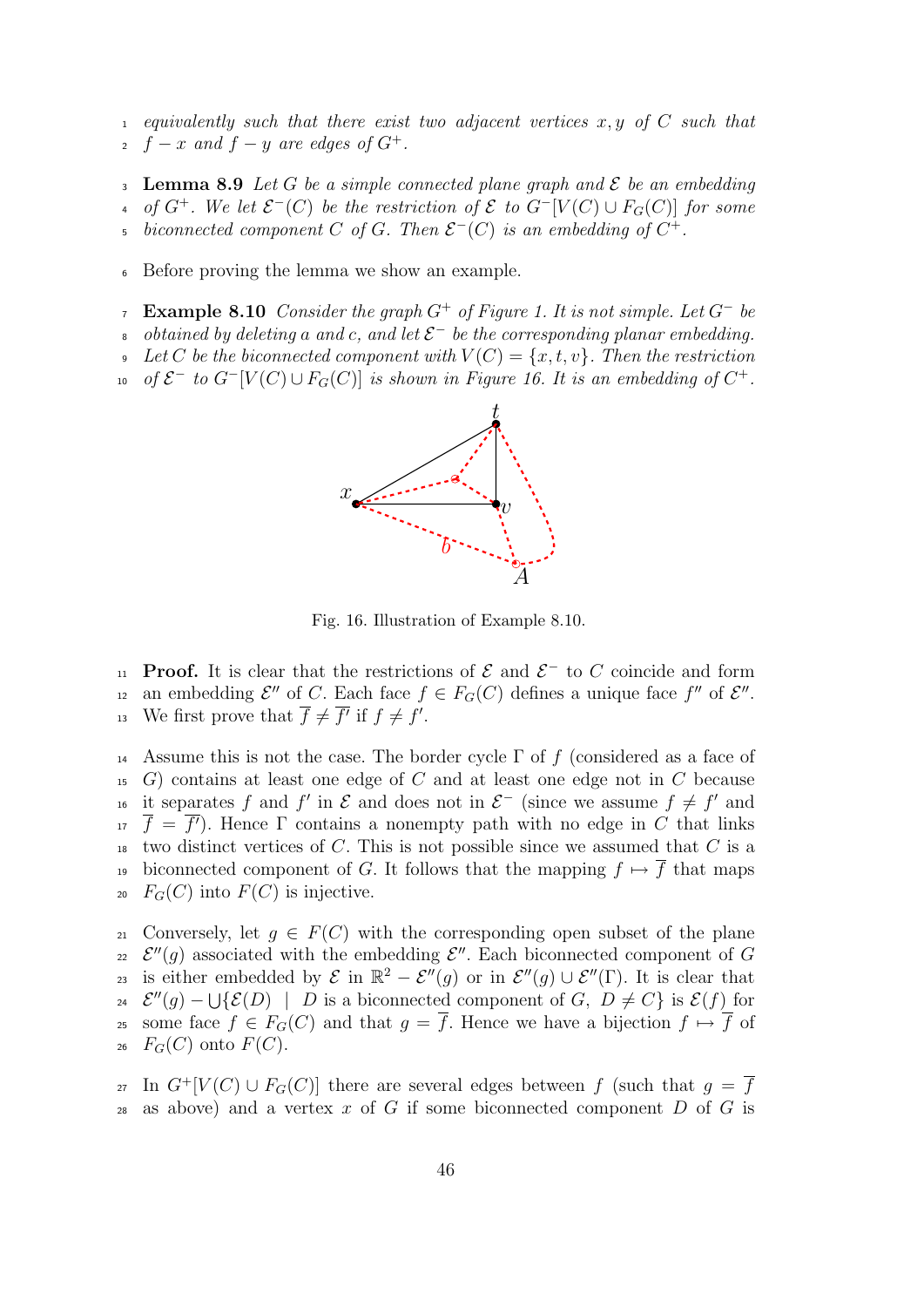- of the interval order that  $V(D) \cap V(C) = \{x\}$ . In
- $G^{-}[V(C) \cup F_{G}(C)]$  only one remains in such a case between f and x. It is
- follows that the restriction of  $\mathcal E$  to  $G^{-}[V(C) \cup F_G(C)]$  is an embedding of

4  $C^+$ .  $\Box$ 

Definition 8.11 (Reduced Barriers for Connected Graphs) Let G, G<sup>+</sup>, G<sup>−</sup> be as in Definition 8.8. For  $X \subseteq V(G)$  we define its reduced barrier  $RBar(X)$ as a set of edges from  $G^-$ , defined as follows:

$$
RBar(X) = \bigcup_{\substack{x,y \in X \\ x \neq y}} RBar(\{x,y\})
$$
\n(9)

where  $RBar(\lbrace x,y \rbrace)$  is the set  $Bar(\lbrace x,y \rbrace) \cap E(G^-)$  if x and y are incident with at most 2 faces, otherwise  $RBar({x, y})$  consists of the edges  $x - f$  and  $y - f$  of  $G^-$  where  $f = Select(x, y)$ , and, as in Section 6, Select associates <sup>8</sup> with every two vertices that are incident with at least 3 faces one of these faces.

 $\bullet$  We recall that since  $G^-$  is plane without multiple edges, it has a straight-line 10 embedding  $\mathcal{E}_0$ .

 $_{11}$  Lemma 8.12 Let C be a biconnected component of G with a bipolar orien-12 tation and adjacent poles (according to Definition 8.1). Let  $X \subset V(C)$ , let 13 u,  $v \in V(G) - X$  that are either in  $V(C)$ , or are connected to  $V(C)$  by paths <sup>14</sup> that do not go through X and be such that  $Att_G(u, C)$  and  $Att_G(v, C)$  are not 15 separated in C by a polar pair in  $X \times X$ . Then u and v are separated in G by <sup>16</sup> X if and only if they are separated by  $RBar(X, \mathcal{E}_0)$ .

<sup>17</sup> **Proof.** Let us extend  $\mathcal{E}_0$  into an embedding  $\mathcal{E}$  of  $G^+$  with edges in  $E(G^+)$  – <sup>18</sup>  $E(G^-)$  represented by curve segments so that  $\mathcal{E}^- = \mathcal{E}_0$ . If u and v are separated <sup>19</sup> in the plane by  $RBar(X, \mathcal{E}_0)$ , they are separated by  $RBar(X, \mathcal{E}^-)$ , hence they 20 are also separated by  $X$  in  $G$ .

<sup>21</sup> For the other direction let u, v be separated by X in G. Then  $u' = Att_G(u, C)$ belongs to  $V(C) - X$  and is linked to u by a path avoiding X. Let  $v' =$ 23  $Att_G(v, C)$  be similarly linked to v. Clearly, u' and v' are separated in C by <sup>24</sup> X. By the hypothesis, Case (b) of Proposition 6.22 applies and  $u'$  and  $v'$  are s separated in the plane by  $RBar(X, \mathcal{E}^{-1}(C))$  where  $\mathcal{E}^{-1}(C)$  is the embedding of <sup>26</sup> C<sup>+</sup> from Lemma 8.9 defined as a restriction of  $\mathcal{E}_0 = \mathcal{E}^-$ . Hence u' and v' are separated by  $RBar(X, \mathcal{E}_0)$  in the plane. Each of the two paths linking u to u' 27 and v to v' avoids X, hence is in a connected component of  $\mathbb{R}^2 - RBar(X, \mathcal{E}_0)$ . 29 Hence u and v are also separated in the plane by  $RBar(X, \mathcal{E}_0)$ , as was to be 30 proved.  $\Box$ 

31 Example 8.13 We use W of Example 8.3. Figure 17 shows the graph  $W^-$ . 32 We have  $F(W) = \{A, B, C, \ldots, F, G, H\}$ . We do not show in full all edges in-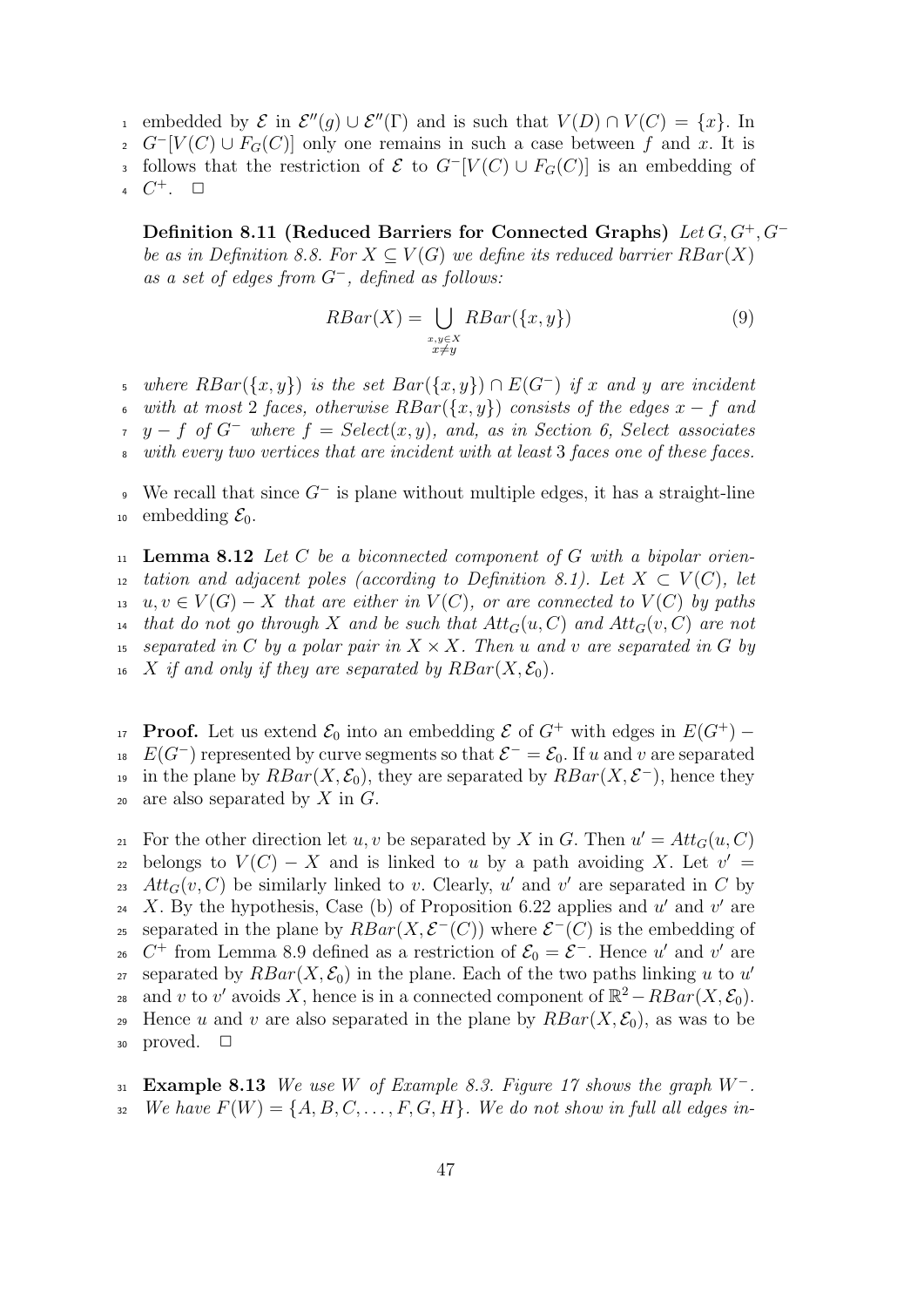- 1 cident with A. Let Z be the biconnected component with  $V(Z) = \{1, 4, 5, 9, 14\}, s(Z) =$
- 2 9,  $n(Z) = 1$ . Then  $Z^+$  consists of Z augmented with the following edges: A –
- $1, A-5, A-9, \ldots, C-1, C-5, C-14, C-4, D-4, D-14, D-5, E-4, E-5, E-$
- 4 9,  $H-1$ ,  $H-4$ ,  $H-9$ . It is clear that  $Z^+ = W^{-}[\{1, 4, 5, 9, 14, A, C, D, E, H\}].$
- Let  $X = \{1,4,5\}$ . Condition (a) of Lemma 7.2 shows that 2 and 3, and 9
- 6 and 14 are separated by X. Note that 4 and 5 form a  $//$ -polar pair. They are
- incident with 3 faces; 1 and 4 form also a polar pair but not a  $//$ -polar pair.



Fig. 17. The graph  $W^-$  of Example 8.13.

<sup>8</sup> Proof of Theorem 1.1(Main Theorem). We first consider connectivity <sup>9</sup> queries in induced subgraphs defined by excluded vertices, as we did in The-<sup>10</sup> orems 5.1 and 6.24.

11 Let be given a connected planar graph G and let its associated tree  $BT^*(G)$  be <sup>12</sup> as explained in Definition 8.1. This can be done in time  $O(n)$ , using classical <sup>13</sup> depth-first algorithms.

<sup>14</sup> Then we define  $G^- = Spl(G^+)$  by eliminating edges from  $G^+$  and we define <sup>15</sup> a straight-line embedding  $\mathcal{E}_0$  of  $G^-$  in  $\mathbb{R}^2$  with integer coordinates of absolute 16 value in  $[3n - 6]$ . We can use here Schnyder's algorithm [15]. Each vertex of  $G^-$ , i.e, each element x of  $V(G) \cup F(G)$  has a pair of integer coordinates  $C_0(x)$ <sup>18</sup> of size at most  $2 \cdot (\lceil \log(n) \rceil + \log(3)).$ 

We let  $m = 2$  and we will use 24 unary functions  $f_i, i \in [24]$  (cf Section 3) in order to construct the necessary reduced barriers. We let thus for every  $x \in V(G)$ 

$$
C(x) = (C_0(x), C_0(f_1(x)), \ldots, C_0(f_{24}(x)))
$$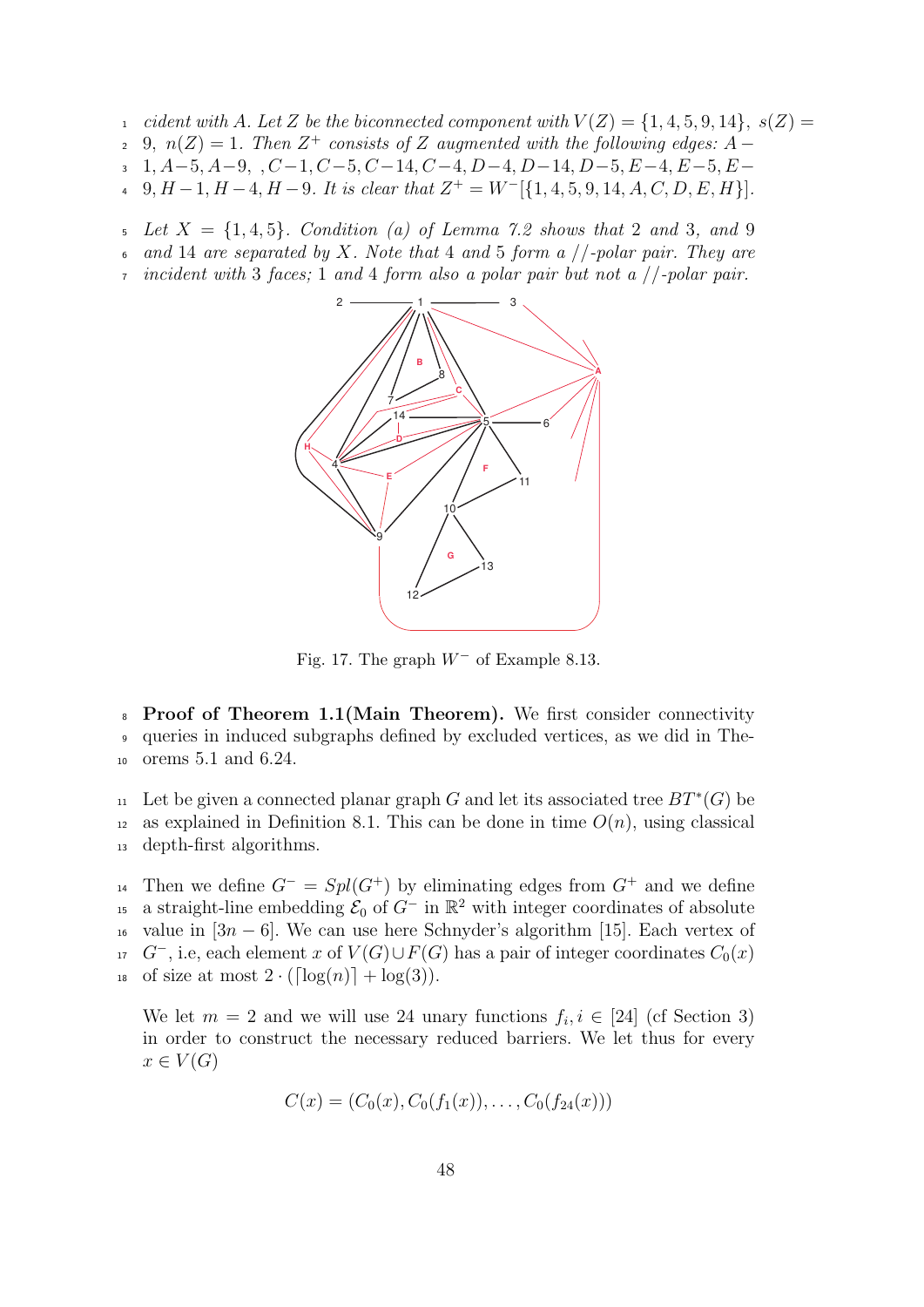<sup>1</sup> We also determine the labels  $R(x)$  for  $x \in V(G)$  by Proposition 8.7. They make possible to query the tree  $BT^*(G)$ . The final labeling is  $J(x) = R[C](x)$ 3 clearly of size  $O(log(n))$ . This labeling can be constructed in time  $O(n \cdot log(n))$ .

<sup>4</sup> We explained at the beginning of the section how J can be used to answer 5 queries  $Conn(u, v, X)$ . We add a few remarks:

**About Step 1 and 2.** Since the tree  $B(G)$  is definable in  $BT^*(G)$  by <sup>7</sup> monadic second-order formulas (Fact 8.4) the 4 queries over it used in Section

<sup>8</sup> 7 can be expressed as MS queries over  $BT^*(G)$ , and the labeling  $R_0$  makes it

<sup>9</sup> possible to answer them.

**About Step 3.** We must answer for each i an extended connectivity query  $Conn(x_{i-1},x_i,X\cap V(C_i))$  where  $x_{i-1}$  and  $x_i$  may be outside of  $C_i$ . Hence, it is not sufficient to use a translation of Q (used in Section 6) into a query over  $BT^*(G)$ . However,  $Conn(x_{i-1},x_i,X\cap V(C_i))$  on G is equivalent to the query

$$
Conn(Att_G(x_{i-1}, C_i), Att_G(x_i, C_i), X \cap V(C_i))
$$

<sup>10</sup> in  $C_i$ . The definition of  $Q'$  is based on this observation.

<sup>11</sup> About Step 4. The correctness of the final answer is ensured by Lemma <sup>12</sup> 8.12.

<sup>13</sup> In order to handle forbidden-edge queries  $Conn(u, v, X, Y)$  (where X is a set  $14$  of vertices, Y a set of edges), we transform G by subdividing each edge (or <sup>15</sup> only each "unsafe" edge, for which deletions may have to be handled), i.e., by is inserting a new vertex  $w_e$  on each edge e. We obtain a graph  $G'$  which is simple, 17 connected and planar. It is clear that u and v are connected in  $(G - Y) \setminus X$ <sup>18</sup> if and only if they are connected in  $G' \setminus X'$  where  $X' = X \cup \{w_e \mid e \in Y\}.$  $19$  Hence we can apply to  $G'$  the above described construction, and we obtain an 20  $O(\log(n))$ -labeling J' of vertices G', whereas we wish an  $O(\log(n))$ -labeling J  $21$  of the edges and vertices of G, since edges to delete are specified as pairs of <sup>22</sup> adjacent vertices.

We use again unary functions to specify edges from pairs of vertices. We let  $g_1, g_2, g_3 : V(G) \to V(G)$  be 3 functions as in Lemma 3.3. We let  $g_4, g_5, g_6$  be the 3 functions :  $V(G) \to E(G)$  defined as follows:

$$
g_{i+3}(x) = e
$$
 if e is the edge  $x - g_i(x)$ .

These 6 functions represent adjacency and the binary function  $Edg : V(G) \times$  $V(G) \to E(G)$  that associates with  $(x, y)$  the edge  $x - y$  if it exists. We let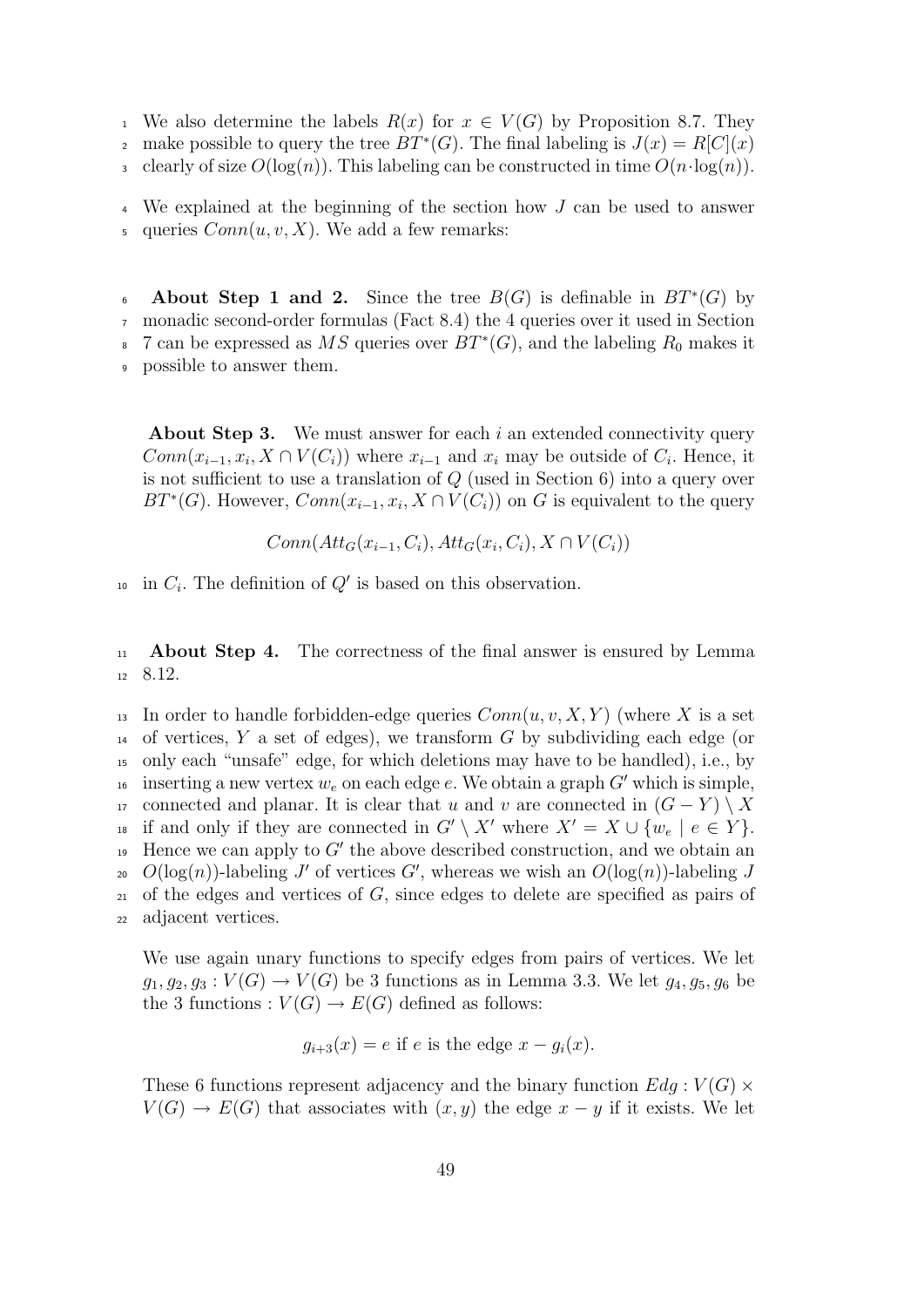thus  $J(x)$  be defined as:

$$
(J'(x), J'(g_1(x)), \ldots, J'(g_6(x)))
$$

1 for every  $x \in V(G)$ .

2 For a family  $(x_y, z_y)_{y \in Y}$  of pairs of adjacent vectices defining a set Y of edges 3 to be deleted, we get from the labels  $J(x_y)$ ,  $J(z_y)$  for  $y \in Y$  the labelings 4  $J'(w_y)$ . We can thus decide from  $J(u)$ ,  $J(v)$ ,  $(J(x_y), J(z_y))_{y \in Y}$ , and  $(J(x))_{x \in X}$ 5 whether  $Conn_{G}(u, v, X\cup \{w_u \mid y \in Y\})$  holds, i.e., whether  $Conn_G(u, v, X, Y)$ holds. It is clear that  $|J(x)| = O(\log(n))$  and that the computation times for  $\sigma$  constructing J' and J and answering queries is as in the initial case.  $\Box$ 

<sup>8</sup> We can also consider extended connectivity queries that include additional edges. The idea is simple: for a set X of vertices, and H of edges connecting 10 vertices in  $G \setminus X$ , we check for each endpoint in H the connected component <sup>11</sup> of  $G \setminus X$  to which it belongs. The following makes this precise.

<sup>12</sup> Corollary 8.14 Theorem 1.1 extends to edge additions.

 $13$  **Proof.** Let X and F be respectively the set of vertices and the set of edges <sup>14</sup> to delete and let H be a set of new links, defined as a set of pairs of  $(x, y)$  for  $x, y \in A \subseteq V(G) - X$ ,  $x \neq y$  is added. We use the previous constructions as <sup>16</sup> follows in order to answer the query  $Conn(u, v, X, F, H)$  (cf. Introduction):

- $_{17}$  We build the reduced barrier associated with  $(X, F)$ .
- <sup>18</sup> For any two vertices  $u', v'$  in  $A \cup \{u, v\}$  we can determine whether  $Conn(u', v', X, F)$ holds; we let C be the set of all such pairs  $\{u', v'\}$  that are connected in
- 20  $(G-F)\backslash X$ ).
- 21 We build the graph G' with vertex set  $A \cup \{u, v\}$  and set of edges  $H \cup C$ .

22 Then  $Conn(u, v, X, F, H)$  holds if and only if u and v are connected in the 23 graph  $G'$ .  $\square$ 

<sup>24</sup> The labeling of Corollary 8.14 can be applied to single crossing graphs or in <sup>25</sup> general to classes of graphs of bounded crossing number (see [18]).

 Remark 8.15 For planar graphs of degree at most d, we need not use the tools of Section 6 because their 2-connected components are d-face bounded. However, the tree of biconnected components (Section 7) remains necessary. For them we use Proposition 7.4.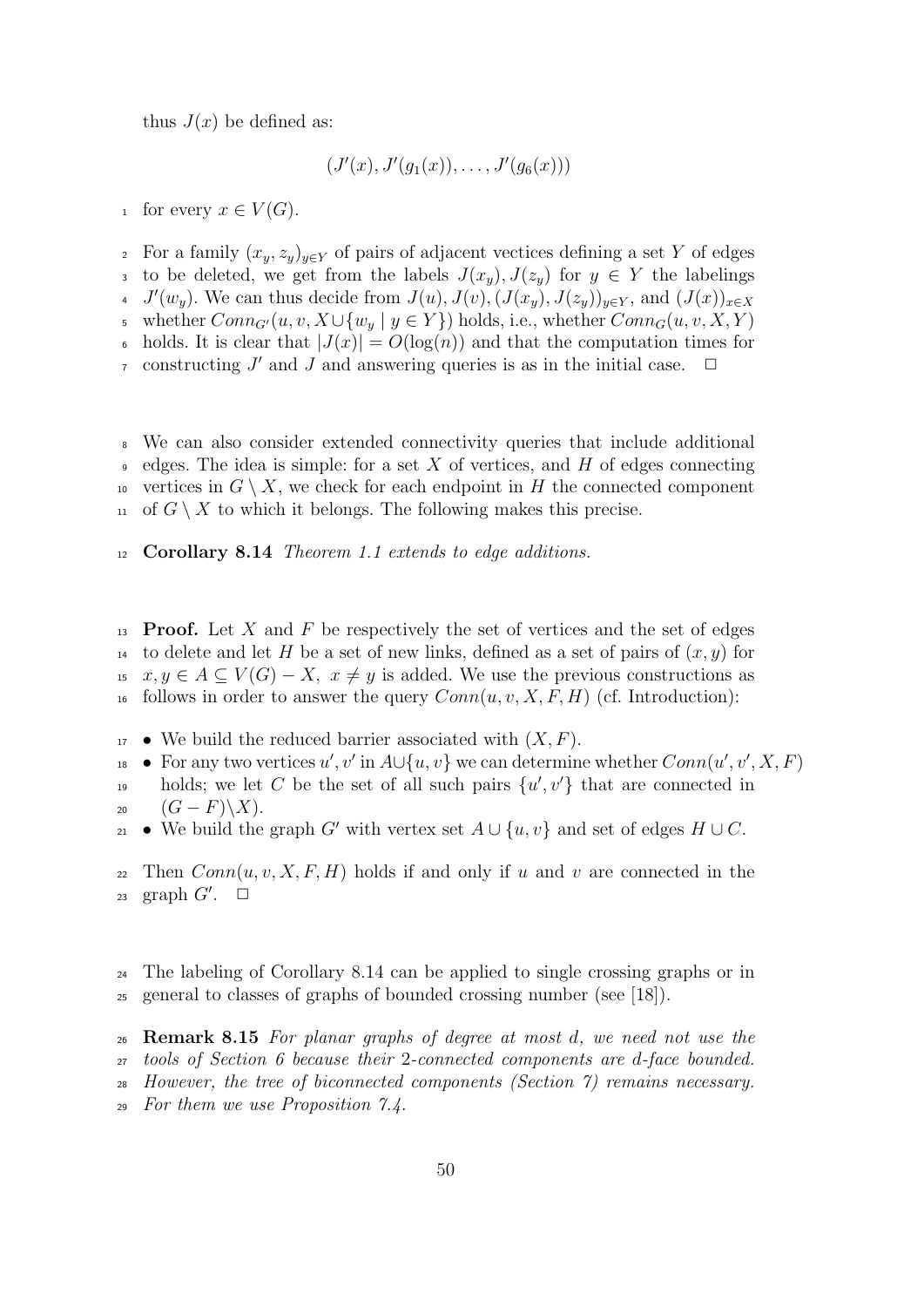#### <sup>1</sup> 9 Related Work

<sup>2</sup> There has been a lot of work on answering connectivity queries after a single <sup>3</sup> update to the network, by studying bridges and articulation points in graphs.

 Handling the case of multiple updates, such as multiple failed vertices or edges, is significantly more difficult. Obviously, on every batch of updates, one can recompute a connectivity oracle (such as the Thorup-Zwick scheme [19], which answers standard connectivity queries in  $O(1)$  time and space  $\tilde{O}(n^{1/2})$  and then make queries to it. But this is inefficient if the network changes often, or even worse, in an emergency planning situation where queries need to be made without the time to recompute labels or new oracles. In this situation, it is also important to have algorithms with good worst-case bounds on the query time, rather than amortized bounds. It is this setup that our work lies <sup>13</sup> in.

 $_{14}$  For general graphs, Pǎtraşcu and Thorup [13] give a centralized construction <sup>15</sup> that answers extended connectivity queries of the form "are vertices  $u, v$  in the <sup>16</sup> same connected component in  $G - F$ , where F is a set of d of deleted edges.  $17$  Their oracle answers queries in time  $O(d$ polylogn), after preprocessing the <sup>18</sup> graph. It is not clear if their construction extends to handle vertex deletions <sup>19</sup> with similar time and space bounds.

<sup>20</sup> We will now explain how our construction can be modified to give 'oracle-like'  $_{21}$  bounds when the set X is the same for several queries. One can decompose <sup>22</sup> the algorithm into the following general steps:

23 Step 1. For a graph G, construct a global data structure  $S(G)$  or a labeling.

 $24$  Step 2. For given sets X and F of deleted vertices and edges, and by using  $25 S(G)$  or the labels of vertices in X and those of the ends of the edges in F, 26 construct an intermediate data structure  $T(G, X, F)$ .

27 Step 3. For any two vertices u, v, quickly answer  $Conn(u, v, X)$ .

28 For a connected planar graph with n vertices, we can perform Step 1 in time 29  $O(n)$  for constructing  $S(G)$  and in time  $O(n \log(n))$  for a labeling. Then given 30 X of size m, we can construct  $T(G, X)$ , i.e., the data structure of Theorem 4.1 31 associated with the reduced barrier in expected time  $O(m \log(m))$  (the reduced barrier is constructed in  $O(m^2)$ ). After this, each query  $Conn(u, v, X)$  with 33  $u, v \notin X$  can be answered in time  $O(\log(m))$ .

<sup>&</sup>lt;sup>34</sup> It is open whether we can also efficiently answer queries of the form  $Conn(u, v, Y)$ 

<sup>35</sup> with  $Y \subseteq X$ , and  $u, v \notin X$  in time  $O(\log(m))$  by considering the subset of the

<sup>36</sup> reduced barrier associated with Y .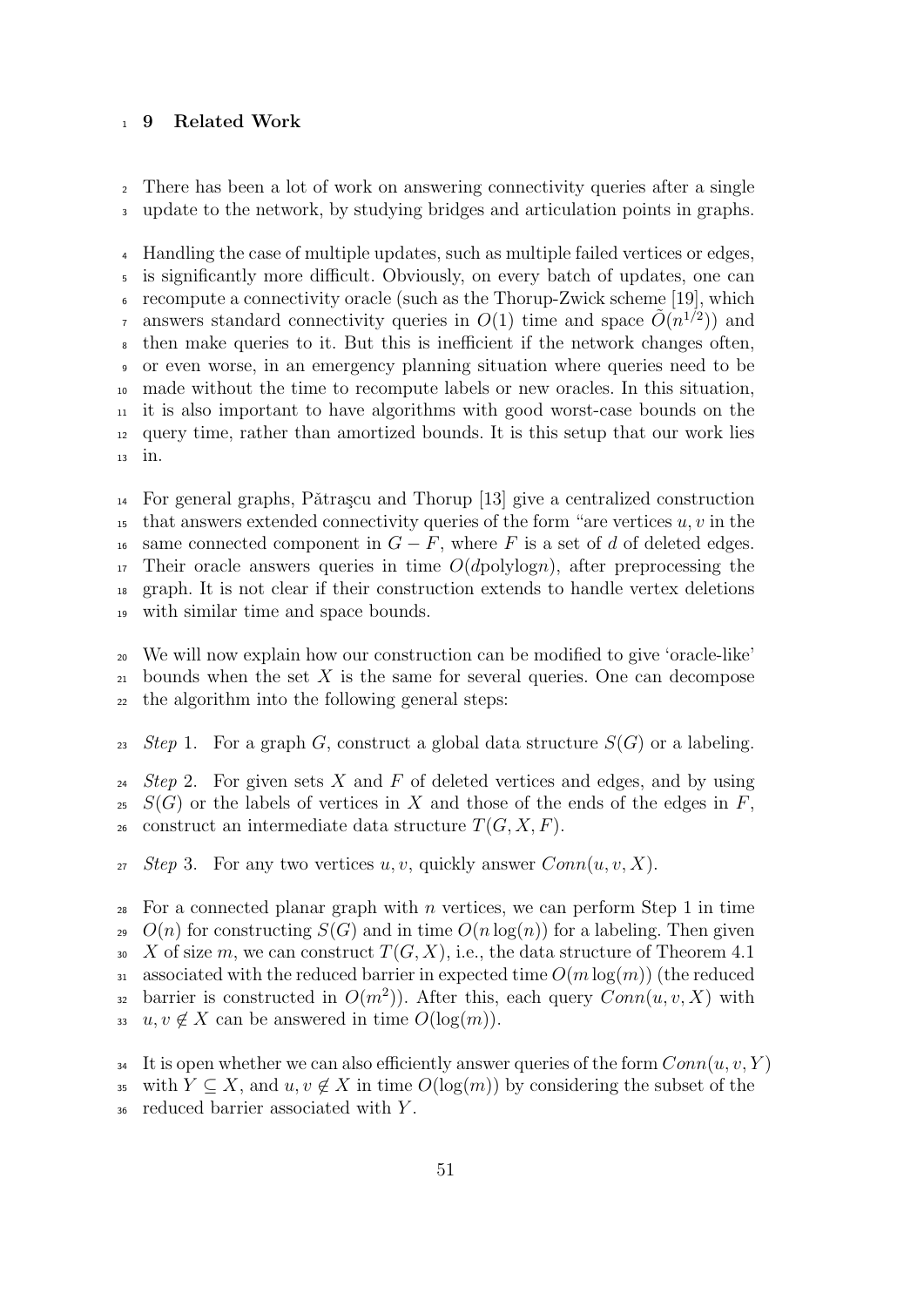#### 10 Conclusion

We conjecture that the main theorem extends to graphs embedded in any fixed surface, in particular graphs of bounded genus or those excluding a fixed minor.

 An interesting problem is to investigate constructions of graph classes and 6 combining their labeling schemes: if  $\mathcal{C}, \mathcal{D}$  are two graph classes supporting  $\tau$  extended connectivity queries (with small labels) and  $\mathcal F$  is defined as a class  $\epsilon$  of combinations of graphs in C and D (by operations like substitutions or clique-sums), then we would like to be able to combine the labeling schemes <sup>10</sup> of C and D into one supporting extended connectivity queries on graphs in  $\mathcal{F}$ , still using short labels.

 For example, Kanté [11] has considered graphs that are obtained by "gluing"  $_{13}$  graphs of small clique-width such that their intersection graph<sup>6</sup> is planar and has bounded degree.

#### References

- [1] M. de Berg, M. Van Kreveld, M. Overmars and O. Schwarzkopf. Computational Geometry : Algorithms and Applications. Springer, 1991.
- [2] B. Courcelle. The Monadic Second-Order Logic of Graphs XII: Planar Graphs and Planar Maps. Theoretical Computer Science, 237(1-2):1-32, 2000.
- [3] B. Courcelle, A. Twigg Constrained-path labellings on graphs of bounded clique-width, To appear in Theory of Computing Systems, 2009.
- [4] B. Courcelle and R. Vanicat. Query Efficient Implementation of Graphs of Bounded Clique-width. Discrete Applied Mathematics, 131(1):129-150, 2003.
- 24 [5] B. Courcelle, C. Gavoille and M.M. Kanté. Efficient First-Order Model Checking Using Short Labels. In F.P. Preparata, X. Wu and J. Yin editors, Frontiers in Algorithmics Workshop, volume 5059 of LNCS, pages 159-170. Springer, 2008.
- 28 [6] B. Courcelle, C. Gavoille, M. Kanté, and A. Twigg. Connectivity check in 3-connected planar graphs with obstacles. In Electronic Notes in Discrete Mathematics, volume 31 (2008), 151–155.
- [7] G. Di Battista and R. Tamassia. On-Line Planarity Testing. SIAM Journal on Computing, 25(5):956-997, 1996.

<sup>&</sup>lt;sup>6</sup> The intersection graph of  $G_1, \ldots, G_m$  is the graph with set of vertices  $x_1, \ldots, x_m$ and there is an edge  $x_ix_j$  whenever  $G_i$  and  $G_j$  intersects.